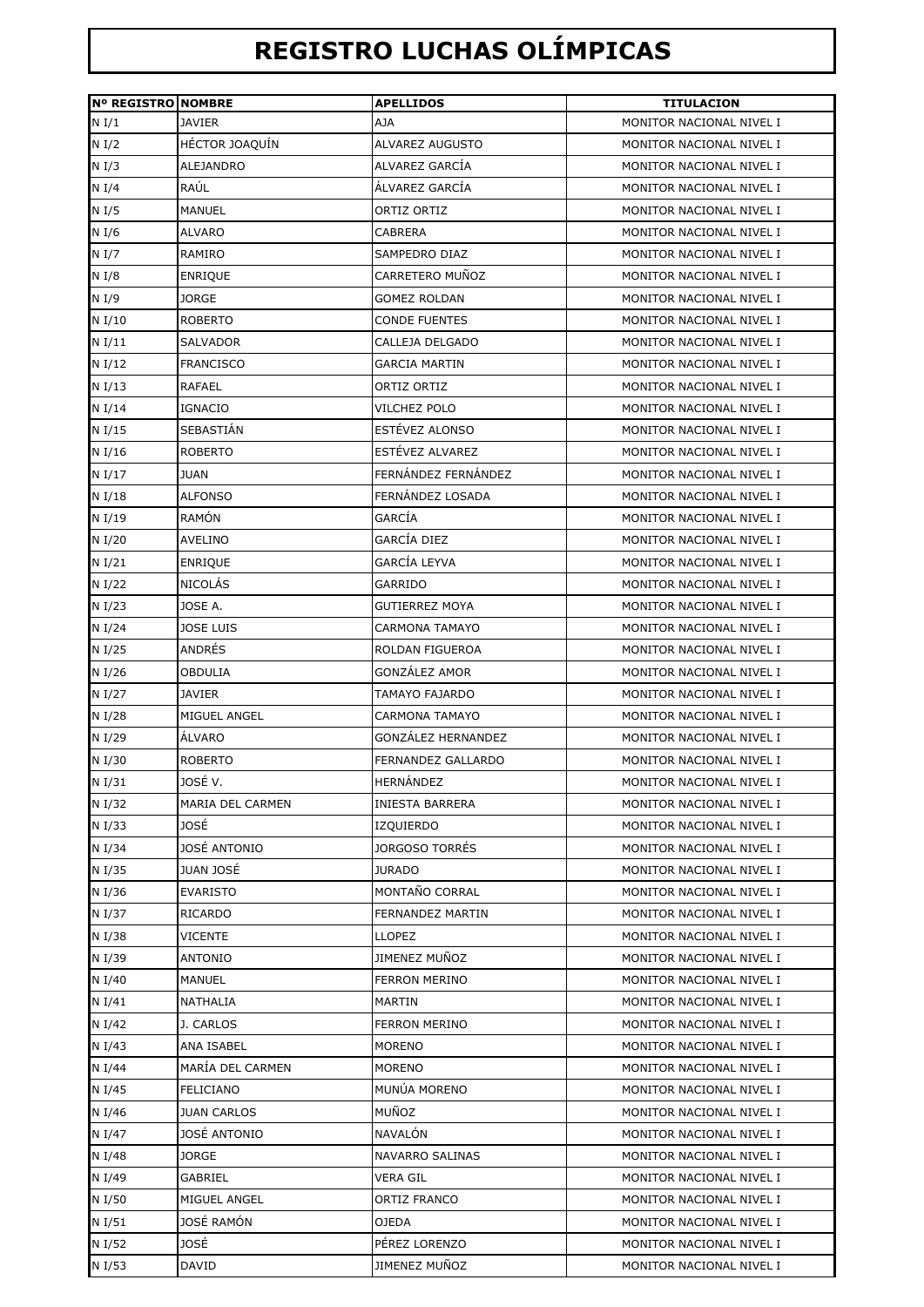| N I/54             | <b>JUAN BAUTISTA</b>    | <b>MESA ROLDAN</b>                   | MONITOR NACIONAL NIVEL I |
|--------------------|-------------------------|--------------------------------------|--------------------------|
| N I/55             | RAFAEL                  | RAMOS GÓMEZ                          | MONITOR NACIONAL NIVEL I |
| N I/56             | <b>GUSTAVO</b>          | RAPOSO CAÑADAS                       | MONITOR NACIONAL NIVEL I |
| N I/57             | <b>ANTONIO</b>          | RIPOLL SÁNCHEZ                       | MONITOR NACIONAL NIVEL I |
| N I/58             | JOSÉ RAMÓN              | RODRÍGUEZ BARRILAO                   | MONITOR NACIONAL NIVEL I |
| N I/59             | JOSÉ MARIA              | REGIOSA MARTINEZ                     | MONITOR NACIONAL NIVEL I |
| N I/60             | MANUEL                  | <b>SALINAS</b>                       | MONITOR NACIONAL NIVEL I |
| N I/61             | RAMÓN                   | GARCIA SUEIRO                        | MONITOR NACIONAL NIVEL I |
| N I/62             | ARITZ                   | <b>BRIS TOBIAS</b>                   | MONITOR NACIONAL NIVEL I |
| N I/63             | J. ENRIQUE              | CAÑESTRO VAZQUEZ                     | MONITOR NACIONAL NIVEL I |
| N I/64             | <b>FRANCISCO</b>        | VALERO                               | MONITOR NACIONAL NIVEL I |
| N I/65             | <b>JORGE</b>            | VIDAL                                | MONITOR NACIONAL NIVEL I |
| N I/66             | JAVIER                  | ARIAS MANDADO                        | MONITOR NACIONAL NIVEL I |
| N I/67             | <b>MANUEL</b>           | <b>CARIDE BENAVIDES</b>              | MONITOR NACIONAL NIVEL I |
| N I/68             | <b>MIGUEL</b>           | ESCARBAJAL                           | MONITOR NACIONAL NIVEL I |
| N I/69             | <b>ENRIQUE</b>          | <b>GALLEGO RIVAS</b>                 | MONITOR NACIONAL NIVEL I |
| N I/70             | JOSÉ ANTONIO            | GONZÁLEZ                             | MONITOR NACIONAL NIVEL I |
| N I/71             | JOSÉ LUIS               | LÓPEZ DIOMARO                        | MONITOR NACIONAL NIVEL I |
| N I/72             | <b>ELOY</b>             | MOSQUERA VEGA                        | MONITOR NACIONAL NIVEL I |
| N I/73             | JOSÉ LUIS               | <b>OCHOGAVIA</b>                     | MONITOR NACIONAL NIVEL I |
| N I/74             | MANUEL                  | TAPIA SOLVEIRA                       | MONITOR NACIONAL NIVEL I |
| N I/75             | CARLOS                  | <b>ESCOBERO MOURIÑO</b>              | MONITOR NACIONAL NIVEL I |
| N I/76             | <b>ANTONIO</b>          | GONZÁLEZ ANDRÉS                      | MONITOR NACIONAL NIVEL I |
| N I/77             | <b>ANTONIO</b>          | MISA CABACO                          | MONITOR NACIONAL NIVEL I |
| N I/78             | JOSÉ L.                 | ALONSO GONZÁLEZ                      | MONITOR NACIONAL NIVEL I |
| N I/79             | JOSÉ V.                 | ALONSO GONZÁLEZ                      | MONITOR NACIONAL NIVEL I |
| N I/80             | <b>CESAR</b>            | ALVAREZ LAGO                         | MONITOR NACIONAL NIVEL I |
| N I/81             | <b>ANTONIO</b>          | BALIÑO VAZQUEZ                       | MONITOR NACIONAL NIVEL I |
| N I/82             | JOSÉ                    | <b>BARBOSA GALLEGO</b>               | MONITOR NACIONAL NIVEL I |
| N I/83             | <b>ELADIO</b>           | <b>BELLO COLUMNA</b>                 | MONITOR NACIONAL NIVEL I |
| N I/84             | VICTOR                  | DACOSTA DÍAZ                         | MONITOR NACIONAL NIVEL I |
| N I/85             | <b>ALBERTO</b>          | GONZÁLEZ FERNÁNDEZ                   | MONITOR NACIONAL NIVEL I |
| N I/86             | ANGEL                   | GONZALEZ SERRANO                     | MONITOR NACIONAL NIVEL I |
| N I/87             | CARLOS                  | LIS RIOBO                            | MONITOR NACIONAL NIVEL I |
| N I/88             | <b>FRANCISCO</b>        | MAURIÑO SESAR                        | MONITOR NACIONAL NIVEL I |
| N I/89             | JOSÉ                    | REIGOSA MARTÍNEZ                     | MONITOR NACIONAL NIVEL I |
| N I/90             | <b>SANTIAGO</b>         | RODRIGUEZ VARELA                     | MONITOR NACIONAL NIVEL I |
| N I/91             | <b>JULIO</b>            | SOTO PUGA                            | MONITOR NACIONAL NIVEL I |
| N I/92             | <b>RAMÓN</b>            | SOTO PUGA                            | MONITOR NACIONAL NIVEL I |
| N I/93             | <b>JOSE</b>             | SOUSA                                | MONITOR NACIONAL NIVEL I |
| N I/94             | <b>FRANCISCO</b>        | SUAREZ ROJAS                         | MONITOR NACIONAL NIVEL I |
| N I/95             | <b>ENRIQUE</b>          | VARELA MARQUEZ                       | MONITOR NACIONAL NIVEL I |
| N I/96             | <b>ALFONSO</b>          | VAZQUEZ RIVERA                       | MONITOR NACIONAL NIVEL I |
| N I/97             | <b>ENRIQUE</b>          | BLAZQUEZ LOZANO                      | MONITOR NACIONAL NIVEL I |
| N I/98             | ANDRÉS                  | CALO VILLAR                          | MONITOR NACIONAL NIVEL I |
| N I/99             | <b>JAVIER</b>           | CALO VILLAR                          | MONITOR NACIONAL NIVEL I |
| N I/100            | LUCÍA                   | CASTELO ABAD                         | MONITOR NACIONAL NIVEL I |
| N I/101            | <b>FERNANDO</b>         | CERQUEIRO MOSQUERA                   | MONITOR NACIONAL NIVEL I |
| N I/102            | <b>BEATRIZ</b>          | CORRAL CALVO                         | MONITOR NACIONAL NIVEL I |
| N I/103            | <b>LUIS</b>             | DIAZ BLASCO                          | MONITOR NACIONAL NIVEL I |
| N I/104            | PABLO                   | DÍAZ CABRERA                         | MONITOR NACIONAL NIVEL I |
| N I/105            | MANUEL ANTONIO          | DOPICO ALVARIÑO                      | MONITOR NACIONAL NIVEL I |
| N I/106            | ANABEL                  | ESTÉVEZ ARIAS<br><b>GESTAL PÉREZ</b> | MONITOR NACIONAL NIVEL I |
| N I/107            | VICTOR                  |                                      | MONITOR NACIONAL NIVEL I |
| N I/108<br>N I/109 | <b>FRANCISCO</b>        | GILDA ALVAREZ<br>GONZALEZ LÓPEZ      | MONITOR NACIONAL NIVEL I |
| N I/110            | <b>FRANCISO</b><br>JOSÉ | <b>HERNANDEZ HERRERA</b>             | MONITOR NACIONAL NIVEL I |
|                    |                         |                                      | MONITOR NACIONAL NIVEL I |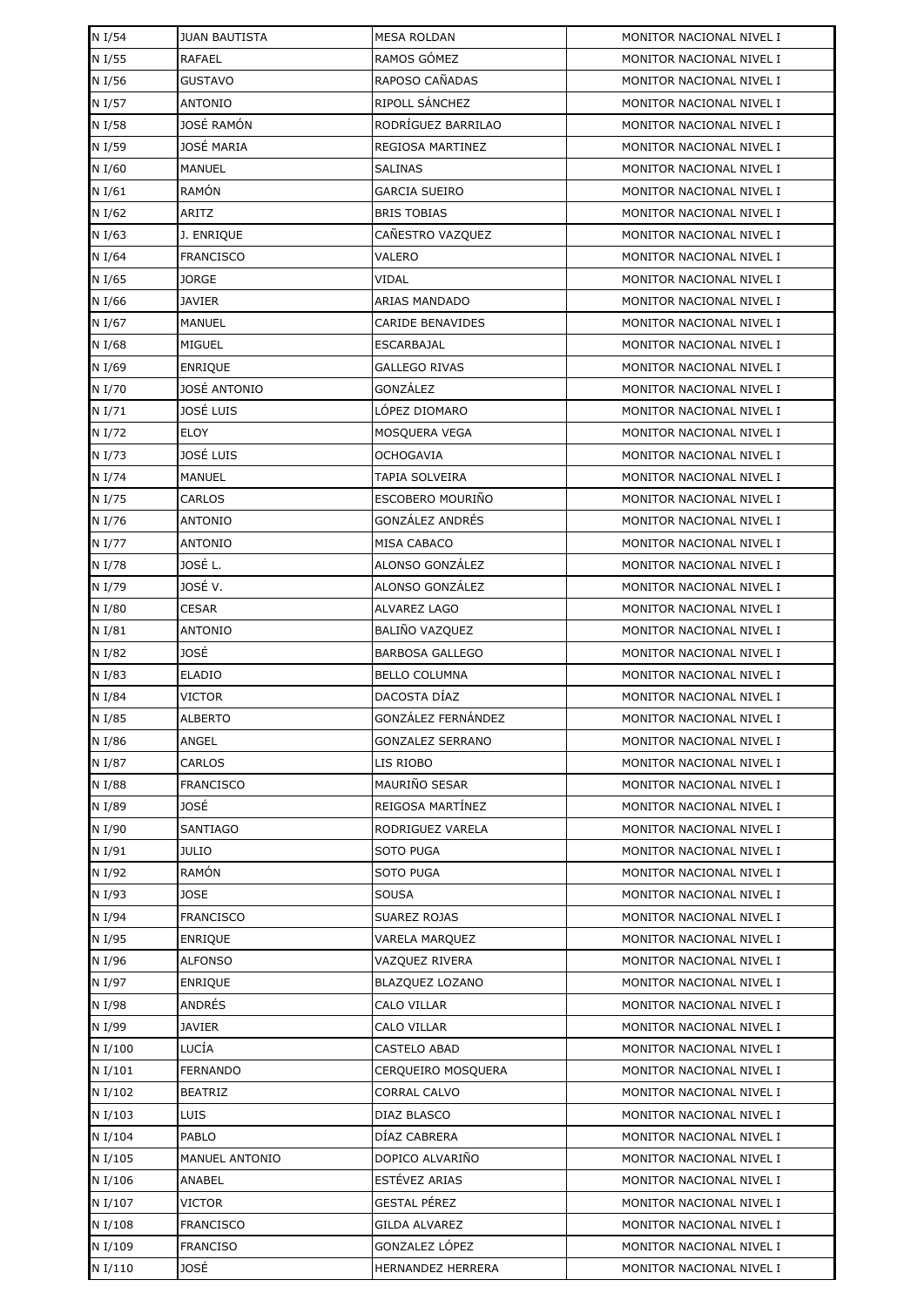| N I/111            | <b>RAFAEL</b>                  | <b>LAGO FUENTES</b>              | MONITOR NACIONAL NIVEL I                             |
|--------------------|--------------------------------|----------------------------------|------------------------------------------------------|
| N I/112            | <b>PAULINO</b>                 | MARTÍNEZ FERNÁNDEZ               | MONITOR NACIONAL NIVEL I                             |
| N I/113            | LUIS CARLOS                    | MEJUTO IGLESIAS                  | MONITOR NACIONAL NIVEL I                             |
| N I/114            | LORENZO                        | MENE TRINCADO                    | MONITOR NACIONAL NIVEL I                             |
| N I/115            | <b>GUSTAVO</b>                 | <b>MERA GARCÍA</b>               | MONITOR NACIONAL NIVEL I                             |
| N I/116            | JOSÉ LUIS                      | MERA GARCÍA                      | MONITOR NACIONAL NIVEL I                             |
| N I/117            | <b>ALFREDO</b>                 | MIRANDA CARBAJALES               | MONITOR NACIONAL NIVEL I                             |
| N I/118            | <b>SANTIAGO</b>                | MUIÑOS MAURICIO                  | MONITOR NACIONAL NIVEL I                             |
| N I/119            | MARCO                          | <b>NAVARRO MATEO</b>             | MONITOR NACIONAL NIVEL I                             |
| N I/120            | <b>ROBERTO</b>                 | NAVEIRAS FILGUEIRAS              | MONITOR NACIONAL NIVEL I                             |
| N I/121            | <b>FRANCISCO</b>               | NEGREIRA RODRÍGUEZ               | MONITOR NACIONAL NIVEL I                             |
| N I/122            | <b>IVÁN</b>                    | OTERO GRAIÑA                     | MONITOR NACIONAL NIVEL I                             |
| N I/123            | JORGE                          | OTERO SÁNCHEZ                    | MONITOR NACIONAL NIVEL I                             |
| N I/124            | JOSÉ                           | PARADA DA SILVA                  | MONITOR NACIONAL NIVEL I                             |
| N I/125            | <b>ALFONSO</b>                 | PENA GRECO                       | MONITOR NACIONAL NIVEL I                             |
| N I/126            | JOSÉ                           | PÉREZ PRADO                      | MONITOR NACIONAL NIVEL I                             |
| N I/127            | JOSÉ MARÍA                     | REIGOSA MARTÍNEZ                 | MONITOR NACIONAL NIVEL I                             |
| N I/128            | JOAQUÍN                        | <b>RESPINO SOUTO</b>             | MONITOR NACIONAL NIVEL I                             |
| N I/129            | CARLOS                         | RIUZ VAZQUEZ                     | MONITOR NACIONAL NIVEL I                             |
| N I/130            | DAVID                          | RODRÍGEZ NOVAS                   | MONITOR NACIONAL NIVEL I                             |
| N I/131            | <b>JULIO</b>                   | RODRÍGUEZ ALVARADO               | MONITOR NACIONAL NIVEL I                             |
| N I/132            | <b>ISABEL</b>                  | RUMBO GARCÍA                     | MONITOR NACIONAL NIVEL I                             |
| N I/133            | DARIO OMAR                     | RUMBO GARCÍA                     | MONITOR NACIONAL NIVEL I                             |
| N I/134            | <b>ALBERTO</b>                 | SÁNCHEZ GARCÍA                   | MONITOR NACIONAL NIVEL I                             |
| N I/135            | <b>SARA</b>                    | VALERA GALIÑO                    | MONITOR NACIONAL NIVEL I                             |
| N I/136            | MIGUEL                         | VAZQUEZ SOUZA                    | MONITOR NACIONAL NIVEL I                             |
| N I/137            | <b>BRUNO</b>                   | VILAS MARTÍNEZ                   | MONITOR NACIONAL NIVEL I                             |
| N I/138            | MARÍA DE LOS ÁNGELES           | ÁLVAREZ MERA                     | MONITOR NACIONAL NIVEL I                             |
| N I/139            | JUAN                           | DIOS DURAN                       | MONITOR NACIONAL NIVEL I                             |
| N I/140            | <b>OSCAR</b>                   | GONZÁLEZ SUÁREZ                  | MONITOR NACIONAL NIVEL I                             |
| N I/141            | <b>ALBERTO</b>                 | <b>GRELA MARTÍNEZ</b>            | MONITOR NACIONAL NIVEL I                             |
| N I/142            | <b>MIGUEL</b>                  | <b>IGLESIAS LAGO</b>             | MONITOR NACIONAL NIVEL I                             |
| N I/143            | <b>CARLOS</b>                  | LÓPEZ BADAS                      | MONITOR NACIONAL NIVEL I                             |
| N I/144            | PABLO                          | MOSOUERA NAYA                    | MONITOR NACIONAL NIVEL I                             |
| N I/145            | SANTIAGO                       | MUIÑOS MOURIZ                    | MONITOR NACIONAL NIVEL I                             |
| N I/146            | MANUEL                         | PLANAS OTERO                     | MONITOR NACIONAL NIVEL I                             |
| N I/147            | JORGE                          | PRADO COSTAS                     | MONITOR NACIONAL NIVEL I                             |
| N I/148            | <b>ALBERTO</b>                 | PRIETO VIVAS                     | MONITOR NACIONAL NIVEL I                             |
| N I/149            | FRANCISCO RAMÓN                | <b>PUENTE PAREDES</b>            | MONITOR NACIONAL NIVEL I                             |
| N I/150            | MANUEL                         | QUINTAS LABRADOR                 | MONITOR NACIONAL NIVEL I                             |
| N I/151            | CATALINA                       | RAFAEL ALONSO                    | MONITOR NACIONAL NIVEL I                             |
| N I/152            | <b>MANUEL</b>                  | <b>REYES OTERO</b>               | MONITOR NACIONAL NIVEL I                             |
| N I/153            | <b>JULIO CÉSAR</b>             | RODRÍGUEZ GUEDE                  | MONITOR NACIONAL NIVEL I                             |
| N I/154            | MANUEL                         | <b>SEARA MESA</b>                | MONITOR NACIONAL NIVEL I                             |
| N I/155            | <b>JUAN</b>                    | TORRADO RODRÍGUEZ                | MONITOR NACIONAL NIVEL I                             |
| N I/156            | ALBERTO                        | <b>VIEITEZ OITABEN</b>           | MONITOR NACIONAL NIVEL I                             |
| N I/157            | <b>MANUEL</b>                  | ACEBO BENÍTEZ                    | MONITOR NACIONAL NIVEL I                             |
| N I/158            | BARTOLOMÉ                      | ADROVER QUETGLÁS                 | MONITOR NACIONAL NIVEL I                             |
| N I/159<br>N I/160 | <b>EMILIO</b><br><b>MANUEL</b> | ALBENDEA MARTÍN<br>ANDRÉS MARTÍN | MONITOR NACIONAL NIVEL I<br>MONITOR NACIONAL NIVEL I |
| N I/161            | JOSÉ                           | BARCELÓ ESPALLARGAS              | MONITOR NACIONAL NIVEL I                             |
| N I/162            | JOSÉ MANUEL                    | BERNABÉ ALBERTI                  | MONITOR NACIONAL NIVEL I                             |
| N I/163            | MATÍAS J.                      | <b>BORDOY SEGURA</b>             | MONITOR NACIONAL NIVEL I                             |
| N I/164            | PABLO                          | CARDELL ROIG                     | MONITOR NACIONAL NIVEL I                             |
| N I/165            | JOSÉ                           | DOMÍNGUEZ PÉREZ                  | MONITOR NACIONAL NIVEL I                             |
| N I/166            | MATEO                          | <b>FERRER SOCIAS</b>             | MONITOR NACIONAL NIVEL I                             |
| N I/167            | OSCAR                          | <b>GANUZA ARETIO</b>             | MONITOR NACIONAL NIVEL I                             |
|                    |                                |                                  |                                                      |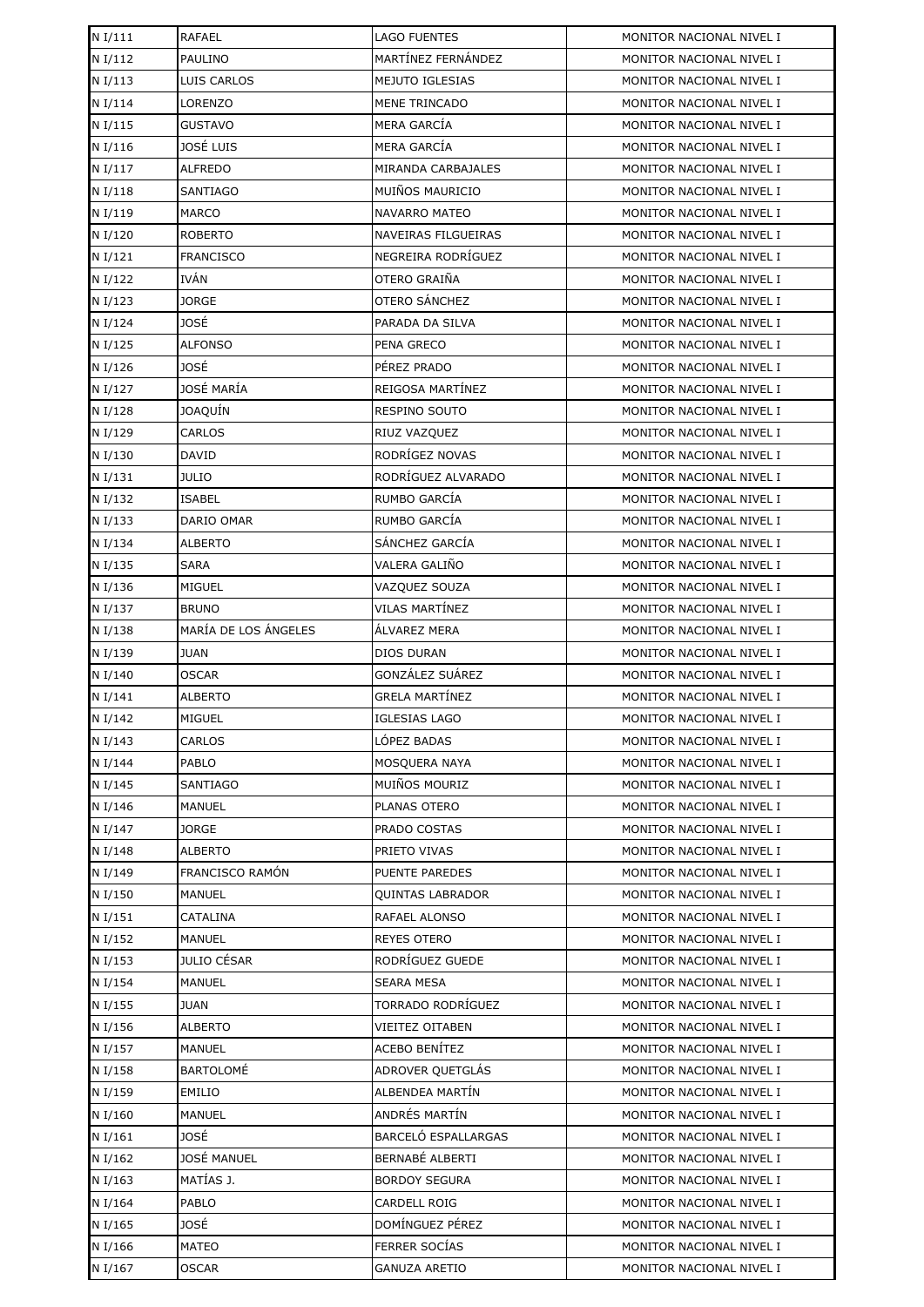| N I/168 | <b>JERÓNIMO</b>   | <b>GARCÍA HAKE</b>      | MONITOR NACIONAL NIVEL I |
|---------|-------------------|-------------------------|--------------------------|
| N I/169 | BARTOLOMÉ         | <b>JOSE DURÁN</b>       | MONITOR NACIONAL NIVEL I |
| N I/170 | JESÚS M.          | LÁZARO MURIEL           | MONITOR NACIONAL NIVEL I |
| N I/171 | JESÚS             | <b>LEOBALDE BOQUETE</b> | MONITOR NACIONAL NIVEL I |
| N I/172 | VICENTE           | LILLO GARCIA            | MONITOR NACIONAL NIVEL I |
| N I/173 | <b>MANUEL</b>     | LIROLA LÓPEZ            | MONITOR NACIONAL NIVEL I |
| N I/174 | <b>MIGUEL</b>     | MAÑOGIL COLL            | MONITOR NACIONAL NIVEL I |
| N I/175 | <b>VICENTE</b>    | MARÍ URIBE              | MONITOR NACIONAL NIVEL I |
| N I/176 | JOSÉ ANTONIO      | NIETO FERNÁNDEZ         | MONITOR NACIONAL NIVEL I |
| N I/177 | ALEJANDRO         | PICORNELL VALLESPIR     | MONITOR NACIONAL NIVEL I |
| N I/178 | JUÁN CLEMENTE     | RICO PONS               | MONITOR NACIONAL NIVEL I |
| N I/179 | MIGUEL ÁNGEL      | SALMERÓN RELOID         | MONITOR NACIONAL NIVEL I |
| N I/180 | <b>FRANCISCO</b>  | SANGIL MESA             | MONITOR NACIONAL NIVEL I |
| N I/181 | JULIÁN            | <b>TENDERO TRIAY</b>    | MONITOR NACIONAL NIVEL I |
| N I/182 | ÁNGEL             | ÚBEDA LÁZARO            | MONITOR NACIONAL NIVEL I |
| N I/183 | CARLOS            | <b>VELOSO FUENTES</b>   | MONITOR NACIONAL NIVEL I |
| N I/184 | <b>FRANCISCO</b>  | FERNÁNDEZ REY           | MONITOR NACIONAL NIVEL I |
| N I/185 | <b>SANTIAGO</b>   | <b>FILGUEIRAS DIAZ</b>  | MONITOR NACIONAL NIVEL I |
| N I/186 | PABLO             | <b>GARCÍA TABOADA</b>   | MONITOR NACIONAL NIVEL I |
| N I/187 | <b>ALFREDO</b>    | MASCIOPINTO GARCÍA      | MONITOR NACIONAL NIVEL I |
| N I/188 | CARLOS            | MÉNDEZ BAUTISTA         | MONITOR NACIONAL NIVEL I |
| N I/189 | <b>ROBERTO</b>    | NEÑIÑA FERRADAS         | MONITOR NACIONAL NIVEL I |
| N I/190 | <b>BERNARDINO</b> | PERALEJO ABELEIRA       | MONITOR NACIONAL NIVEL I |
| N I/191 | MIGUEL ANGEL      | <b>VARELA MARCOS</b>    | MONITOR NACIONAL NIVEL I |
| N I/192 | <b>ENRIQUE</b>    | VIZ TENREIRO            | MONITOR NACIONAL NIVEL I |
| N I/193 | MIGUEL A.         | ABA RIERA               | MONITOR NACIONAL NIVEL I |
| N I/194 | <b>MIGUEL</b>     | ARMIJO CASTELLANA       | MONITOR NACIONAL NIVEL I |
| N I/195 | MIGUEL ÁNGEL      | <b>BONILLA PRIETO</b>   | MONITOR NACIONAL NIVEL I |
| N I/196 | GERMÁN            | DEL VAL LORENTE         | MONITOR NACIONAL NIVEL I |
| N I/197 | <b>RAFAEL</b>     | DURÁN VAQUER            | MONITOR NACIONAL NIVEL I |
| N I/198 | JOSÉ PABLO        | FERNÁNDEZ ALONSO        | MONITOR NACIONAL NIVEL I |
| N I/199 | JOSÉ A.           | <b>FERNANDEZ COLL</b>   | MONITOR NACIONAL NIVEL I |
| N I/200 | JUAN JOSÉ         | GONZÁLEZ GÓMEZ          | MONITOR NACIONAL NIVEL I |
| N I/201 | <b>BERNARDINO</b> | MARTÍ I MOLL            | MONITOR NACIONAL NIVEL I |
| N I/202 | ELENA             | MORALES GONZÁLEZ        | MONITOR NACIONAL NIVEL I |
| N I/203 | <b>JAVIER</b>     | MORENO JORGE            | MONITOR NACIONAL NIVEL I |
| N I/204 | <b>JUAN PABLO</b> | NIETO MUÑOZ             | MONITOR NACIONAL NIVEL I |
| N I/205 | <b>OSCAR</b>      | RECIO COLL              | MONITOR NACIONAL NIVEL I |
| N I/206 | <b>JESÚS</b>      | SEGURA GOMILA           | MONITOR NACIONAL NIVEL I |
| N I/207 | ANDRÉS CLEMENTE   | AFONSO PERAZA           | MONITOR NACIONAL NIVEL I |
| N I/208 | <b>ALVARO</b>     | <b>AZPIROZ CILVETI</b>  | MONITOR NACIONAL NIVEL I |
| N I/209 | JOSÉ MANUEL       | BARRERA PÉREZ- MÉDICO   | MONITOR NACIONAL NIVEL I |
| N I/210 | JONAY             | <b>BENITEZ CÁCERES</b>  | MONITOR NACIONAL NIVEL I |
| N I/211 | JOSÉ              | <b>BENITEZ SANTANA</b>  | MONITOR NACIONAL NIVEL I |
| N I/212 | INMACULADA        | BETHENCOURT GOMEZ       | MONITOR NACIONAL NIVEL I |
| N I/213 | CARLOS            | CABRERA LÓPEZ           | MONITOR NACIONAL NIVEL I |
| N I/214 | <b>EUGENIO</b>    | CÁCERES SUAREZ          | MONITOR NACIONAL NIVEL I |
| N I/215 | MARTÍN            | CASTRO JORGE            | MONITOR NACIONAL NIVEL I |
| N I/216 | ALBERTO           | DE LA ROSA MEJÍAS       | MONITOR NACIONAL NIVEL I |
| N I/217 | JOSÉ              | DIAZ DIAZ               | MONITOR NACIONAL NIVEL I |
| N I/218 | JORGE             | DIAZ SANTANA            | MONITOR NACIONAL NIVEL I |
| N I/219 | JUAN DE DIOS      | GONZÁLEZ AGUILAR        | MONITOR NACIONAL NIVEL I |
| N I/220 | <b>SANTIAGO</b>   | GONZALEZ ALONSO         | MONITOR NACIONAL NIVEL I |
| N I/221 | MANUEL            | GONZÁLEZ MARICHAL       | MONITOR NACIONAL NIVEL I |
| N I/222 | <b>JORGE</b>      | <b>HERRERA SANTANA</b>  | MONITOR NACIONAL NIVEL I |
| N I/223 | MINERVA           | MONTERO PÉREZ           | MONITOR NACIONAL NIVEL I |
| N I/224 | JUAN RAMÓN        | RIVERO DELGADO          | MONITOR NACIONAL NIVEL I |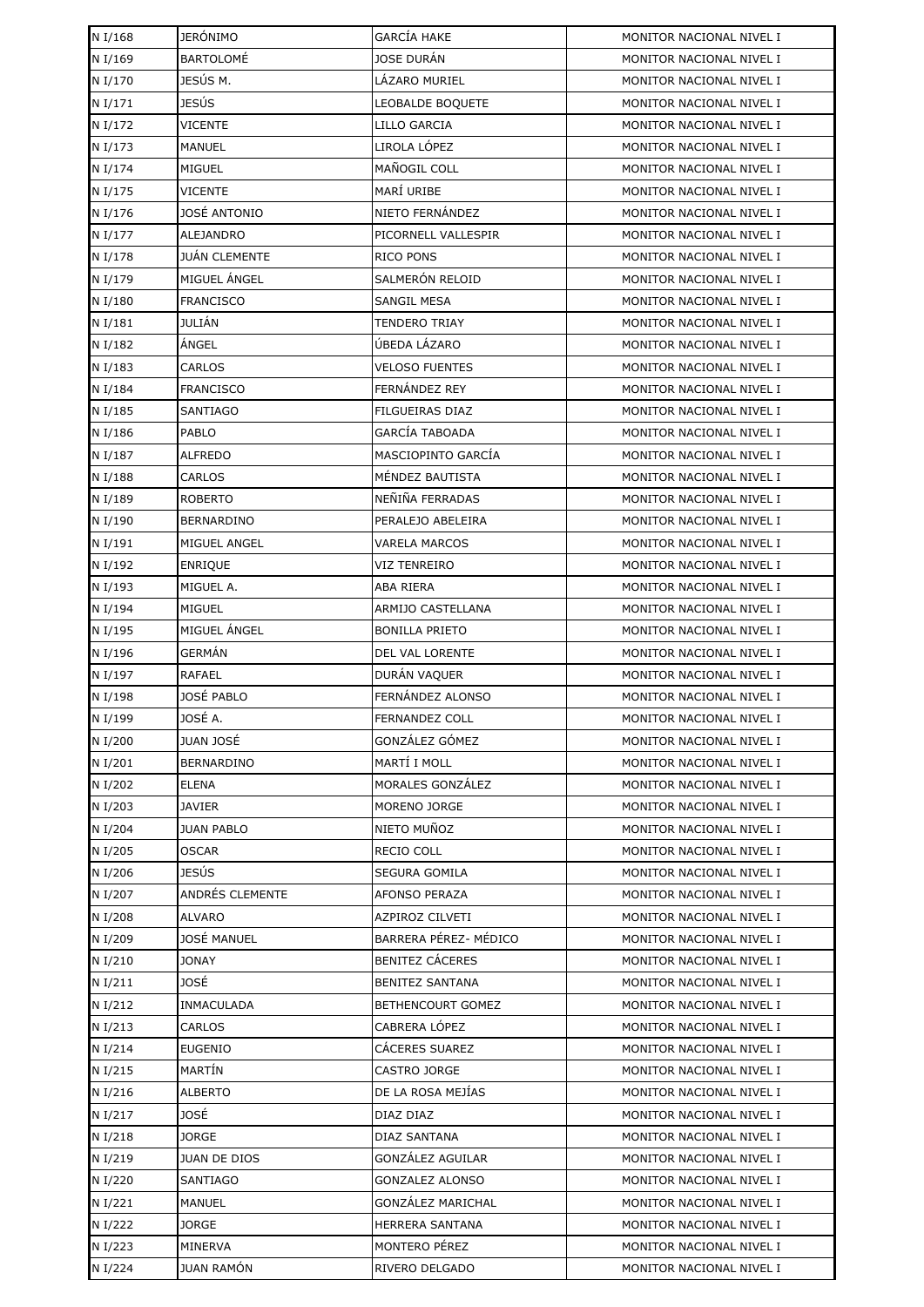| N I/225            | AGUSTÍN             | ROCA PADILLA                            | MONITOR NACIONAL NIVEL I                             |
|--------------------|---------------------|-----------------------------------------|------------------------------------------------------|
| N I/226            | <b>DOMINGO</b>      | SANFIELD BENÍTEZ                        | MONITOR NACIONAL NIVEL I                             |
| N I/227            | <b>JUAN JOSÉ</b>    | <b>SANTANA MARRERO</b>                  | MONITOR NACIONAL NIVEL I                             |
| N I/228            | <b>JUAN ANTONIO</b> | SUÁREZ CASAÑAS                          | MONITOR NACIONAL NIVEL I                             |
| N I/229            | MIGUEL ANGEL        | SUÁREZ CASAÑAS                          | MONITOR NACIONAL NIVEL I                             |
| N I/230            | <b>TIRPAN</b>       | <b>NICOLAE</b>                          | MONITOR NACIONAL NIVEL I                             |
| N I/231            | <b>JAVIER</b>       | ZARALLO CRESPO                          | MONITOR NACIONAL NIVEL I                             |
| N I/232            | <b>DAVID</b>        | <b>BERENGUERAS</b>                      | MONITOR NACIONAL NIVEL I                             |
| N I/233            | RUBÉN               | DIAZ                                    | MONITOR NACIONAL NIVEL I                             |
| N I/234            | <b>VICTOR</b>       | DOMÍNGUEZ                               | MONITOR NACIONAL NIVEL I                             |
| N I/235            | <b>CARLOS</b>       | DOMÍNGUEZ                               | MONITOR NACIONAL NIVEL I                             |
| N I/236            | JOSÉ LUIS           | <b>ESCUDERO</b>                         | MONITOR NACIONAL NIVEL I                             |
| N I/237            | <b>VICTOR</b>       | FERRANDIZ                               | MONITOR NACIONAL NIVEL I                             |
| N I/238            | RAÚL                | FERRANDIZ                               | MONITOR NACIONAL NIVEL I                             |
| N I/239            | VLADIMIR            | GARCÍA                                  | MONITOR NACIONAL NIVEL I                             |
| N I/240            | ISIDRO              | <b>GUAL</b>                             | MONITOR NACIONAL NIVEL I                             |
| N I/241            | MARIO               | LÓPEZ                                   | MONITOR NACIONAL NIVEL I                             |
| N I/242            | <b>EDUARDO</b>      | MARTÍN                                  | MONITOR NACIONAL NIVEL I                             |
| N I/243            | <b>OSCAR</b>        | MARTÍNEZ                                | MONITOR NACIONAL NIVEL I                             |
| N I/244            | <b>FRANCISCO</b>    | <b>PAREDES</b>                          | MONITOR NACIONAL NIVEL I                             |
| N I/245            | LUIS                | ROMERO PORTA                            | MONITOR NACIONAL NIVEL I                             |
| N I/246            | <b>NICOLÁS</b>      | <b>RUIZ</b>                             | MONITOR NACIONAL NIVEL I                             |
| N I/247            | <b>JOAN</b>         | VIVANCOS                                | MONITOR NACIONAL NIVEL I                             |
| N I/248            | TOMÁS               | CAMARA GINER                            | MONITOR NACIONAL NIVEL I                             |
| N I/249            | <b>JAVIER</b>       | DEL ÁLAMO ALBACETE                      | MONITOR NACIONAL NIVEL I                             |
| N I/250            | <b>AURORA</b>       | <b>FAJARDO PRIETO</b>                   | MONITOR NACIONAL NIVEL I                             |
| N I/251            | <b>JORGE</b>        | <b>GARCIA CACHÓN</b>                    | MONITOR NACIONAL NIVEL I                             |
| N I/252            | PEDRO AMALIO        | <b>GARCIA GARCIA</b>                    | MONITOR NACIONAL NIVEL I                             |
| N I/253            | JOSÉ                | <b>HIGUERAS ALVAREZ</b>                 | MONITOR NACIONAL NIVEL I                             |
| N I/254            | <b>ROBERTO</b>      | <b>HOJAS EUBA</b>                       | MONITOR NACIONAL NIVEL I                             |
| N I/255            | ABDELKADER          | LAMMOUKI ELMAMOUNE                      | MONITOR NACIONAL NIVEL I                             |
| N I/256            | <b>ALBERTO</b>      | LÓPEZ RIVAS                             | MONITOR NACIONAL NIVEL I                             |
| N I/257            | <b>WALDO</b>        | <b>MORENO LARA</b>                      | MONITOR NACIONAL NIVEL I                             |
| N I/258            | <b>JAVIER</b>       | PRIETO TORRES                           | MONITOR NACIONAL NIVEL I                             |
| N I/259            | CARLOS              | RAMIREZ LANZA                           | MONITOR NACIONAL NIVEL I                             |
| N I/260            | DANIEL              | RAMOS BLASCO                            | MONITOR NACIONAL NIVEL I                             |
| N I/261            | <b>ALVARO</b>       | RUIZ RAMIREZ                            | MONITOR NACIONAL NIVEL I                             |
| N I/262            | FRANCISCO JOSÉ      | RUIZ RODRIGUEZ                          | MONITOR NACIONAL NIVEL I                             |
| N I/263            | DAVID               | VICENTE LÓPEZ                           | MONITOR NACIONAL NIVEL I                             |
| N I/264            | <b>MARCOS</b>       | CARRAL SUAREZ<br>COSTAFRADA DURÁN       | MONITOR NACIONAL NIVEL I                             |
| N I/265            | ARANZAZU<br>JOSÉ    |                                         | MONITOR NACIONAL NIVEL I<br>MONITOR NACIONAL NIVEL I |
| N I/266<br>N I/267 | Mª DEL CARMEN       | <b>CUBA VAZQUEZ</b><br>DE LA LUZ SIERRA | MONITOR NACIONAL NIVEL I                             |
| N I/268            | <b>JORGE</b>        | DEL ÁLAMO ALBACETE                      | MONITOR NACIONAL NIVEL I                             |
| N I/269            | <b>MANUEL</b>       | <b>FERNANDEZ CONDE</b>                  | MONITOR NACIONAL NIVEL I                             |
| N I/270            | Pedro               | GARCIA GARCIA                           | MONITOR NACIONAL NIVEL I                             |
| N I/271            | <b>OSCAR</b>        | <b>GARCIA OTERO</b>                     | MONITOR NACIONAL NIVEL I                             |
| N I/272            | <b>JOSE LUIS</b>    | GARCIA PINTO                            | MONITOR NACIONAL NIVEL I                             |
| N I/273            | ORLANDO             | <b>IGLESIAS GARCIA</b>                  | MONITOR NACIONAL NIVEL I                             |
| N I/274            | VANESA              | <b>JIMENEZ ABUIN</b>                    | MONITOR NACIONAL NIVEL I                             |
| N I/275            | ANTONIO             | LEDESMA SANTANA                         | MONITOR NACIONAL NIVEL I                             |
| N I/276            | SEBASTIAN           | LÓPEZ ORDOÑEZ                           | MONITOR NACIONAL NIVEL I                             |
| N I/277            | <b>JOAQUIN</b>      | MARTINEZ ABELLAN                        | MONITOR NACIONAL NIVEL I                             |
| N I/278            | <b>TERESA</b>       | <b>MENDEZ MAYO</b>                      | MONITOR NACIONAL NIVEL I                             |
| N I/279            | <b>ENRIQUE</b>      | MERCADER JIMENEZ                        | MONITOR NACIONAL NIVEL I                             |
| N I/280            | <b>ISAAC</b>        | MIRABAL ROSARIO                         | MONITOR NACIONAL NIVEL I                             |
| N I/281            | <b>MARCOS</b>       | MIRAGAYA LAMA                           | MONITOR NACIONAL NIVEL I                             |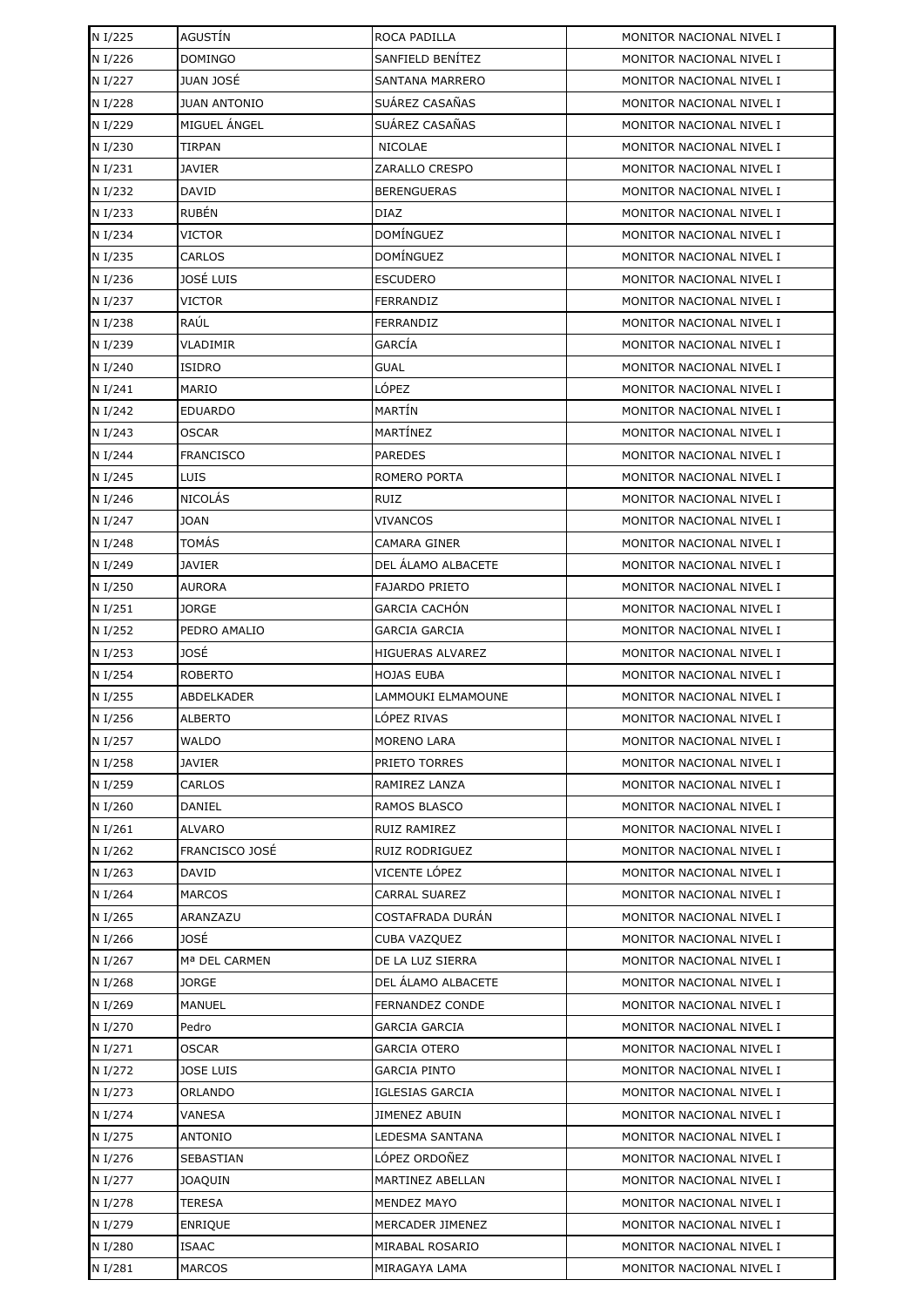| N I/282 | <b>JUAN</b>        | MORAIS RODRIGUEZ       | MONITOR NACIONAL NIVEL I |
|---------|--------------------|------------------------|--------------------------|
| N I/283 | <b>MARTA</b>       | MORAL SOTO             | MONITOR NACIONAL NIVEL I |
| N I/284 | <b>JACOBO</b>      | NOVOA CORZA            | MONITOR NACIONAL NIVEL I |
| N I/285 | PABLO              | PINTOS FIGUEROA        | MONITOR NACIONAL NIVEL I |
| N I/286 | ARAMAIS            | POGOSYAN               | MONITOR NACIONAL NIVEL I |
| N I/287 | JAVIER             | RAMOS BLASCO           | MONITOR NACIONAL NIVEL I |
| N I/288 | FERNANDO           | RODRIGUEZ BRIOSO       | MONITOR NACIONAL NIVEL I |
| N I/289 | CARLOS             | RODRIGUEZ CABELLO      | MONITOR NACIONAL NIVEL I |
| N I/290 | <b>GUILLERMO</b>   | <b>SUAREZ PEREZ</b>    | MONITOR NACIONAL NIVEL I |
| N I/291 | MAIDER             | <b>UNDA GONZALEZ</b>   | MONITOR NACIONAL NIVEL I |
| N I/292 | <b>MARCOS</b>      | VEIGA LÓPEZ            | MONITOR NACIONAL NIVEL I |
| N I/293 | <b>MANUCHAR</b>    | VERAZADZE              | MONITOR NACIONAL NIVEL I |
| N I/294 | AMPARO             | LÓPEZ ESCOBAR          | MONITOR NACIONAL NIVEL I |
| N I/295 | MOHAMMAD           | AHMADI                 | MONITOR NACIONAL NIVEL I |
| N I/296 | Mª DOLORES         | AMOSCOTEGUI HERMOSELL  | MONITOR NACIONAL NIVEL I |
| N I/297 | OROIT              | <b>BARDON LÓPEZ</b>    | MONITOR NACIONAL NIVEL I |
| N I/298 | <b>ELISARDO</b>    | <b>BORJA GABARRI</b>   | MONITOR NACIONAL NIVEL I |
| N I/299 | MARTIN CEFERINO    | <b>BRUNEL</b>          | MONITOR NACIONAL NIVEL I |
| N I/300 | RAUL               | IGLESIAS CÁMARA        | MONITOR NACIONAL NIVEL I |
| N I/301 | <b>FRANCISCO</b>   | <b>LEON ARAGON</b>     | MONITOR NACIONAL NIVEL I |
| N I/302 | <b>XABIER</b>      | LERTXUNDI DEL CAMPO    | MONITOR NACIONAL NIVEL I |
| N I/303 | KOLDOBIKA          | MARDONES ORTIZ         | MONITOR NACIONAL NIVEL I |
| N I/304 | MANUEL             | <b>MARESCA PEREZ</b>   | MONITOR NACIONAL NIVEL I |
| N I/305 | ROBERTO            | MARTINEZ IBAÑEZ        | MONITOR NACIONAL NIVEL I |
| N I/306 | JOSÉ SANTIAGO      | MORENO GUIJO           | MONITOR NACIONAL NIVEL I |
| N I/307 | <b>JUAN MIGUEL</b> | PASCUAL OCAÑA          | MONITOR NACIONAL NIVEL I |
| N I/308 | ILIA               | SHVETSOV LEONTIEV      | MONITOR NACIONAL NIVEL I |
| N I/309 | JOSÉ RAMÓN         | LÓPEZ IGLESIAS         | MONITOR NACIONAL NIVEL I |
| N I/310 | MICHEIL            | ZAVRASHVILI            | MONITOR NACIONAL NIVEL I |
| N I/311 | JOSÉ MANUEL        | RODRIGUEZ TOLEDANO     | MONITOR NACIONAL NIVEL I |
| N I/312 | VIRGILIO           | MORENO LOPEZ           | MONITOR NACIONAL NIVEL I |
| N I/313 | <b>ALBERTO</b>     | SANTANA SANTANA        | MONITOR NACIONAL NIVEL I |
| N I/314 | YOLANDA            | NARANJO MARTIN         | MONITOR NACIONAL NIVEL I |
| N I/315 | YERAY              | <b>CARDENES SUAREZ</b> | MONITOR NACIONAL NIVEL I |
| N I/316 | LOURDES            | RODRIGUEZ ACOSTA       | MONITOR NACIONAL NIVEL I |
| N I/317 | <b>FRANCISCO</b>   | ARENCIBIA OJEDA        | MONITOR NACIONAL NIVEL I |
| N I/318 | YERAY              | CHACÓN DEL PINO        | MONITOR NACIONAL NIVEL I |
| N I/319 | <b>FRANCISCO</b>   | <b>ALMEIDA PEREZ</b>   | MONITOR NACIONAL NIVEL I |
| N I/320 | AIRAM              | <b>GONZALEZ GARCIA</b> | MONITOR NACIONAL NIVEL I |
| N I/321 | RAYCO              | TRUJILLO GONZALO       | MONITOR NACIONAL NIVEL I |
| N I/322 | DACIL              | LOPEZ ORTEGA           | MONITOR NACIONAL NIVEL I |
| N I/323 | MOISES             | PEREZ HERNANDEZ        | MONITOR NACIONAL NIVEL I |
| N I/324 | <b>FRANCISCO</b>   | <b>BAEZ SANTANA</b>    | MONITOR NACIONAL NIVEL I |
| N I/325 | YERAY              | NOVOA MEDINA           | MONITOR NACIONAL NIVEL I |
| N I/326 | PEDRO J.           | GARCIA PEREZ           | MONITOR NACIONAL NIVEL I |
| N I/327 | TENESOR            | <b>GONZALEZ GARCIA</b> | MONITOR NACIONAL NIVEL I |
| N I/328 | AIRAM              | MATEOS MORENO          | MONITOR NACIONAL NIVEL I |
| N I/329 | DANIEL             | VALDEMORO GARCIA       | MONITOR NACIONAL NIVEL I |
| N I/330 | BIBIANA            | CACERES SUAREZ         | MONITOR NACIONAL NIVEL I |
| N I/331 | <b>ISAAC</b>       | ALVARADO SOCORRO       | MONITOR NACIONAL NIVEL I |
| N I/332 | EFREN              | RUANO CASTILLO         | MONITOR NACIONAL NIVEL I |
| N I/333 | <b>ISAAC</b>       | <b>FARIAS BARRIOS</b>  | MONITOR NACIONAL NIVEL I |
| N I/334 | MOISES             | <b>NUEZ HERRERA</b>    | MONITOR NACIONAL NIVEL I |
| N I/335 | DAVID              | PEREZ QUINTANA         | MONITOR NACIONAL NIVEL I |
| N I/336 | MIGUEL             | CEBALLO FLORIDO        | MONITOR NACIONAL NIVEL I |
| N I/337 | AYOZE              | <b>SANTANA LOPEZ</b>   | MONITOR NACIONAL NIVEL I |
| N I/338 | <b>JUAN</b>        | CABALLERO ROCHAS       | MONITOR NACIONAL NIVEL I |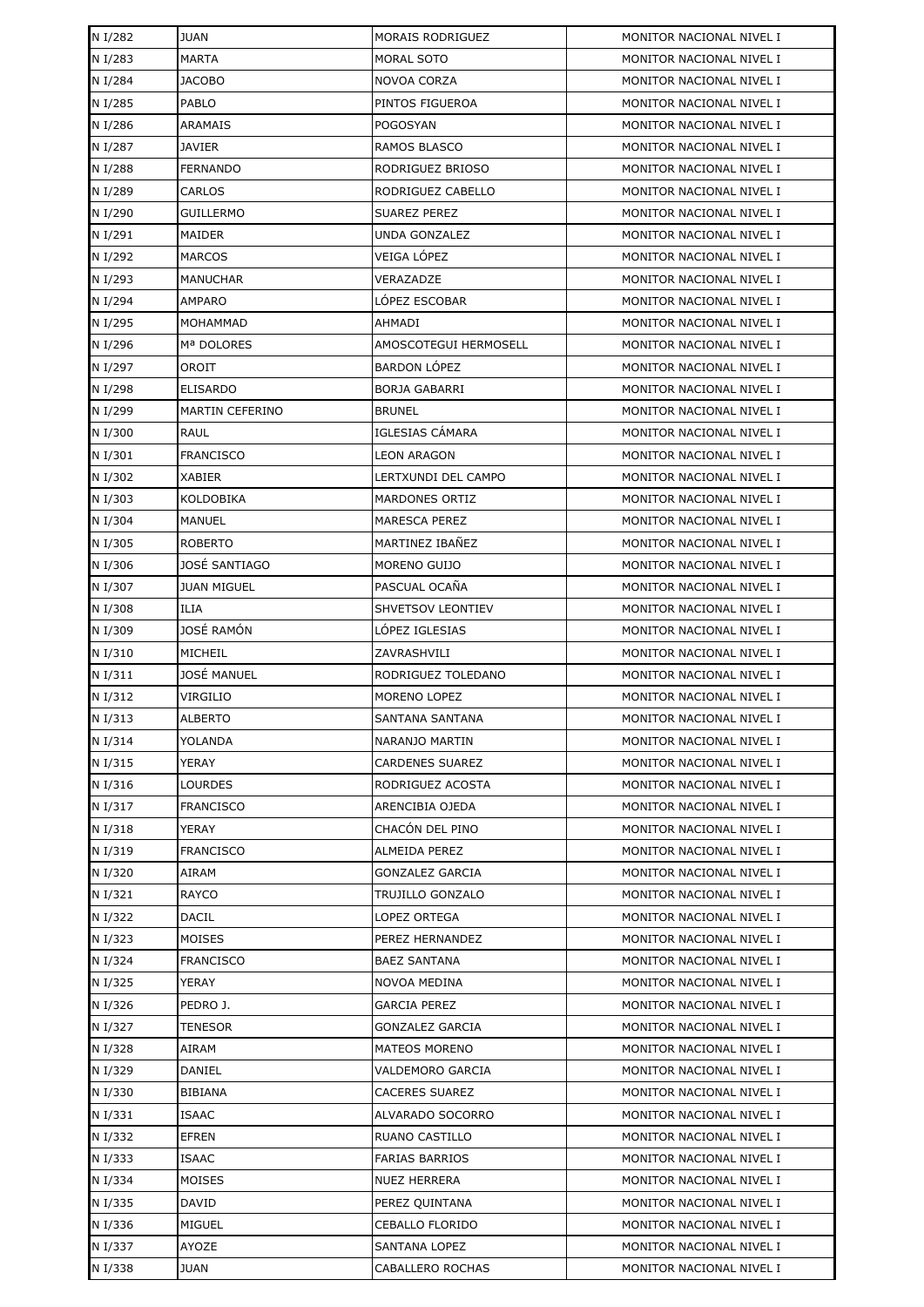| N I/339 | <b>JUAN</b>          | CABALLEROS HERNANDEZ      | MONITOR NACIONAL NIVEL I |
|---------|----------------------|---------------------------|--------------------------|
| N I/340 | MIGUEL               | PEREZ VEGA                | MONITOR NACIONAL NIVEL I |
| N I/341 | RAMÓN                | <b>GARCIA SANZ</b>        | MONITOR NACIONAL NIVEL I |
| N I/342 | JORGE                | <b>BLANCO RODRIGUEZ</b>   | MONITOR NACIONAL NIVEL I |
| N I/343 | VICENTE              | PRADO BURÓN               | MONITOR NACIONAL NIVEL I |
| N I/344 | JAVIER               | <b>GARCIA CRUZ</b>        | MONITOR NACIONAL NIVEL I |
| N I/345 | FERNANDO             | GETINO BAYÓN              | MONITOR NACIONAL NIVEL I |
| N I/346 | CARLOS               | FERNANDEZ FERNANDEZ       | MONITOR NACIONAL NIVEL I |
| N I/347 | URTXI                | LERTXUNDI DEL CAMPO       | MONITOR NACIONAL NIVEL I |
| N I/348 | <b>ALFONSO</b>       | <b>ASENJO CASTELOTE</b>   | MONITOR NACIONAL NIVEL I |
| N I/349 | <b>BEATRIZ</b>       | ALONSO DOMINGUEZ          | MONITOR NACIONAL NIVEL I |
| N I/350 | <b>SIXTO</b>         | CAMARA ALONSO             | MONITOR NACIONAL NIVEL I |
| N I/351 | <b>EDUARDO</b>       | CABALLEIRA FERNANDEZ      | MONITOR NACIONAL NIVEL I |
| N I/352 | <b>IVAN</b>          | CLAVEL SAN EMETERIO       | MONITOR NACIONAL NIVEL I |
| N I/353 | <b>MARCOS</b>        | <b>CORUJO FONSECA</b>     | MONITOR NACIONAL NIVEL I |
| N I/354 | <b>EUGENIO</b>       | DORADO SAN EMETERIO       | MONITOR NACIONAL NIVEL I |
| N I/355 | DAVID                | FERNANDEZ VILLAR          | MONITOR NACIONAL NIVEL I |
| N I/356 | <b>MARCO ANTONIO</b> | <b>GION LOPEZ</b>         | MONITOR NACIONAL NIVEL I |
| N I/357 | <b>IVAN</b>          | <b>GONZALEZ ALVAREZ</b>   | MONITOR NACIONAL NIVEL I |
| N I/358 | TOMAS                | RAMOS FERNANDEZ           | MONITOR NACIONAL NIVEL I |
| N I/359 | <b>JOSE</b>          | <b>MACARRO MORENO</b>     | MONITOR NACIONAL NIVEL I |
| N I/360 | <b>DIEGO</b>         | DIAZ GARCIA               | MONITOR NACIONAL NIVEL I |
| N I/361 | JOSE                 | AVILA CASTELLANO          | MONITOR NACIONAL NIVEL I |
| N I/362 | JORGE                | RAMIREZ LECHUGA           | MONITOR NACIONAL NIVEL I |
| N I/363 | SEVERIANO            | <b>TORRES ALCALA</b>      | MONITOR NACIONAL NIVEL I |
| N I/364 | <b>JUAN PEDRO</b>    | NUÑEZ ROCA                | MONITOR NACIONAL NIVEL I |
| N I/365 | <b>JOSE MIGUEL</b>   | GONZALEZ CAÑADAS          | MONITOR NACIONAL NIVEL I |
| N I/366 | DAVID                | LAGLEDA GONZALEZ          | MONITOR NACIONAL NIVEL I |
| N I/367 | GERMAN               | GIJON GONZALEZ            | MONITOR NACIONAL NIVEL I |
| N I/368 | <b>IGNACIO</b>       | MARQUEZ SANCHEZ           | MONITOR NACIONAL NIVEL I |
| N I/369 | <b>PALOMA</b>        | <b>CORTES MORA</b>        | MONITOR NACIONAL NIVEL I |
| N I/370 | UNAI                 | <b>BARAIBAR MUNDUATE</b>  | MONITOR NACIONAL NIVEL I |
| N I/371 | <b>JOSE LUIS</b>     | CHINCHILLA MARRUECOS      | MONITOR NACIONAL NIVEL I |
| N I/372 | CARLOS               | TERRES                    | MONITOR NACIONAL NIVEL I |
| N I/373 | <b>JERONIMO</b>      | TERRES ROIG               | MONITOR NACIONAL NIVEL I |
| N I/374 | <b>RAFAEL</b>        | DE LA TORRE SANTANA       | MONITOR NACIONAL NIVEL I |
| N I/375 | ANGEL                | CALLE                     | MONITOR NACIONAL NIVEL I |
| N I/376 | JUAN JOSE            | PINO ROJAS                | MONITOR NACIONAL NIVEL I |
| N I/377 | DANIEL               | MARTINEZ                  | MONITOR NACIONAL NIVEL I |
| N I/378 | AVELINO              | <b>GARCIA LAIZ</b>        | MONITOR NACIONAL NIVEL I |
| N I/379 | VICENTE              | DE PRADO BURON            | MONITOR NACIONAL NIVEL I |
| N I/380 | JAVIER               | RELLERO PRADO             | MONITOR NACIONAL NIVEL I |
| N I/381 | JAVIER               | CUESTA SANCHEZ            | MONITOR NACIONAL NIVEL I |
| N I/382 | DANIEL               | <b>GONZALEZ CASTRO</b>    | MONITOR NACIONAL NIVEL I |
| N I/383 | JORGE                | <b>GONZALEZ HERNANDEZ</b> | MONITOR NACIONAL NIVEL I |
| N I/384 | ALVARO               | <b>GONZALEZ HERNANDEZ</b> | MONITOR NACIONAL NIVEL I |
| N I/385 | VICTOR               | <b>BAUTISTA GARCIA</b>    | MONITOR NACIONAL NIVEL I |
| N I/386 | JORGE                | DEL BLANCO RODRIGUEZ      | MONITOR NACIONAL NIVEL I |
| N I/387 | CRISTIAN             | <b>GOMEZ ALLENDE</b>      | MONITOR NACIONAL NIVEL I |
| N I/388 | LUIS ANGEL           | RODRIGUEZ GONZALEZ        | MONITOR NACIONAL NIVEL I |
| N I/389 | JAVIER               | FERNANDEZ FERNANDEZ       | MONITOR NACIONAL NIVEL I |
| N I/390 | CARLOS               | FERNANDEZ BENITEZ         | MONITOR NACIONAL NIVEL I |
| N I/391 | <b>VICTOR</b>        | <b>OBLANCA SANCHEZ</b>    | MONITOR NACIONAL NIVEL I |
| N I/392 | CLEMENTE             | <b>FUERTES ALVAREZ</b>    | MONITOR NACIONAL NIVEL I |
| N I/393 | PEDRO                | LLAMAS LANZA              | MONITOR NACIONAL NIVEL I |
| N I/394 | MANUEL               | AMOR PASCUAL              | MONITOR NACIONAL NIVEL I |
| N I/395 | MIGUEL               | MUÑOZ VILLALBA            | MONITOR NACIONAL NIVEL I |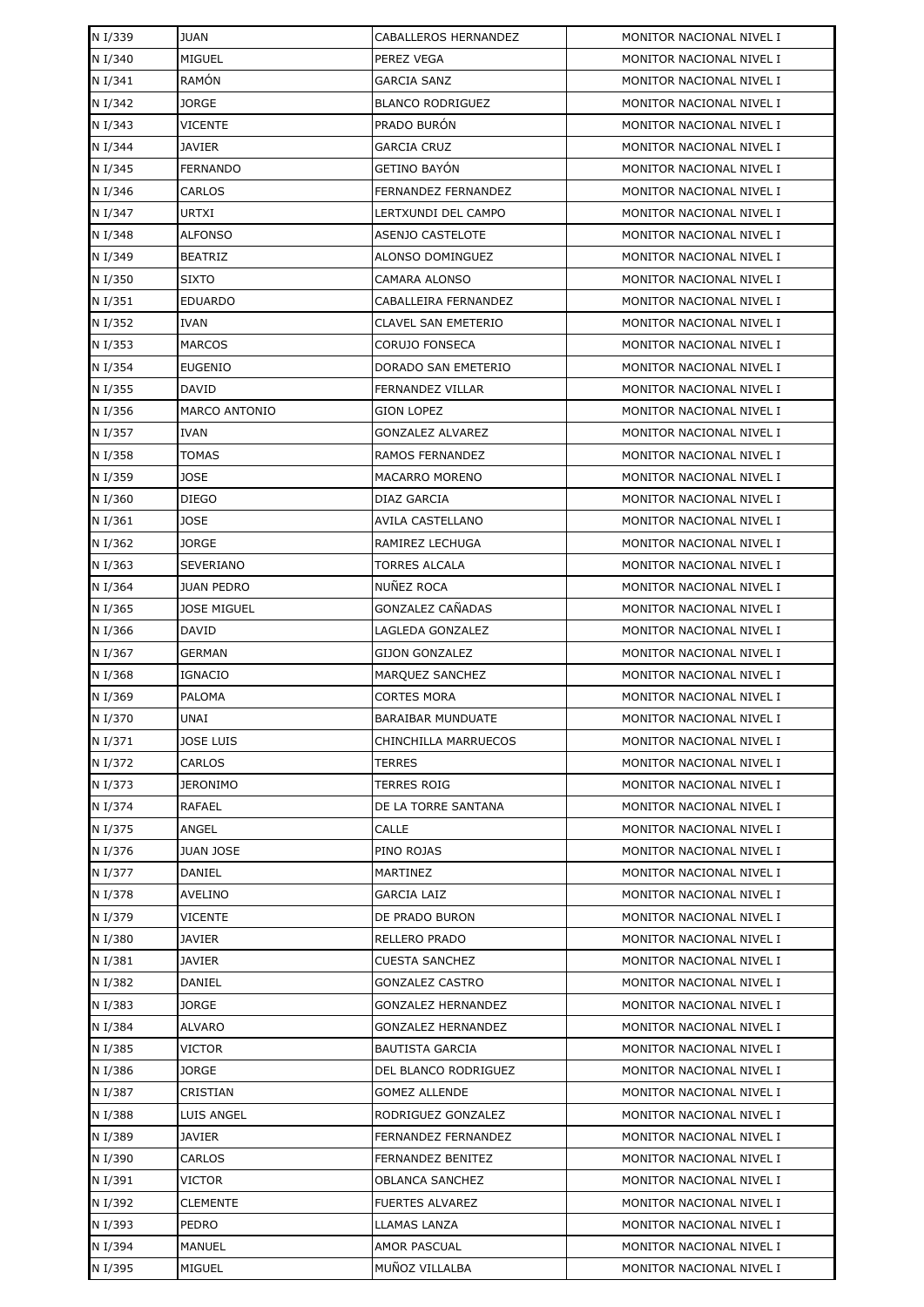| N I/396 | ARIEL                 | <b>CRESPO ZURITA</b>                       | MONITOR NACIONAL NIVEL I |
|---------|-----------------------|--------------------------------------------|--------------------------|
| N I/397 | <b>ANDRES</b>         | GARCIA POSADAS                             | MONITOR NACIONAL NIVEL I |
| N I/398 | <b>JOSE FLORENCIO</b> | NAVARRO RODRIGUEZ                          | MONITOR NACIONAL NIVEL I |
| N I/399 | PILAR                 | OJEDA SANTODOMINGO                         | MONITOR NACIONAL NIVEL I |
| N I/400 | <b>JUAN CARLOS</b>    | MORTE ALFONSO                              | MONITOR NACIONAL NIVEL I |
| N I/401 | <b>ELIAS</b>          | MUÑOZ GUIRAO                               | MONITOR NACIONAL NIVEL I |
| N I/402 | <b>PABLO</b>          | PERALES CABREJAS                           | MONITOR NACIONAL NIVEL I |
| N I/403 | <b>ANTONIO</b>        | RIPOLL SANCHEZ                             | MONITOR NACIONAL NIVEL I |
| N I/404 | <b>JESUS</b>          | SALAS MUÑOZ                                | MONITOR NACIONAL NIVEL I |
| N I/405 | <b>JESUS</b>          | PITARCH SANCLEMENTE                        | MONITOR NACIONAL NIVEL I |
| N I/406 | <b>DAVID</b>          | CHAGUACEDA ORTEGA                          | MONITOR NACIONAL NIVEL I |
| N I/407 | <b>NURIA</b>          | DE JESUS LOPEZ                             | MONITOR NACIONAL NIVEL I |
| N I/408 | UNAI                  | DIAZ MARTINEZ DE ESTARRONA                 | MONITOR NACIONAL NIVEL I |
| N I/409 | <b>DAVID</b>          | ECHAVARREN RECALDE                         | MONITOR NACIONAL NIVEL I |
| N I/410 | <b>JOSE ANTONIO</b>   | FERRER ALMANSA                             | MONITOR NACIONAL NIVEL I |
| N I/411 | DAVID                 | <b>FUENTES PEREZ</b>                       | MONITOR NACIONAL NIVEL I |
| N I/412 | LORENA                | <b>FUERTES DOMINGO</b>                     | MONITOR NACIONAL NIVEL I |
| N I/413 | VICTORIANO            | <b>GARCIA CABRERA</b>                      | MONITOR NACIONAL NIVEL I |
| N I/414 | DANIEL                | <b>GOMEZ BERNALDEZ</b>                     | MONITOR NACIONAL NIVEL I |
| N I/415 | <b>YERA</b>           | ORTIZ EUBA                                 | MONITOR NACIONAL NIVEL I |
| N I/416 | Mª MAR                | PERALTA OSUNA                              | MONITOR NACIONAL NIVEL I |
| N I/417 | <b>JESUS</b>          | PEREZ PEREZ                                | MONITOR NACIONAL NIVEL I |
| N I/418 | <b>JESUS</b>          | RODRIGUEZ BELLIDO                          | MONITOR NACIONAL NIVEL I |
| N I/419 | JULIO                 | RODRIGUEZ PAREJA                           | MONITOR NACIONAL NIVEL I |
| N I/420 | <b>IGNACIO</b>        | ROMERO PEREA                               | MONITOR NACIONAL NIVEL I |
| N I/421 | IRIS                  | SANCHEZ GARCIA                             | MONITOR NACIONAL NIVEL I |
| N I/422 | AURORA                | SANCHEZ GARCIA                             | MONITOR NACIONAL NIVEL I |
| N I/423 | <b>IVAN</b>           | SANCHEZ REDONDO                            | MONITOR NACIONAL NIVEL I |
| N I/424 | <b>JUAN CARLOS</b>    | VARGAS TORRES                              | MONITOR NACIONAL NIVEL I |
| N I/425 | MIKEL                 | <b>VERTIZ IRIGOYEN</b>                     | MONITOR NACIONAL NIVEL I |
| N I/426 | <b>ANTONIO</b>        | <b>MERINO ORTIZ</b>                        | MONITOR NACIONAL NIVEL I |
| N I/427 | <b>SARA MARIA</b>     | <b>SANCHEZ PARRA</b>                       | MONITOR NACIONAL NIVEL I |
| N I/428 | <b>CARLOS</b>         | SOBRINO LUENGO                             | MONITOR NACIONAL NIVEL I |
| N I/429 | MAITE                 | <b>TOME BARCELO</b>                        | MONITOR NACIONAL NIVEL I |
| N I/430 | DIEGO JESUS           | ACOSTA MIÑON                               | MONITOR NACIONAL NIVEL I |
| N I/431 | <b>JOSE MANUEL</b>    | AMORES GONZALEZ                            | MONITOR NACIONAL NIVEL I |
| N I/432 | <b>OSVEL</b>          | ARIOSA HERNANDEZ                           | MONITOR NACIONAL NIVEL I |
| N I/433 | <b>ANTONIO</b>        | <b>BATISTA HIDALGO</b>                     | MONITOR NACIONAL NIVEL I |
| N I/434 | <b>ESTEVE</b>         | CASTILLO AGUILAR                           | MONITOR NACIONAL NIVEL I |
| N I/435 | JOSÉ                  | CASTRO ARAYA                               | MONITOR NACIONAL NIVEL I |
| N I/436 | ALEJANDRO             | <b>CLIMENT GONZALEZ</b>                    | MONITOR NACIONAL NIVEL I |
| N I/437 | RAMON                 | CUEVAS CASTAÑO                             | MONITOR NACIONAL NIVEL I |
| N I/438 | Mª YOLANDA            | CUEVAS CASTAÑO                             | MONITOR NACIONAL NIVEL I |
| N I/439 | PEDRO                 | FERNANDEZ NOGUERA                          | MONITOR NACIONAL NIVEL I |
| N I/440 | MIGUEL                | <b>FERRER LOPEZ</b>                        | MONITOR NACIONAL NIVEL I |
| N I/441 | MANUEL                | GANDUL SOBRINO                             | MONITOR NACIONAL NIVEL I |
| N I/442 | RICARD                | <b>GIL SORLI</b>                           | MONITOR NACIONAL NIVEL I |
| N I/443 | RAFAEL                | <b>GOMEZ CORTES</b>                        | MONITOR NACIONAL NIVEL I |
| N I/444 | JOSE ANTONIO          | GOMEZ ROMERO                               | MONITOR NACIONAL NIVEL I |
| N I/445 | SEBASTIAN             | GOMEZ VAZQUEZ                              | MONITOR NACIONAL NIVEL I |
| N I/446 | JOSE                  | <b>JIMENEZ SALAS</b>                       | MONITOR NACIONAL NIVEL I |
| N I/447 | <b>JUAN CARLOS</b>    | LEAL GARCIA                                | MONITOR NACIONAL NIVEL I |
| N I/448 | NAYARA                | LOPEZ GARCIA                               | MONITOR NACIONAL NIVEL I |
| N I/449 | DIEGO                 | LOPEZ GUIRAO                               | MONITOR NACIONAL NIVEL I |
| N I/450 | GUSTAVO               | <b>MARCOS MATAS</b><br><b>MARCOS MATAS</b> | MONITOR NACIONAL NIVEL I |
| N I/451 | GINES                 |                                            | MONITOR NACIONAL NIVEL I |
| N I/452 | ALBERTO               | MARTINEZ ABELLAN                           | MONITOR NACIONAL NIVEL I |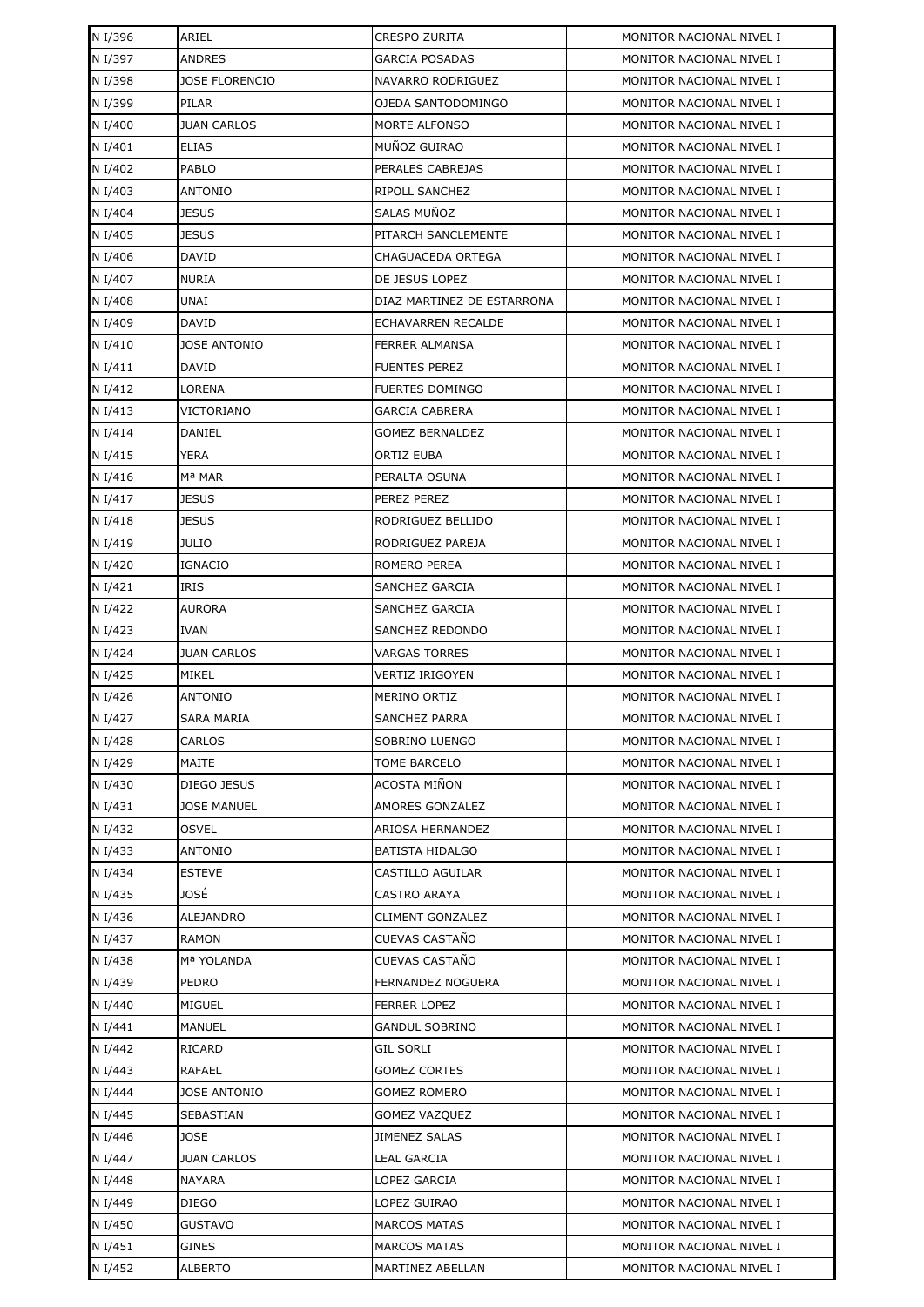| N I/453            | <b>ALBERTO</b>           | MARTINEZ NAVARRO                    | MONITOR NACIONAL NIVEL I                             |
|--------------------|--------------------------|-------------------------------------|------------------------------------------------------|
| N I/454            | <b>MYRIAM</b>            | MORENO HIDALGO                      | MONITOR NACIONAL NIVEL I                             |
| N I/455            | <b>SALVADOR</b>          | MORENO MARTINEZ                     | MONITOR NACIONAL NIVEL I                             |
| N I/456            | <b>OSCAR</b>             | PARRA FERNANDEZ                     | MONITOR NACIONAL NIVEL I                             |
| N I/457            | <b>INMACULADA</b>        | PICAZO REYES                        | MONITOR NACIONAL NIVEL I                             |
| N I/458            | <b>JOSE</b>              | RABADAN INIESTA                     | MONITOR NACIONAL NIVEL I                             |
| N I/459            | ANTONIO                  | RUANO RODRIGUEZ                     | MONITOR NACIONAL NIVEL I                             |
| N I/460            | <b>JUAN ANTONIO</b>      | SANCHEZ ALCANTARA                   | MONITOR NACIONAL NIVEL I                             |
| N I/461            | <b>JUAN PEDRO</b>        | <b>SANCHEZ MONTERO</b>              | MONITOR NACIONAL NIVEL I                             |
| N I/462            | <b>ANTONIO</b>           | TOLEDO PALOMO                       | MONITOR NACIONAL NIVEL I                             |
| N I/463            | Mª DOLORES               | VILCHEZ JIMENEZ                     | MONITOR NACIONAL NIVEL I                             |
| N I/464            | <b>DIEGO</b>             | <b>GARCIA GOMEZ</b>                 | MONITOR NACIONAL NIVEL I                             |
| N I/465            | PEDRO                    | VARCARCEL CAMPOS                    | MONITOR NACIONAL NIVEL I                             |
| N I/466            | <b>IVAN</b>              | CASTRO SEOANE                       | MONITOR NACIONAL NIVEL I                             |
| N I/467            | ALBERT                   | <b>BAGHUMIAN</b>                    | MONITOR NACIONAL NIVEL I                             |
| N I/468            | MARIA                    | <b>CLAVERO</b>                      | MONITOR NACIONAL NIVEL I                             |
| N I/469            | XABIER                   | <b>VERDUGO LUCAS</b>                | MONITOR NACIONAL NIVEL I                             |
| N I/470            | ALEXANDER                | <b>GONZALEZ OLABE</b>               | MONITOR NACIONAL NIVEL I                             |
| N I/471            | ARIZT                    | IZCO DEL VALLE                      | MONITOR NACIONAL NIVEL I                             |
| N I/472            | <b>NEKANE</b>            | <b>CEPAS GARCIA</b>                 | MONITOR NACIONAL NIVEL I                             |
| N I/473            | <b>ITSASNE</b>           | <b>BARDON LOPEZ</b>                 | MONITOR NACIONAL NIVEL I                             |
| N I/474            | <b>ROSENDO</b>           | <b>BERENGÜI GIL</b>                 | MONITOR NACIONAL NIVEL I                             |
| N I/475            | ALEJANDRO                | CATALA NUÑEZ                        | MONITOR NACIONAL NIVEL I                             |
| N I/476            | ALEJANDRO                | RUEDA NICOLAS                       | MONITOR NACIONAL NIVEL I                             |
| N I/477            | ARITZA                   | LARRINAGA URRUTIKOETXEA             | MONITOR NACIONAL NIVEL I                             |
| N I/478            | <b>ANTONIO</b>           | VERA ORTEGA                         | MONITOR NACIONAL NIVEL I                             |
| N I/479            | GUILLERMO                | LOPEZ ROS                           | MONITOR NACIONAL NIVEL I                             |
| N I/480            | <b>JOSE</b>              | MEDINA VERDU                        | MONITOR NACIONAL NIVEL I                             |
| N I/481            | <b>JOSE IGNACIO</b>      | <b>HERRERO ZAPATA</b>               | MONITOR NACIONAL NIVEL I                             |
| N I/482            | DAVID                    | <b>TERRON MOLINA</b>                | MONITOR NACIONAL NIVEL I                             |
| N I/483            | <b>NICULAE</b>           | <b>DANUT</b>                        | MONITOR NACIONAL NIVEL I                             |
| N I/484            | <b>FRANCISCO</b>         | <b>AGUILAR LOPEZ</b>                | MONITOR NACIONAL NIVEL I                             |
| N I/485            | YOSUANI                  | <b>BREAL VILA</b>                   | MONITOR NACIONAL NIVEL I                             |
| N I/486            | SANDRA                   | <b>BAUTISTA GARRIDO</b>             | MONITOR NACIONAL NIVEL I                             |
| N I/487            | LEÓN                     | <b>GRANDA MARTINEZ</b>              | MONITOR NACIONAL NIVEL I                             |
| N I/488            | ANDRÉS                   | BERNARDINO GIL                      | MONITOR NACIONAL NIVEL I                             |
| N I/489            | JAVIER                   | YEDRO VALADES                       | MONITOR NACIONAL NIVEL I                             |
| N I/490            | <b>MANUEL ERNESTO</b>    | DIAZ CABRERA                        | MONITOR NACIONAL NIVEL I                             |
| N I/491            | DAVID                    | MADROÑAL SANCHEZ                    | MONITOR NACIONAL NIVEL I                             |
| N I/492            | <b>JOAN</b>              | <b>BERNAUS QUEVEDO</b>              | MONITOR NACIONAL NIVEL I                             |
| N I/493            | ANTONIO                  | <b>DESCLAUX PONCE</b>               | MONITOR NACIONAL NIVEL I                             |
| N I/494            | JORGE S.                 | ESPINOSA ESTRELLA                   | MONITOR NACIONAL NIVEL I                             |
| N I/495            | Mª DOLORES               | RANGEL BOLIVAR                      | MONITOR NACIONAL NIVEL I                             |
| N I/496            | VICTOR HUGO              | <b>FLORES SUAREZ</b>                | MONITOR NACIONAL NIVEL I                             |
| N I/497            | JORGE ANIBAL             | <b>FLORES SUAREZ</b>                | MONITOR NACIONAL NIVEL I                             |
| N I/498            | JORGE A.                 | MONTENEGRO HERNANDEZ                | MONITOR NACIONAL NIVEL I                             |
| N I/499            | <b>JUAN CARLOS</b>       | PONS TERROBA                        | MONITOR NACIONAL NIVEL I                             |
| N I/500            | <b>FRANCISCO RAMON</b>   | <b>LIROLA SABATER</b>               | MONITOR NACIONAL NIVEL I                             |
| N I/501            | AITOR                    | MERINO BOSCH                        | MONITOR NACIONAL NIVEL I                             |
| N I/502            | ALBERTO                  | JIMENEZ SANS<br><b>JESÚS PARRAS</b> | MONITOR NACIONAL NIVEL I                             |
| N I/503            | ANTONIO                  |                                     | MONITOR NACIONAL NIVEL I                             |
| N I/504<br>N I/505 | <b>IRENE</b><br>CRISTIAN | GARCIA GARRIDO                      | MONITOR NACIONAL NIVEL I                             |
| N I/506            |                          | GRACIA CASTILLO<br>GARCIA BARBA     | MONITOR NACIONAL NIVEL I<br>MONITOR NACIONAL NIVEL I |
| N I/507            | LUIS MANUEL<br>HARIDIAN  | GONZALEZ                            | MONITOR NACIONAL NIVEL I                             |
| N I/508            | ALBERT                   | <b>BOTIAS</b>                       | MONITOR NACIONAL NIVEL I                             |
| N I/509            | MANEL                    | GARCIA                              | MONITOR NACIONAL NIVEL I                             |
|                    |                          |                                     |                                                      |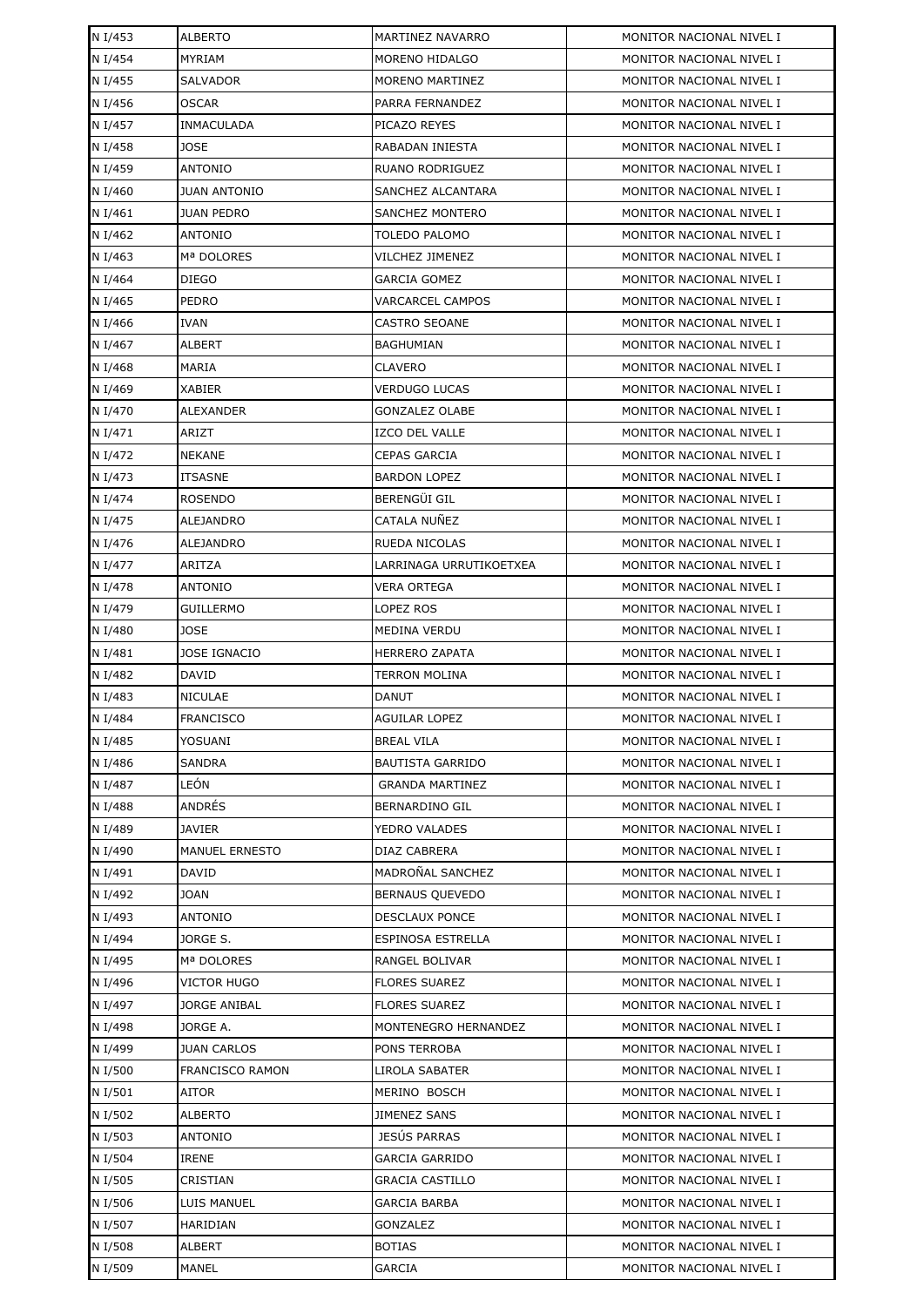| N I/510 | TAMERLAN              | <b>GOBAEV</b>            | MONITOR NACIONAL NIVEL I |
|---------|-----------------------|--------------------------|--------------------------|
| N I/511 | JESÚS                 | IBAÑEZ MARTINEZ          | MONITOR NACIONAL NIVEL I |
| N I/512 | <b>SAMUEL</b>         | MATÉ BENITO              | MONITOR NACIONAL NIVEL I |
| N I/513 | RAQUEL                | VILLALBA DE LA FUENTE    | MONITOR NACIONAL NIVEL I |
| N I/514 | ALEJANDRO             | SACRISTAN                | MONITOR NACIONAL NIVEL I |
| N I/515 | ALEJANDRO             | <b>LEAL GARCIA</b>       | MONITOR NACIONAL NIVEL I |
| N I/516 | ANTONIO               | RODRIGUEZ RUIZ           | MONITOR NACIONAL NIVEL I |
| N I/517 | <b>JUAN FRANCISCO</b> | TORREGROSA               | MONITOR NACIONAL NIVEL I |
| N I/518 | Mª DE LAS MERCEDES    | <b>GARCIA ANTON</b>      | MONITOR NACIONAL NIVEL I |
| N I/519 | JOEL                  | MENDEZ MOLINO            | MONITOR NACIONAL NIVEL I |
| N I/520 | PEIO                  | <b>MARTÍN ESTALAYO</b>   | MONITOR NACIONAL NIVEL I |
| N I/521 | <b>NAREK</b>          | SETAGHYAN                | MONITOR NACIONAL NIVEL I |
| N I/522 | WILLIAM               | <b>FERNANDEZ</b>         | MONITOR NACIONAL NIVEL I |
| N I/523 | <b>JOSE MANUEL</b>    | <b>AMORES PEREZ</b>      | MONITOR NACIONAL NIVEL I |
| N I/524 | RAUL                  | TORRES LOZANO            | MONITOR NACIONAL NIVEL I |
| N I/525 | KEVIN                 | MARTINEZ RODRIGUEZ       | MONITOR NACIONAL NIVEL I |
| N I/526 | <b>FELIPE</b>         | <b>SANCHEZ LLANES</b>    | MONITOR NACIONAL NIVEL I |
| N I/527 | <b>SERGIO MANUEL</b>  | MUELA FERNANDEZ          | MONITOR NACIONAL NIVEL I |
| N I/528 | ADOLFO                | PRIETO LOPEZ             | MONITOR NACIONAL NIVEL I |
| N I/529 | <b>JOSE MANUEL</b>    | AYUDE LOPEZ              | MONITOR NACIONAL NIVEL I |
| N I/530 | <b>JOSE</b>           | CONDE SANCHEZ            | MONITOR NACIONAL NIVEL I |
| N I/531 | <b>MOISES</b>         | <b>IGLESIAS GONZALEZ</b> | MONITOR NACIONAL NIVEL I |
| N I/532 | LARA                  | REGUEIRA MANZANO         | MONITOR NACIONAL NIVEL I |
| N I/533 | JORGE                 | <b>MATO PORTO</b>        | MONITOR NACIONAL NIVEL I |
| N I/534 | SEVERINO              | <b>GOMEZ NEIRA</b>       | MONITOR NACIONAL NIVEL I |
| N I/535 | DAVID                 | GRAIÑO LEMA              | MONITOR NACIONAL NIVEL I |
| N I/536 | <b>LUIS</b>           | PARDO BRAVO              | MONITOR NACIONAL NIVEL I |
| N I/537 | <b>IAGO</b>           | DA VILA PIÑEIRO          | MONITOR NACIONAL NIVEL I |
| N I/538 | <b>CARLOS FABIAN</b>  | THIEBAUT TROCIDO         | MONITOR NACIONAL NIVEL I |
| N I/539 | ANGEL                 | LAGO GONZALEZ            | MONITOR NACIONAL NIVEL I |
| N I/540 | <b>RAMON</b>          | DOMINGUEZ FERNANDEZ      | MONITOR NACIONAL NIVEL I |
| N I/541 | <b>RUBEN</b>          | <b>VARELA VAZQUEZ</b>    | MONITOR NACIONAL NIVEL I |
| N I/542 | <b>DIEGO</b>          | PALLARES SANTOS          | MONITOR NACIONAL NIVEL I |
| N I/543 | <b>DAVID</b>          | SEIJO NUÑEZ              | MONITOR NACIONAL NIVEL I |
| N I/544 | LUIS MIGUEL           | GARNIL RIELO             | MONITOR NACIONAL NIVEL I |
| N I/545 | <b>ELISEO</b>         | PERMUY SOTO              | MONITOR NACIONAL NIVEL I |
| N I/546 | PABLO                 | FERNANDEZ RODRIGUEZ      | MONITOR NACIONAL NIVEL I |
| N I/547 | <b>FERNANDO</b>       | SILVA REIRIZ             | MONITOR NACIONAL NIVEL I |
| N I/548 | ALEJANDRO             | SILVA REIRIZ             | MONITOR NACIONAL NIVEL I |
| N I/549 | <b>CLEMENTE</b>       | <b>ALVES BELLO</b>       | MONITOR NACIONAL NIVEL I |
| N I/550 | SETAGHYAN             | VARDAN                   | MONITOR NACIONAL NIVEL I |
| N I/551 | JORGE                 | <b>CARLOS LAFUENTE</b>   | MONITOR NACIONAL NIVEL I |
| N I/552 | JESUS                 | ILZARBE LEGARIA          | MONITOR NACIONAL NIVEL I |
| N I/553 | <b>JOSE MANUEL</b>    | GIL CASAÚS               | MONITOR NACIONAL NIVEL I |
| N I/554 | <b>JONATHAN</b>       | DE ABAJO GLEZ.           | MONITOR NACIONAL NIVEL I |
| N I/555 | ADRIAN                | FORTUN ARRANZ            | MONITOR NACIONAL NIVEL I |
| N I/556 | <b>KARLOS</b>         | DIAZ FERRER              | MONITOR NACIONAL NIVEL I |
| N I/557 | DANIEL                | DIAZ ESCOBAR             | MONITOR NACIONAL NIVEL I |
| N I/558 | JUAN DAVID            | LOPEZ RIVERA             | MONITOR NACIONAL NIVEL I |
| N I/559 | PABLO                 | <b>BELTRÁN CORTES</b>    | MONITOR NACIONAL NIVEL I |
| N I/560 | ALVARO JESUS          | <b>GORRIZ MAICAS</b>     | MONITOR NACIONAL NIVEL I |
| N I/561 | <b>HERNANN</b>        | KUNGU NKAILU             | MONITOR NACIONAL NIVEL I |
| N I/562 | JAVIER                | CASTILLO GUILLEN         | MONITOR NACIONAL NIVEL I |
| N I/563 | GOCHA                 | CHIKHRADZE               | MONITOR NACIONAL NIVEL I |
| N I/564 | MARIO                 | <b>GALLEGO</b>           | MONITOR NACIONAL NIVEL I |
| N I/565 | JAVIER                | <b>VERA ORTEGA</b>       | MONITOR NACIONAL NIVEL I |
| N I/566 | ADAN                  | COLLADOS DIAZ            | MONITOR NACIONAL NIVEL I |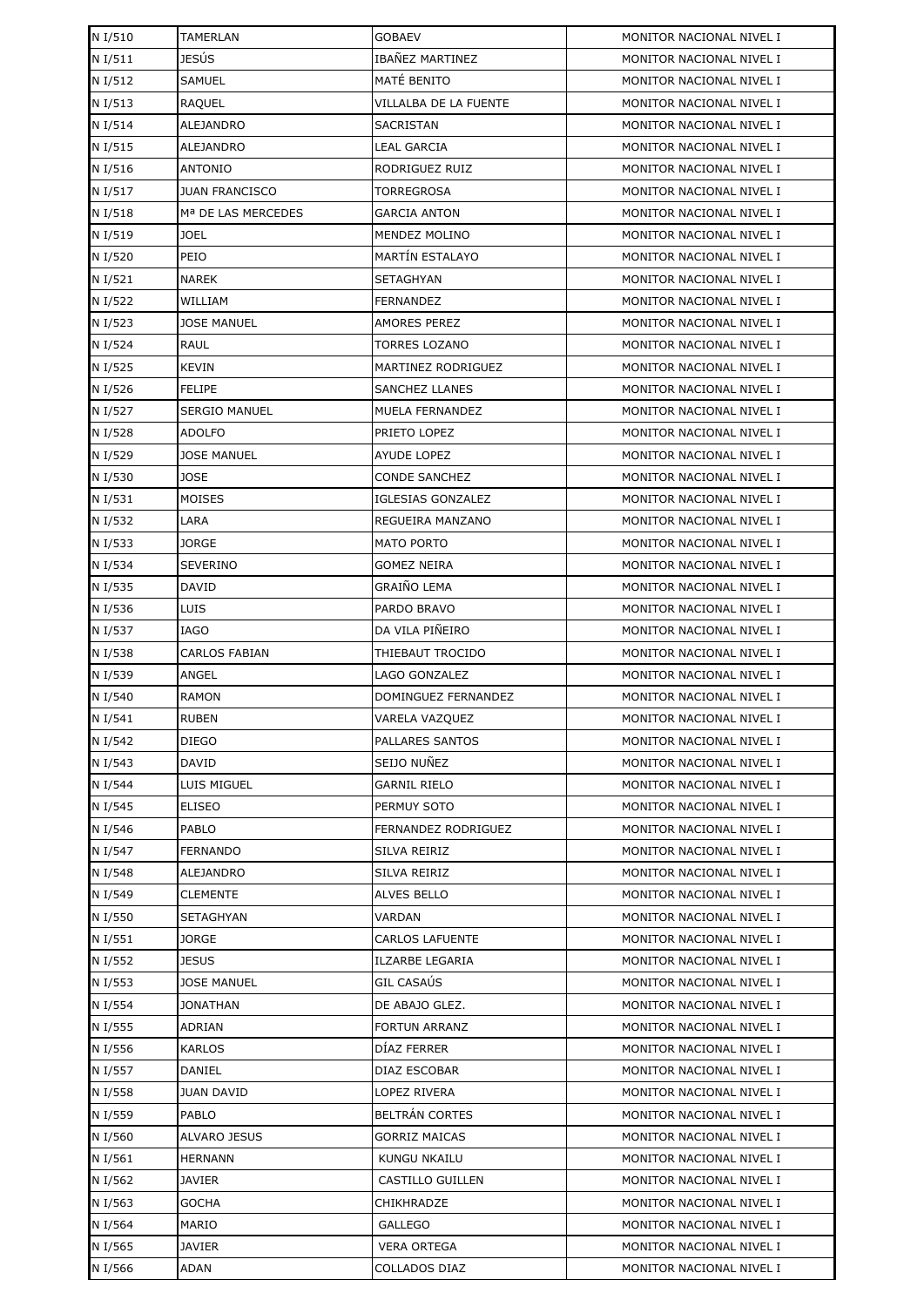| N I/567            | <b>FERNANDO</b>                | <b>ORTIZ MENDEZ</b>                     | MONITOR NACIONAL NIVEL I                             |
|--------------------|--------------------------------|-----------------------------------------|------------------------------------------------------|
| N I/568            | <b>DAVID</b>                   | <b>JIMENEZ HERRERA</b>                  | MONITOR NACIONAL NIVEL I                             |
| N I/569            | <b>JOSE MANUEL</b>             | RUA RODRIGUEZ                           | MONITOR NACIONAL NIVEL I                             |
| N I/570            | <b>NATALIA</b>                 | CARBONERO DIAZ                          | MONITOR NACIONAL NIVEL I                             |
| N I/571            | <b>ALFREDO</b>                 | DE LA ROSA SERRANO                      | MONITOR NACIONAL NIVEL I                             |
| N I/572            | <b>ESTHER</b>                  | ZAMORANO TORRENS                        | MONITOR NACIONAL NIVEL I                             |
| N I/573            | <b>ESTHER</b>                  | RODRIGUEZ DE LA CRUZ                    | MONITOR NACIONAL NIVEL I                             |
| N I/574            | <b>JUDITH</b>                  | RODRIGUEZ DE LA CRUZ                    | MONITOR NACIONAL NIVEL I                             |
| N I/575            | <b>CARLOS</b>                  | LOPEZ ORTIZ                             | MONITOR NACIONAL NIVEL I                             |
| N I/576            | VALODIA                        | GEVORGYAN                               | MONITOR NACIONAL NIVEL I                             |
| N I/577            | <b>AGUSTIN</b>                 | <b>BARRIOS MANZANO</b>                  | MONITOR NACIONAL NIVEL I                             |
| N I/578            | NIKOLAI                        | MAGLINOV                                | MONITOR NACIONAL NIVEL I                             |
| N I/579            | <b>JUAN CARLOS</b>             | RAMOS SANCHEZ                           | MONITOR NACIONAL NIVEL I                             |
| N I/580            | <b>CESAR</b>                   | DIAZ MENES                              | MONITOR NACIONAL NIVEL I                             |
| N I/581            | <b>RAFAEL</b>                  | VILA PERMUY                             | MONITOR NACIONAL NIVEL I                             |
| N I/582            | MEHMED                         | <b>HYUSMENONOV KODAKOV</b>              | MONITOR NACIONAL NIVEL I                             |
| N I/583            | ARIEL                          | LENIS APARICIO                          | MONITOR NACIONAL NIVEL I                             |
| N I/584            | <b>PABLO</b>                   | RAMOS FERNANDEZ                         | MONITOR NACIONAL NIVEL I                             |
| N I/585            | <b>SARA</b>                    | <b>FUENTES LAZARO</b>                   | MONITOR NACIONAL NIVEL I                             |
| N I/586            | <b>FELIX RAUL</b>              | RAMIRO LUCIA                            | MONITOR NACIONAL NIVEL I                             |
| N I/587            | DAVID                          | GONZALEZ SANCHEZ                        | MONITOR NACIONAL NIVEL I                             |
| N I/588            | <b>VICTOR MANUEL</b>           | HERNANDEZ RODRIGUEZ                     | MONITOR NACIONAL NIVEL I                             |
| N I/589            | <b>GENTZANE</b>                | ORTIZ EUBA                              | MONITOR NACIONAL NIVEL I                             |
| N I/590            | <b>EUGENIA</b>                 | <b>BUSTABAD GARCIA</b>                  | MONITOR NACIONAL NIVEL I                             |
| N I/591            | <b>FILIP</b>                   | CLAUDIU CATALIN                         | MONITOR NACIONAL NIVEL I                             |
| N I/592            | <b>BERTA</b>                   | RODRIGUEZ TOLEDANO                      | MONITOR NACIONAL NIVEL I                             |
| N I/593            | JAIME                          | OJEA IGLESIAS                           | MONITOR NACIONAL NIVEL I                             |
| N I/594            | <b>GOR</b>                     | <b>HARUTYUNYAN</b>                      | MONITOR NACIONAL NIVEL I                             |
| N I/595            | <b>IVAN</b>                    | <b>GUILLEN ALMENA</b>                   | MONITOR NACIONAL NIVEL I                             |
| N I/596            | <b>SERGIO</b>                  | LAMPE CUENCA                            | MONITOR NACIONAL NIVEL I                             |
| N I/597            | <b>JORGE</b>                   | POLO NAVARRO                            | MONITOR NACIONAL NIVEL I                             |
| N I/598            | MIGUEL                         | LOZANO ORTEGA                           | MONITOR NACIONAL NIVEL I                             |
| N I/599            | <b>BORJA</b>                   | PONS PATERNA                            | MONITOR NACIONAL NIVEL I                             |
| N I/600            | SEZGIN                         | AHMEDOV DELIALIEV                       | MONITOR NACIONAL NIVEL I                             |
| N I/601            | VELIK                          | DIMITROV DAWOV                          | MONITOR NACIONAL NIVEL I                             |
| N I/602            | <b>ORHAN</b>                   | <b>MUSTAFOV ISUFOV</b>                  | MONITOR NACIONAL NIVEL I                             |
| N I/603            | VEACESLAV                      | CEPELEAGA                               | MONITOR NACIONAL NIVEL I                             |
| N I/604            | <b>LUCAS</b>                   | PODADERA ORGE                           | MONITOR NACIONAL NIVEL I                             |
| N I/605            | <b>ROUSLAN</b>                 | ALIEV                                   | MONITOR NACIONAL NIVEL I                             |
| N I/606            | DAVID                          | ALOVYAN                                 | MONITOR NACIONAL NIVEL I                             |
| N I/607            | <b>ROBERTO</b>                 | PLUMED                                  | MONITOR NACIONAL NIVEL I                             |
| N I/608            | PABLO                          | <b>TORRES JUAN</b>                      | MONITOR NACIONAL NIVEL I                             |
| N I/609            | RICARDO AGUSTI                 | JURADO                                  | MONITOR NACIONAL NIVEL I                             |
| N I/610            | MIGUEL ANGEL                   | TORRES                                  | MONITOR NACIONAL NIVEL I                             |
| N I/611            | <b>BORIS</b>                   | ANDONOV                                 | MONITOR NACIONAL NIVEL I                             |
| N I/612            | JORDI                          | GONZALEZ ROMERO                         | MONITOR NACIONAL NIVEL I                             |
| N I/613            | MIKEL                          | MARDONES ORTIZ DE ZARATE                | MONITOR NACIONAL NIVEL I                             |
| N I/614            | CARLOS                         | <b>GONZALEZ HERNANDEZ</b>               | MONITOR NACIONAL NIVEL I                             |
| N I/615<br>N I/616 | <b>BEGOÑA</b><br><b>MANUEL</b> | GONZALEZ ESPAÑA<br>SALVADOR DE LA TORRE | MONITOR NACIONAL NIVEL I<br>MONITOR NACIONAL NIVEL I |
| N I/617            | ANGEL                          | CARRIZO GANDARA                         | MONITOR NACIONAL NIVEL I                             |
| N I/618            | PABLO                          |                                         | MONITOR NACIONAL NIVEL I                             |
| N I/619            | <b>JUAN MANUEL</b>             | MARTINEZ GARCIA<br><b>GARCIA LUCAS</b>  | MONITOR NACIONAL NIVEL I                             |
| N I/620            | SAMUEL                         | ALVAREZ ROMERO                          | MONITOR NACIONAL NIVEL I                             |
| N I/621            | RAFAEL                         | FERNANDEZ GOMEZ                         | MONITOR NACIONAL NIVEL I                             |
| N I/622            | ADRIAN                         | <b>ALONSO SANCHEZ</b>                   | MONITOR NACIONAL NIVEL I                             |
| N I/623            | <b>JOANA</b>                   | SOUZA JIMENEZ                           | MONITOR NACIONAL NIVEL I                             |
|                    |                                |                                         |                                                      |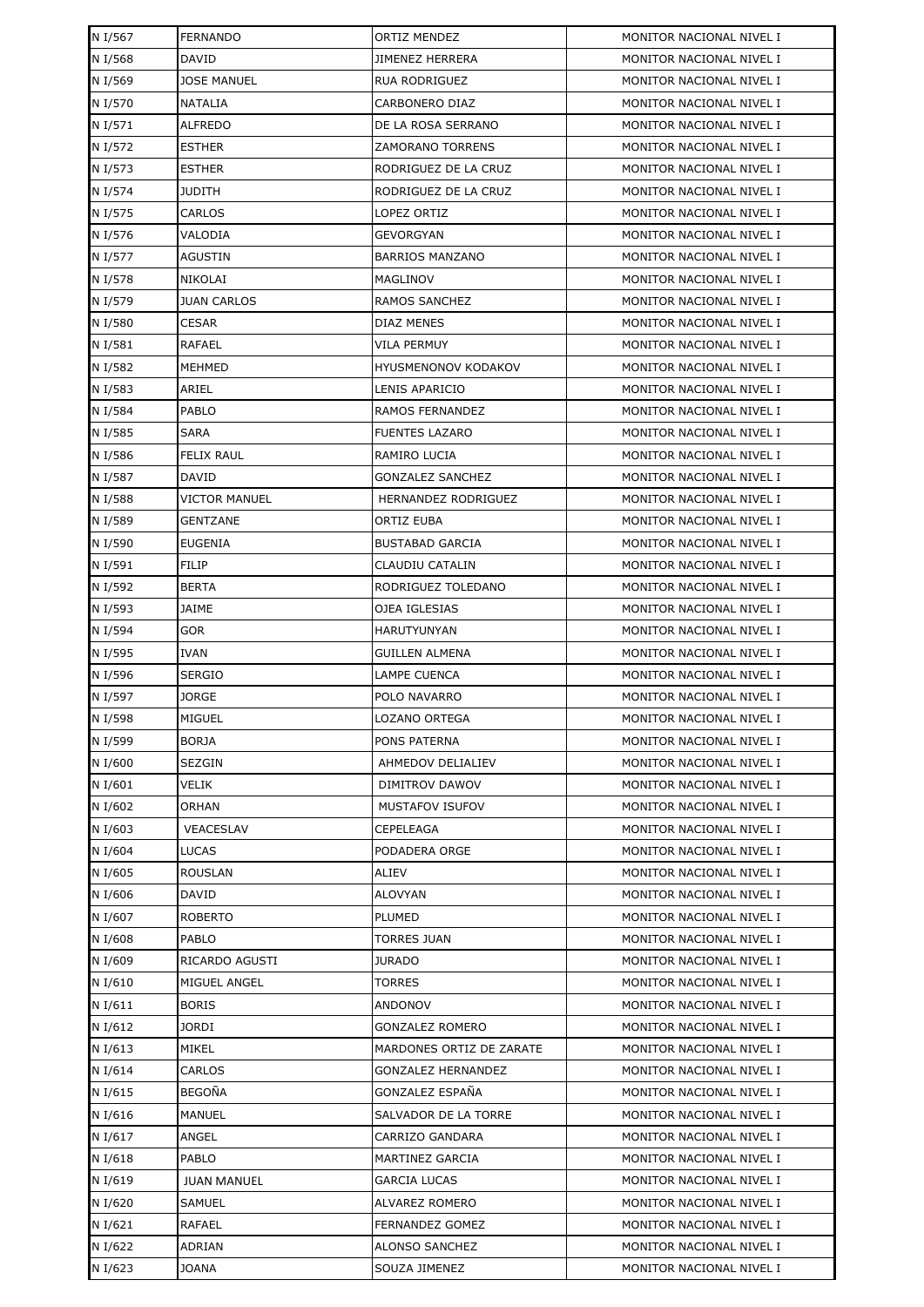| N I/624            | <b>FRANCISCO</b>       | CANO MERINO                        | MONITOR NACIONAL NIVEL I                             |
|--------------------|------------------------|------------------------------------|------------------------------------------------------|
| N I/625            | NICOLAE                | COJUSNEANU                         | MONITOR NACIONAL NIVEL I                             |
| N I/626            | <b>ENDIKA</b>          | <b>TALLEDA ARRANZ</b>              | MONITOR NACIONAL NIVEL I                             |
| N I/627            | ANDRIY                 | <b>BALAN</b>                       | MONITOR NACIONAL NIVEL I                             |
| N I/628            | ERIK                   | <b>PUENTE</b>                      | MONITOR NACIONAL NIVEL I                             |
| N I/629            | <b>MAIKEL ARNALDO</b>  | MARRERO ALMEIDA                    | MONITOR NACIONAL NIVEL I                             |
| N I/630            | JOSE                   | VICENTE SERRANO                    | MONITOR NACIONAL NIVEL I                             |
| N I/631            | <b>JUNIER</b>          | CASTILLO SILVERA                   | MONITOR NACIONAL NIVEL I                             |
| N I/632            | HUGO ALEJANDRO         | <b>MORA MARTINEZ</b>               | MONITOR NACIONAL NIVEL I                             |
| N I/633            | AINHIZE                | AJURIA LEKERIKA                    | MONITOR NACIONAL NIVEL I                             |
| N I/634            | <b>SANTIAGO</b>        | <b>BACIGALUPE GARCIA</b>           | MONITOR NACIONAL NIVEL I                             |
| N I/635            | ANDER                  | PALAVECINO AUZMENDI                | MONITOR NACIONAL NIVEL I                             |
| N I/636            | AMAIA                  | <b>CURIEL PUENTE</b>               | MONITOR NACIONAL NIVEL I                             |
| N I/637            | <b>ISMAEL</b>          | ZAMBRANO LOPEZ                     | MONITOR NACIONAL NIVEL I                             |
| N I/638            | GORKA                  | REKALDE IRACEBURU                  | MONITOR NACIONAL NIVEL I                             |
| N I/639            | AHMED                  | AHMEDOV PANEV                      | MONITOR NACIONAL NIVEL I                             |
| N I/640            | <b>BLAGOY</b>          | NASKOV BLAGOEV                     | MONITOR NACIONAL NIVEL I                             |
| N I/641            | MAIALEN                | GUELBENZU OZCOIDI                  | MONITOR NACIONAL NIVEL I                             |
| N I/642            | <b>ARKAIZ</b>          | MENOLLO RABAZO                     | MONITOR NACIONAL NIVEL I                             |
| N I/643            | <b>ALBERTO</b>         | <b>ESPINOSA SOLA</b>               | MONITOR NACIONAL NIVEL I                             |
| N I/644            | ANA MARIA              | <b>GARCIA QUIROS</b>               | MONITOR NACIONAL NIVEL I                             |
| N I/645            | <b>EVA</b>             | ESTRADA ARJONA                     | MONITOR NACIONAL NIVEL I                             |
| N I/646            | <b>JACINTO</b>         | SOLDEVILA CEREZO                   | MONITOR NACIONAL NIVEL I                             |
| N I/647            | <b>EMILIO</b>          | PORTO VEGA                         | MONITOR NACIONAL NIVEL I                             |
| N I/648            | MARIO                  | <b>GARCIA RUIZ</b>                 | MONITOR NACIONAL NIVEL I                             |
| N I/649            | ADAN                   | MARTINEZ MARTIN                    | MONITOR NACIONAL NIVEL I                             |
| N I/650            | ENRIQUE FELIX          | <b>GARCIA CARDONA</b>              | MONITOR NACIONAL NIVEL I                             |
| N I/651            | AITOR                  | <b>GUILLEN ALMENA</b>              | MONITOR NACIONAL NIVEL I                             |
| N I/652            | CARLOS                 | GILABERT                           | MONITOR NACIONAL NIVEL I                             |
| N I/653            | MOHAMMED               | EL CHAHOUATI                       | MONITOR NACIONAL NIVEL I                             |
| N I/654            | ALEJANDRO              | VARELA VAZQUEZ                     | MONITOR NACIONAL NIVEL I                             |
| N I/655            | <b>DAVID</b>           | <b>FERNANDEZ ROMERO</b>            | MONITOR NACIONAL NIVEL I                             |
| N I/656            | IVAN                   | PAREDES MADORRA                    | MONITOR NACIONAL NIVEL I                             |
| N I/657            | <b>FRANCISCO</b>       | OUTEIRO BARCALA                    | MONITOR NACIONAL NIVEL I                             |
| N I/658            | NEREA                  | VILA FERNANDEZ                     | MONITOR NACIONAL NIVEL I                             |
| N I/659            | <b>IRIS LUCIA</b>      | CEPEDA IGLESIAS                    | MONITOR NACIONAL NIVEL I                             |
| N I/660            | NOELIA                 | LALIN CANDA                        | MONITOR NACIONAL NIVEL I                             |
| N I/661            | <b>JENARO MANUEL</b>   | MORADO RIOS                        | MONITOR NACIONAL NIVEL I                             |
| N I/662            | <b>JOSE MANUEL</b>     | <b>ANTELO CASAS</b>                | MONITOR NACIONAL NIVEL I                             |
| N I/663            | <b>ALFONSO</b>         | DIOS MOREIRA                       | MONITOR NACIONAL NIVEL I                             |
| N I/664            | <b>SAMUEL</b>          | <b>BRUN FERNÁNDEZ</b>              | MONITOR NACIONAL NIVEL I                             |
| N I/665            | DAMIAN                 | <b>IGLESIAS VILELA</b>             | MONITOR NACIONAL NIVEL I                             |
| N I/666            | RUBEN                  | MENDEZ LOIS                        | MONITOR NACIONAL NIVEL I                             |
| N I/667            | GEMMA                  | MORTE SANCHEZ                      | MONITOR NACIONAL NIVEL I                             |
| N I/668            | <b>CESAR</b>           | MONTAÑANA LLUCH                    | MONITOR NACIONAL NIVEL I                             |
| N I/669            | Mª VICTORIA            | SANCHEZ LOPEZ                      | MONITOR NACIONAL NIVEL I                             |
| N I/670            | PEDRO                  | VALVERDE DAZA                      | MONITOR NACIONAL NIVEL I                             |
| N I/671            | PABLO                  | GARCÍA GARCÍA                      | MONITOR NACIONAL NIVEL I                             |
| N I/672            | NICOLÁS                | LÓPEZ GREDILLA                     | MONITOR NACIONAL NIVEL I                             |
| N I/673            | JAVIER                 | PARDIÑAS PRIETO<br>BERMÚDEZ CURRÁS | MONITOR NACIONAL NIVEL I                             |
| N I/674            | <b>JOSE FRANCISCO</b>  |                                    | MONITOR NACIONAL NIVEL I                             |
| N I/675            | <b>ELENA</b>           | ARRAIZA GARCIA                     | MONITOR NACIONAL NIVEL I                             |
| N I/676<br>N I/677 | <b>ELENA</b><br>ATANAS | ARBEA ZUAZU<br>ATANASOV DAYLIEZ    | MONITOR NACIONAL NIVEL I<br>MONITOR NACIONAL NIVEL I |
| N I/678            | AITOR                  | GANUZA ZUAZU                       | MONITOR NACIONAL NIVEL I                             |
| N I/679            | AINTZANE               | GORRIA GOÑI                        | MONITOR NACIONAL NIVEL I                             |
| N I/680            | AINHOA                 | SANTAMARIA SUAREZ                  | MONITOR NACIONAL NIVEL I                             |
|                    |                        |                                    |                                                      |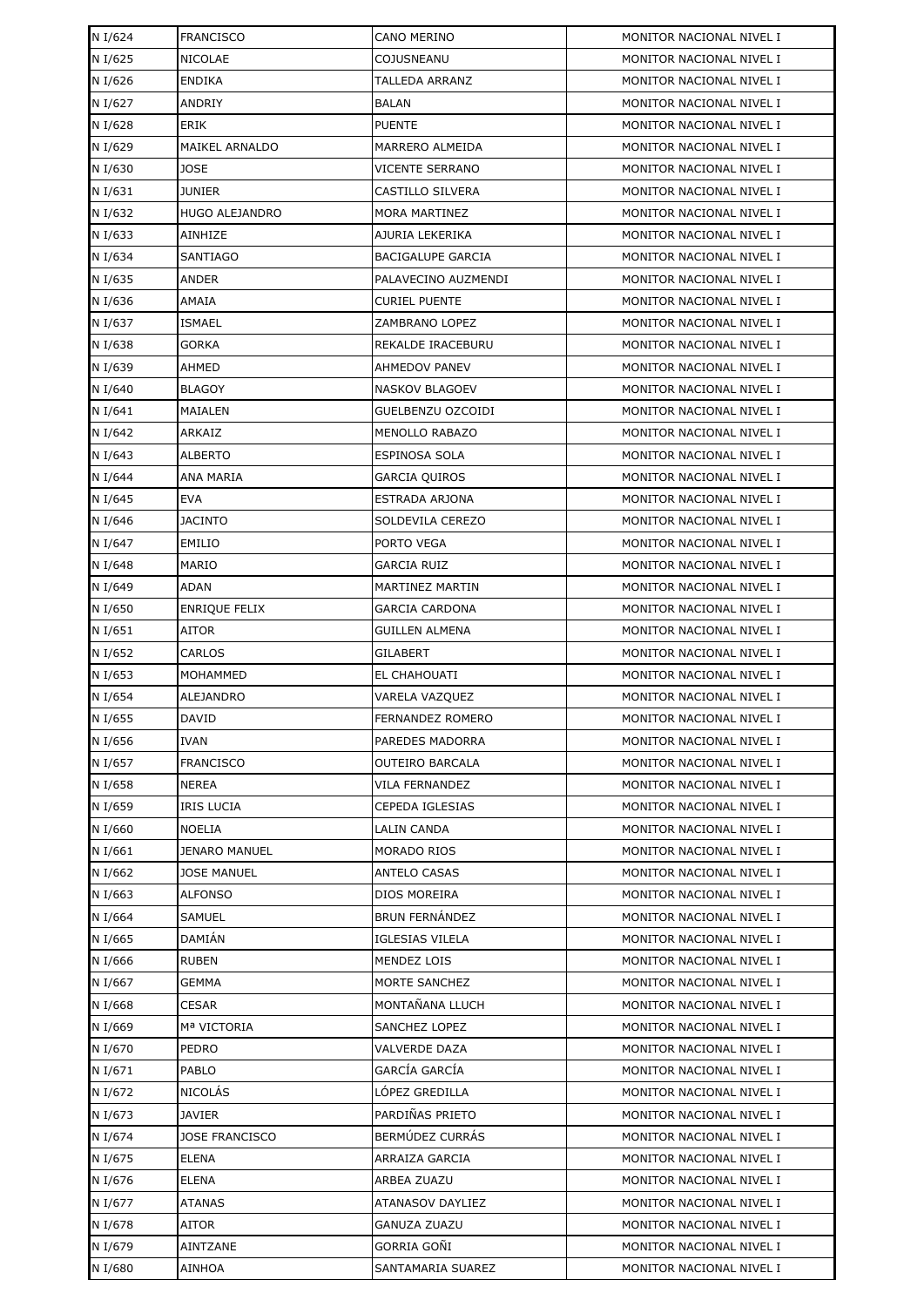| N I/681            | PABLO                  | <b>MARIN ASENSIO</b>    | MONITOR NACIONAL NIVEL I                             |
|--------------------|------------------------|-------------------------|------------------------------------------------------|
| N I/682            | <b>ITZIAR</b>          | REKALDE IRACEBURU       | MONITOR NACIONAL NIVEL I                             |
| N I/683            | <b>JOSE MARIA</b>      | KADDOUR GONZÁLEZ        | MONITOR NACIONAL NIVEL I                             |
| N I/684            | JOSE JAVIER            | ANDUJAR OJEDA           | MONITOR NACIONAL NIVEL I                             |
| N I/685            | ANA                    | OJEA IGLESIAS           | MONITOR NACIONAL NIVEL I                             |
| N I/686            | <b>DANCHO HRISTOV</b>  | <b>PANAYOTOV</b>        | MONITOR NACIONAL NIVEL I                             |
| N I/687            | JOSE ANTONIO           | RODRIGUEZ PALACIOS      | MONITOR NACIONAL NIVEL I                             |
| N I/688            | PABLO                  | DIEZ PARDO              | MONITOR NACIONAL NIVEL I                             |
| N I/689            | OLEG                   | VEREBCEAN               | MONITOR NACIONAL NIVEL I                             |
| N I/690            | ALEJANDRO C            | <b>MERINO MONTERO</b>   | MONITOR NACIONAL NIVEL I                             |
| N I/691            | <b>LUCIA</b>           | RODRIGO ESTEBAN         | MONITOR NACIONAL NIVEL I                             |
| N I/692            | <b>XABIER</b>          | <b>FERRERO CODESIDO</b> | MONITOR NACIONAL NIVEL I                             |
| N I/693            | ANDER                  | MINAYO BARCIELA         | MONITOR NACIONAL NIVEL I                             |
| N I/694            | DIEGO ALEJANDRO        | MUÑOZ VALLEJO           | MONITOR NACIONAL NIVEL I                             |
| N I/695            | <b>AITOR</b>           | PEREZ OTERO             | MONITOR NACIONAL NIVEL I                             |
| N I/696            | ERIK                   | PUENTE VEA-MURGIA       | MONITOR NACIONAL NIVEL I                             |
| N I/697            | <b>HARITZ</b>          | <b>GOTXI URKIXO</b>     | MONITOR NACIONAL NIVEL I                             |
| N I/698            | OSCAR                  | LOPEZ SANCHEZ           | MONITOR NACIONAL NIVEL I                             |
| N I/699            | <b>JUAN JOSE</b>       | <b>SANCHEZ MATIAS</b>   | MONITOR NACIONAL NIVEL I                             |
| N I/700            | MARIA                  | <b>GARCIA ENAJAS</b>    | MONITOR NACIONAL NIVEL I                             |
| N I/701            | ANA                    | <b>VALME CARMONA</b>    | MONITOR NACIONAL NIVEL I                             |
| N I/702            | OLEG                   | POLOZ                   | MONITOR NACIONAL NIVEL I                             |
| N I/703            | ANDREA                 | GASCA FRESNEDA          | MONITOR NACIONAL NIVEL I                             |
| N I/704            | <b>DAVID</b>           | ARMENDÁRIZ ARAÚZO       | MONITOR NACIONAL NIVEL I                             |
| N I/705            | ALEJANDRO              | FERNANDEZ JIMENEZ       | MONITOR NACIONAL NIVEL I                             |
| N I/706            | <b>ALBERTO</b>         | FERNANDEZ JATO          | MONITOR NACIONAL NIVEL I                             |
| N I/707            | AITOR                  | FERNÁNDEZ BERCIANOS     | MONITOR NACIONAL NIVEL I                             |
| N I/708            | ADRIÁN                 | RODRÍGUEZ GÓMEZ         | MONITOR NACIONAL NIVEL I                             |
| N I/709            | FRANCISCO JOSÉ         | ESCANCIANO ESCANCIANO   | MONITOR NACIONAL NIVEL I                             |
| N I/710            | <b>JAVIER</b>          | SANCHO LÓPEZ            | MONITOR NACIONAL NIVEL I                             |
| N I/711            | <b>BELEN</b>           | CAMINO MIRAME           | MONITOR NACIONAL NIVEL I                             |
| N I/712            | <b>RAFAEL</b>          | <b>MORA AREVALO</b>     | MONITOR NACIONAL NIVEL I                             |
| N I/713            | <b>ALBERTO</b>         | SANCHEZ MAESTRE         | MONITOR NACIONAL NIVEL I                             |
| N I/714            | GABRIEL                | <b>GARRIDO BLANCA</b>   | MONITOR NACIONAL NIVEL I                             |
| N I/715            | ANDREA                 | HERRERA NAVARRO         | MONITOR NACIONAL NIVEL I                             |
| N I/716            | <b>JOSE MANUEL</b>     | <b>PAVON HERMOSIN</b>   | MONITOR NACIONAL NIVEL I                             |
| N I/717            | PABLO                  | PALLARES VILA           | MONITOR NACIONAL NIVEL I                             |
| N I/718            | <b>MANUEL SANTIAGO</b> | <b>BABASTRO SILVA</b>   | MONITOR NACIONAL NIVEL I                             |
| N I/719            | ALEXIS                 | RAMIREZ GARCIA          | MONITOR NACIONAL NIVEL I                             |
| N I/720            | ADRIAN                 | DOMINGUEZ SATERVAS      | MONITOR NACIONAL NIVEL I                             |
| N I/721            | MIGUEL ANGEL           | RAMA ESCRIBANO          | MONITOR NACIONAL NIVEL I                             |
| N I/722            | ALEJANDRO              | <b>TORRES FERNANDEZ</b> | MONITOR NACIONAL NIVEL I                             |
| N I/723            | ADRIÁN                 | IMEDIO                  | MONITOR NACIONAL NIVEL I                             |
| N I/724            | <b>ALFREDO</b>         | RONQUILLO               | MONITOR NACIONAL NIVEL I                             |
| N I/725            | <b>ALFREDO</b>         | MARTIN                  | MONITOR NACIONAL NIVEL I                             |
| N I/726            | ÁLVARO                 | DE LA ROSA              | MONITOR NACIONAL NIVEL I                             |
| N I/727            | ANDRÉS                 | GONZÁLEZ                | MONITOR NACIONAL NIVEL I                             |
| N I/728            | ANTONIO                | <b>PRIETO</b>           | MONITOR NACIONAL NIVEL I                             |
| N I/729            | IÑAKI<br>IVÁN          | GARCÍA<br>RODRÍGUEZ     | MONITOR NACIONAL NIVEL I                             |
| N I/730            | ÓSCAR                  | FERNÁNDEZ               | MONITOR NACIONAL NIVEL I                             |
| N I/731            | RAÚL                   | <b>NAVARRO</b>          | MONITOR NACIONAL NIVEL I<br>MONITOR NACIONAL NIVEL I |
| N I/732<br>N I/733 | <b>SANTIAGO</b>        | <b>NOVAL</b>            | MONITOR NACIONAL NIVEL I                             |
| N I/734            | RUBEN                  | FIERRO                  | MONITOR NACIONAL NIVEL I                             |
| N I/735            | <b>ROBERTO</b>         | RUBIO DIAZ              | MONITOR NACIONAL NIVEL I                             |
| N I/736            | ALVARO                 | RODRIGUEZ MARQUEZ       | MONITOR NACIONAL NIVEL I                             |
| N I/737            | RAUL                   | RODRIGUEZ VINAGRE       | MONITOR NACIONAL NIVEL I                             |
|                    |                        |                         |                                                      |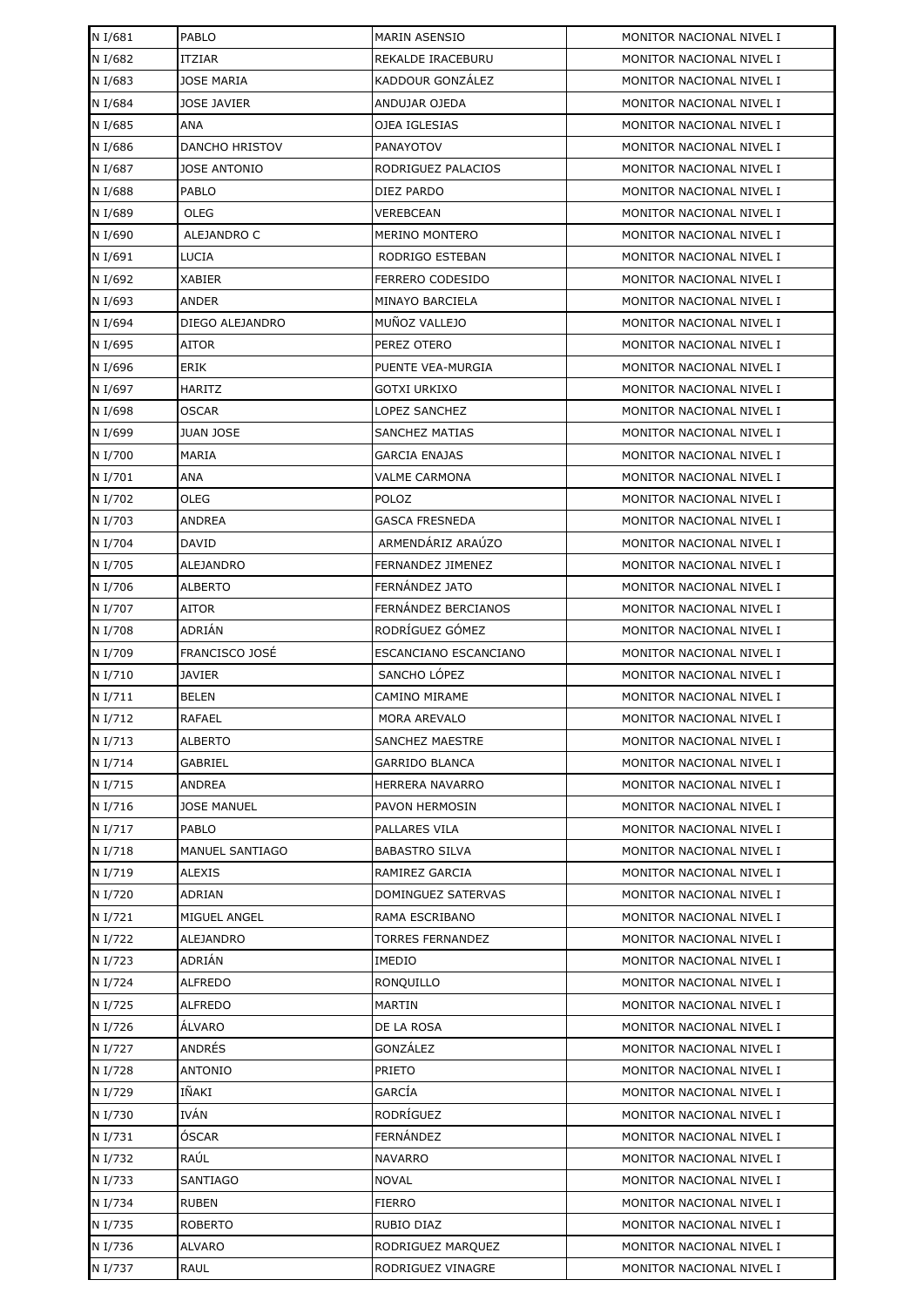| N I/738 | ALEJANDRO DAVID        | <b>HURTADO OSUNA</b> | MONITOR NACIONAL NIVEL I |
|---------|------------------------|----------------------|--------------------------|
| N I/739 | <b>RUBEN</b>           | AGÜERO ORGAZ         | MONITOR NACIONAL NIVEL I |
| N I/740 | KILDARE                | PEREZ MEDINA         | MONITOR NACIONAL NIVEL I |
| N I/741 | CARLOS                 | ÁLVAREZ              | MONITOR NACIONAL NIVEL I |
| N I/742 | CRISTIAN               | <b>BUJOR</b>         | MONITOR NACIONAL NIVEL I |
| N I/743 | LUIS ANGEL             | CARPIO               | MONITOR NACIONAL NIVEL I |
| N I/744 | <b>OCTAVIAN</b>        | CIOBANU              | MONITOR NACIONAL NIVEL I |
| N I/745 | ALEJANDRO RUSLAN       | CONCEPCIÓN           | MONITOR NACIONAL NIVEL I |
| N I/746 | <b>EUGENIO</b>         | <b>ESCUDERO</b>      | MONITOR NACIONAL NIVEL I |
| N I/747 | NEREA                  | GARCIA-CARPINTERO    | MONITOR NACIONAL NIVEL I |
| N I/748 | <b>JESUS</b>           | <b>GASCA</b>         | MONITOR NACIONAL NIVEL I |
| N I/749 | CARLOS                 | GILABERT             | MONITOR NACIONAL NIVEL I |
| N I/750 | <b>JUAN PABLO</b>      | GONZALEZ             | MONITOR NACIONAL NIVEL I |
| N I/751 | RAFAEL                 | <b>HUETO</b>         | MONITOR NACIONAL NIVEL I |
| N I/752 | DIEGO RAMON            | <b>MORENO</b>        | MONITOR NACIONAL NIVEL I |
| N I/753 | JAIME                  | OJEA                 | MONITOR NACIONAL NIVEL I |
| N I/754 | CARLOS                 | <b>PRECIADO</b>      | MONITOR NACIONAL NIVEL I |
| N I/755 | MANUEL                 | <b>RAMA</b>          | MONITOR NACIONAL NIVEL I |
| N I/756 | <b>ESTEFANÍA</b>       | RAMÍREZ              | MONITOR NACIONAL NIVEL I |
| N I/757 | JOSÉ MANUEL            | <b>RIVERA</b>        | MONITOR NACIONAL NIVEL I |
| N I/758 | <b>CHRISTIAN SIMON</b> | RODRIGUEZ            | MONITOR NACIONAL NIVEL I |
| N I/759 | <b>JOSEP AARON</b>     | RODRIGUEZ            | MONITOR NACIONAL NIVEL I |
| N I/760 | <b>MARCOS</b>          | SANCHEZ-SILVA        | MONITOR NACIONAL NIVEL I |
| N I/761 | <b>CARLOS FERNANDO</b> | <b>SEÑARIS</b>       | MONITOR NACIONAL NIVEL I |
| N I/762 | ALEJANDRO              | TENA                 | MONITOR NACIONAL NIVEL I |
| N I/763 | <b>ALVARO</b>          | VEGA                 | MONITOR NACIONAL NIVEL I |
| N I/764 | MARIO                  | YUSTE                | MONITOR NACIONAL NIVEL I |
| N I/765 | CRISTINA               | ANDUJAR              | MONITOR NACIONAL NIVEL I |
| N I/766 | <b>KOCHUBEY</b>        | <b>KUZEIV</b>        | MONITOR NACIONAL NIVEL I |
| N I/767 | <b>SANTIAGO</b>        | PARADA               | MONITOR NACIONAL NIVEL I |
| N I/768 | <b>ALBERTO</b>         | AROZARENA            | MONITOR NACIONAL NIVEL I |
| N I/769 | <b>JUAN</b>            | <b>BARON</b>         | MONITOR NACIONAL NIVEL I |
| N I/770 | PEDRO                  | <b>BLASCO</b>        | MONITOR NACIONAL NIVEL I |
| N I/771 | <b>NURIA</b>           | <b>BOTA</b>          | MONITOR NACIONAL NIVEL I |
| N I/772 | <b>ERNESTO</b>         | CAMARGO              | MONITOR NACIONAL NIVEL I |
| N I/773 | OSCAR                  | CANOSA               | MONITOR NACIONAL NIVEL I |
| N I/774 | DANIEL                 | <b>DIAZ</b>          | MONITOR NACIONAL NIVEL I |
| N I/775 | HUGO                   | GARCIA               | MONITOR NACIONAL NIVEL I |
| N I/776 | PABLO                  | GARCIA               | MONITOR NACIONAL NIVEL I |
| N I/777 | <b>FRANCISCO</b>       | GARCIA               | MONITOR NACIONAL NIVEL I |
| N I/778 | LUIS MIGUEL            | GARNIL               | MONITOR NACIONAL NIVEL I |
| N I/779 | CRISTIAN               | <b>GRACIA</b>        | MONITOR NACIONAL NIVEL I |
| N I/780 | RICARDO                | GUINALDO             | MONITOR NACIONAL NIVEL I |
| N I/781 | <b>JESUS</b>           | LAZARO               | MONITOR NACIONAL NIVEL I |
| N I/782 | <b>CESAR LUIS</b>      | <b>MORALES</b>       | MONITOR NACIONAL NIVEL I |
| N I/783 | <b>ROBERTO</b>         | NUÑEZ                | MONITOR NACIONAL NIVEL I |
| N I/784 | <b>ELISEO</b>          | <b>PERMUY</b>        | MONITOR NACIONAL NIVEL I |
| N I/785 | <b>SERGIO</b>          | <b>RAMOS</b>         | MONITOR NACIONAL NIVEL I |
| N I/786 | LUCIA                  | <b>RODRIGO</b>       | MONITOR NACIONAL NIVEL I |
| N I/787 | <b>JOSE MANUEL</b>     | <b>RUANO</b>         | MONITOR NACIONAL NIVEL I |
| N I/788 | <b>JOSE JULIO</b>      | SANTANA DELGADO      | MONITOR NACIONAL NIVEL I |
| N I/789 | JONATHAN               | HERNANDEZ HERNANDEZ  | MONITOR NACIONAL NIVEL I |
| N I/790 | <b>JAVIER</b>          | SALCEDO GARCIA       | MONITOR NACIONAL NIVEL I |
| N I/791 | PEDRO                  | <b>AVILA FALCON</b>  | MONITOR NACIONAL NIVEL I |
| N I/792 | ADRIAN                 | LOPEZ GOMEZ          | MONITOR NACIONAL NIVEL I |
| N I/793 | VICTOR                 | HURTADO RODRIGUEZ    | MONITOR NACIONAL NIVEL I |
| N I/794 | <b>LUCIA</b>           | <b>FRANCO MESAS</b>  | MONITOR NACIONAL NIVEL I |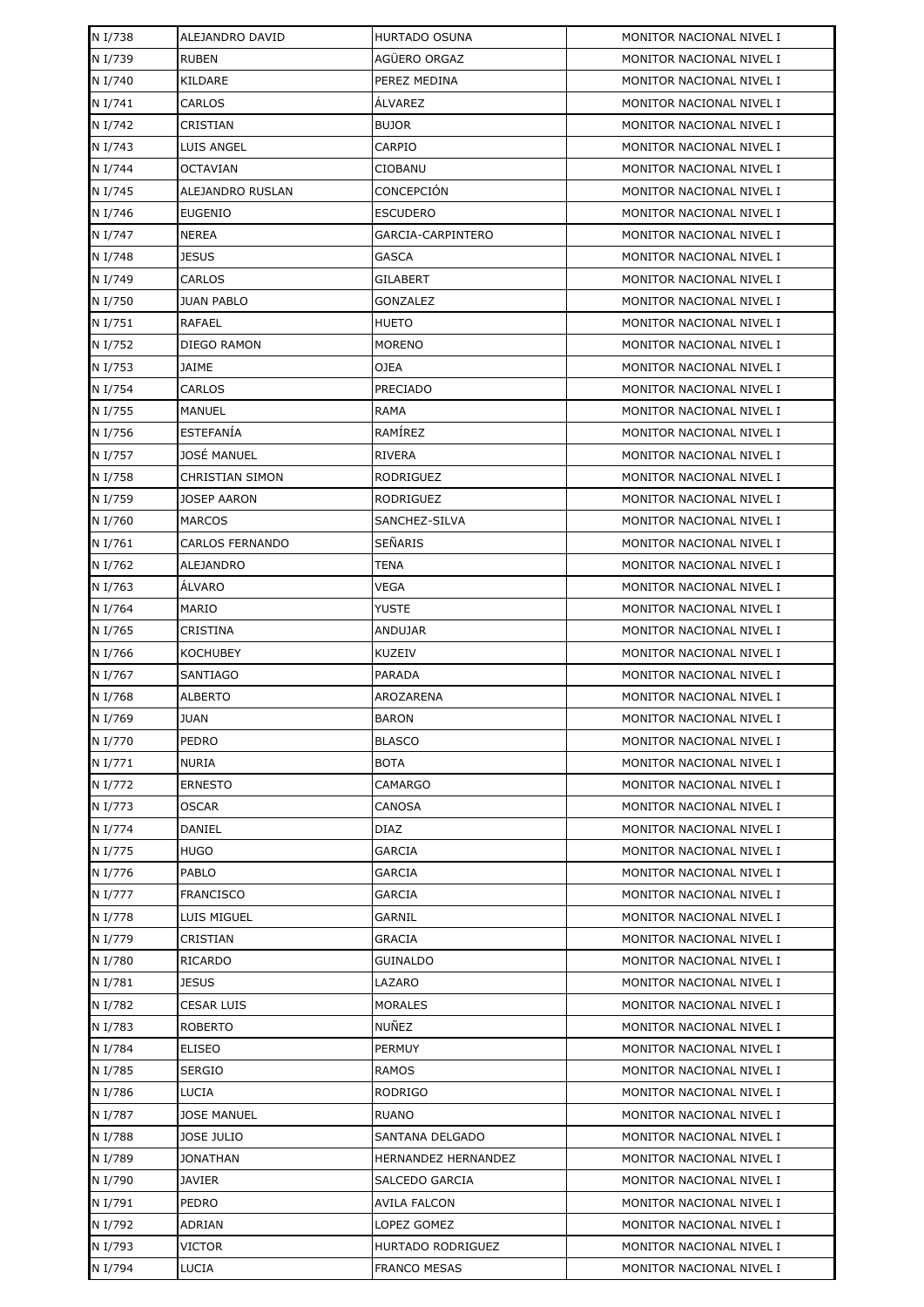| N I/795   | FERNANDO RAFAEL       | NAVIO LIRIA              | MONITOR NACIONAL NIVEL I     |
|-----------|-----------------------|--------------------------|------------------------------|
| N I/796   | TAMARA                | SOUSA JIMENEZ            | MONITOR NACIONAL NIVEL I     |
| N I/797   | <b>ANDRES</b>         | ROMERO ALGABA            | MONITOR NACIONAL NIVEL I     |
| N I/798   | MOHAMMAD              | MOTTAGHINIA              | MONITOR NACIONAL NIVEL I     |
| N I/799   | <b>ANA MARIA</b>      | <b>TORRES RUBIO</b>      | MONITOR NACIONAL NIVEL I     |
| N I/800   | LAURA                 | <b>GOMEZ VIZCAINO</b>    | MONITOR NACIONAL NIVEL I     |
| N I/801   | <b>EDISON XAVIER</b>  | SAMANIEGO ALVAREZ        | MONITOR NACIONAL NIVEL I     |
| N I/802   | ANA                   | GONZALEZ AGUILA          | MONITOR NACIONAL NIVEL I     |
| N I/803   | <b>SANDRA</b>         | SAMPEDRO AGUILA          | MONITOR NACIONAL NIVEL I     |
| N I/804   | OIHANE                | VALLEZ PEREZ             | MONITOR NACIONAL NIVEL I     |
| N I/805   | LYUBOMIR              | <b>BORISLAVOV TRENEV</b> | MONITOR NACIONAL NIVEL I     |
| N I/806   | IÑAKI                 | ARBEA ZUAZU              | MONITOR NACIONAL NIVEL I     |
| N I/807   | <b>EDUARDO</b>        | ESTRADERA GUMBAU         | MONITOR NACIONAL NIVEL I     |
| N I/808   | <b>REGGIE WANDELL</b> | <b>HENRSEZ FERRERAS</b>  | MONITOR NACIONAL NIVEL I     |
| N I/809   | MARTIN                | RODRIGUEZ GAMINO         | MONITOR NACIONAL NIVEL I     |
| N I/810   | ASER                  | <b>EBRO RODRIGUEZ</b>    | MONITOR NACIONAL NIVEL I     |
| N I/811   | YOLANDA               | NÚÑEZ VALVERDE           | MONITOR NACIONAL NIVEL I     |
| N I/812   | <b>SERGIO</b>         | <b>IGLESIAS RAMOS</b>    | MONITOR NACIONAL NIVEL I     |
| N I/813   | GRACIELA              | SANCHEZ DIAZ             | MONITOR NACIONAL NIVEL I     |
| N I/814   | <b>NOELIA</b>         | <b>COLLADO MAS</b>       | MONITOR NACIONAL NIVEL I     |
| N I/815   | JOSE ANTONIO          | <b>HERNANDO PERELLO</b>  | MONITOR NACIONAL NIVEL I     |
| N I/816   | <b>STUART</b>         | <b>SUTER</b>             | MONITOR NACIONAL NIVEL I     |
| N I/817   | LIDER                 | RUSTAM AJYIEU            | MONITOR NACIONAL NIVEL I     |
| N I/818   | <b>SANTIAGO</b>       | CASTIÑEIRAS PEREZ        | MONITOR NACIONAL NIVEL I     |
| N I/819   | <b>OTAR</b>           | RAMISHVILI               | MONITOR NACIONAL NIVEL I     |
| N I/820   | <b>SAUL</b>           | <b>BELLO ALVAREZ</b>     | MONITOR NACIONAL NIVEL I     |
| N I/821   | MIGUEL                | <b>CARAMES VILA</b>      | MONITOR NACIONAL NIVEL I     |
| N I/822   | <b>JONATHAN</b>       | PERNAS RIO               | MONITOR NACIONAL NIVEL I     |
| N I/823   | <b>CORA</b>           | <b>AYUDE PALLAS</b>      | MONITOR NACIONAL NIVEL I     |
| N I/824   | ARON                  | <b>AYUDE PALLAS</b>      | MONITOR NACIONAL NIVEL I     |
| N I/825   | <b>JAOUAD</b>         | <b>KARBAL</b>            | MONITOR NACIONAL NIVEL I     |
| N I/826   | <b>FERNANDO</b>       | LAZARENO JAUME           | MONITOR NACIONAL NIVEL I     |
| N I/827   | FREXLY DARISMA        | RAMÍREZ LONDOÑO          | MONITOR NACIONAL NIVEL I     |
| N I/828   | <b>JOEL</b>           | DÍAZ ROCA                | MONITOR NACIONAL NIVEL I     |
| N I/829   | <b>XHEMALI</b>        | PISCA                    | MONITOR NACIONAL NIVEL I     |
| N I/830   | <b>BERNARDO</b>       | SUAREZ BONILLO           | MONITOR NACIONAL NIVEL I     |
| N I/831   | <b>JOSE ANTONI</b>    | HERNANDO PERELLO         | MONITOR NACIONAL NIVEL I     |
| N I/832   | JULIO                 | CURRÁS MIRAGAYA          | MONITOR NACIONAL NIVEL I     |
| $N$ II/1  | JOSÉ                  | ANES PA SAMAR            | ENTRENADOR NACIONAL NIVEL II |
| $N$ II/2  | ANTONIO F.            | BARBERÁN PELEGRÍN        | ENTRENADOR NACIONAL NIVEL II |
| $N$ II/4  | <b>SANTIAGO</b>       | <b>BELLÓN FELIPE</b>     | ENTRENADOR NACIONAL NIVEL II |
| $N$ II/6  | JOSÉ                  | CRESPO LÓPEZ             | ENTRENADOR NACIONAL NIVEL II |
| $N$ II/7  | JOSÉ                  | DURÁN CASTILLEJO         | ENTRENADOR NACIONAL NIVEL II |
| $N$ II/8  | MIGUEL                | ENEBRAL                  | ENTRENADOR NACIONAL NIVEL II |
| $N$ II/9  | <b>GREGORIO</b>       | ESPINOSA GIL             | ENTRENADOR NACIONAL NIVEL II |
| N II/10   | RICARDO               | FERNANDEZ ARROYO         | ENTRENADOR NACIONAL NIVEL II |
| $N$ II/11 | MARIANO               | FERNANDEZ RUIZ           | ENTRENADOR NACIONAL NIVEL II |
| $N$ II/13 | <b>OSCAR</b>          | CARMONA RODRIGUEZ        | ENTRENADOR NACIONAL NIVEL II |
| N II/14   | <b>FRANCISCO</b>      | GARCÍA MARTÍN            | ENTRENADOR NACIONAL NIVEL II |
| N II/15   | JORGE                 | GÓMEZ ROLDÁN             | ENTRENADOR NACIONAL NIVEL II |
| $N$ II/16 | JAVIER                | PRIETO TORRES            | ENTRENADOR NACIONAL NIVEL II |
| N II/17   | MIGUEL                | GUARINOS ANDRÉS          | ENTRENADOR NACIONAL NIVEL II |
| N II/18   | JOSÉ ANTONIO          | GUTIERREZ MOYA           | ENTRENADOR NACIONAL NIVEL II |
| N II/19   | <b>ARTURO</b>         | LAGUARTA GRASA           | ENTRENADOR NACIONAL NIVEL II |
| N II/20   | JORGE                 | <b>GARCIA CACHÓN</b>     | ENTRENADOR NACIONAL NIVEL II |
| N II/21   | <b>SANTIAGO</b>       | LÓPEZ SALVADOR           | ENTRENADOR NACIONAL NIVEL II |
| N II/22   | <b>JUAN</b>           | MALDONADO MARTÍNEZ       | ENTRENADOR NACIONAL NIVEL II |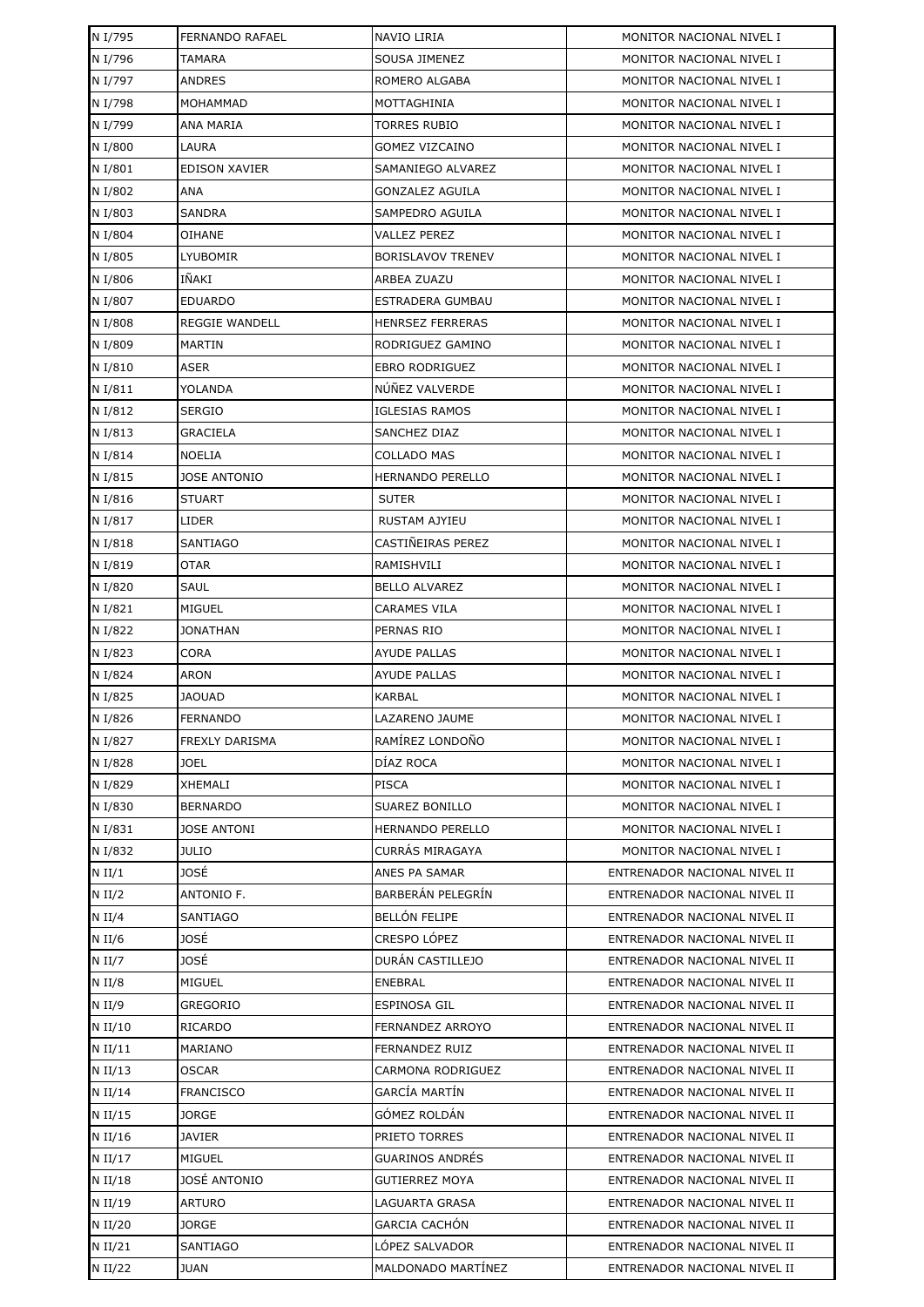| N II/23   | <b>MANUEL</b>       | <b>MILIAN VALLES</b>    | ENTRENADOR NACIONAL NIVEL II |
|-----------|---------------------|-------------------------|------------------------------|
| N II/24   | <b>EVARISTO</b>     | MONTAÑO CORRAL          | ENTRENADOR NACIONAL NIVEL II |
| N II/25   | <b>DENIS</b>        | MORENO JIMENEZ          | ENTRENADOR NACIONAL NIVEL II |
| N II/26   | <b>IGNACIO</b>      | NIETO ALCAIDE           | ENTRENADOR NACIONAL NIVEL II |
| N II/27   | RAMIRO              | SAMPEDRO AGUILA         | ENTRENADOR NACIONAL NIVEL II |
| N II/28   | GONZALO             | <b>SANZ BECERRIL</b>    | ENTRENADOR NACIONAL NIVEL II |
| N II/29   | JAVIER              | TAMAYO FAJARDO          | ENTRENADOR NACIONAL NIVEL II |
| N II/30   | VICTOR MUNUEL       | URIBE MILLAN            | ENTRENADOR NACIONAL NIVEL II |
| $N$ II/31 | <b>RAFAEL</b>       | VALERO RUIZ             | ENTRENADOR NACIONAL NIVEL II |
| N II/32   | EMILIO              | <b>VIDAL PASCUAL</b>    | ENTRENADOR NACIONAL NIVEL II |
| N II/33   | <b>IGNACIO</b>      | VILCHEZ POLO            | ENTRENADOR NACIONAL NIVEL II |
| N II/34   | <b>FLORENCIO</b>    | <b>BERMELLO PUGA</b>    | ENTRENADOR NACIONAL NIVEL II |
| N II/35   | <b>ENRIQUE</b>      | FERNANDEZ FERNANDEZ     | ENTRENADOR NACIONAL NIVEL II |
| N II/36   | CARLOS              | LEDO LEDO               | ENTRENADOR NACIONAL NIVEL II |
| N II/37   | <b>MANUEL</b>       | MONTERO VIDAL           | ENTRENADOR NACIONAL NIVEL II |
| N II/38   | JOSÉ                | GONZÁLEZ ALONSO         | ENTRENADOR NACIONAL NIVEL II |
| N II/39   | <b>JUSTO</b>        | <b>ALONSO VILLAR</b>    | ENTRENADOR NACIONAL NIVEL II |
| N II/40   | <b>RUBÉN</b>        | <b>CAMPOS COLMENERO</b> | ENTRENADOR NACIONAL NIVEL II |
| N II/41   | <b>FRANCISCO</b>    | CRUZ IGLESIAS           | ENTRENADOR NACIONAL NIVEL II |
| N II/42   | SEBASTIÁN           | <b>ESTEVEZ</b>          | ENTRENADOR NACIONAL NIVEL II |
| N II/43   | <b>ALFREDO</b>      | MARCUÑO MARTÍNEZ        | ENTRENADOR NACIONAL NIVEL II |
| N II/44   | RICARDO ANDRES      | <b>MENDEZ PAZ</b>       | ENTRENADOR NACIONAL NIVEL II |
| N II/45   | <b>ELADIO</b>       | <b>BELLO COLUMNA</b>    | ENTRENADOR NACIONAL NIVEL II |
| N II/46   | <b>JUAN ANTONIO</b> | <b>CARIDE GRANDAL</b>   | ENTRENADOR NACIONAL NIVEL II |
| N II/47   | <b>VICENTE</b>      | DOMÍNGUEZ VILA          | ENTRENADOR NACIONAL NIVEL II |
| N II/48   | SEBASTIÁN           | ESTÉVEZ ALONSO          | ENTRENADOR NACIONAL NIVEL II |
| N II/49   | <b>ROBERTO</b>      | ESTÉVEZ ÁLVAREZ         | ENTRENADOR NACIONAL NIVEL II |
| N II/50   | <b>EDUARDO</b>      | FERNÁDEZ ROMAY          | ENTRENADOR NACIONAL NIVEL II |
| N II/51   | JORGE               | PRADO COSTAS            | ENTRENADOR NACIONAL NIVEL II |
| N II/52   | MANUEL              | ORTIZ ORTIZ             | ENTRENADOR NACIONAL NIVEL II |
| N II/53   | <b>NICOLÁS</b>      | <b>CASTRO SEOANE</b>    | ENTRENADOR NACIONAL NIVEL II |
| N II/54   | <b>OSCAR</b>        | PÉREZ NOVO              | ENTRENADOR NACIONAL NIVEL II |
| N II/55   | ANDRÉS CLEMENTE     | <b>AFONSO PERAZA</b>    | ENTRENADOR NACIONAL NIVEL II |
| N II/56   | JOSÉ MANUEL         | BARRERA PÉREZ- MÉDICO   | ENTRENADOR NACIONAL NIVEL II |
| N II/57   | JOSÉ                | <b>BENITEZ SANTANA</b>  | ENTRENADOR NACIONAL NIVEL II |
| N II/58   | CARLOS              | CABRERA LÓPEZ           | ENTRENADOR NACIONAL NIVEL II |
| N II/59   | <b>EUGENIO</b>      | CÁCERES SUAREZ          | ENTRENADOR NACIONAL NIVEL II |
| N II/60   | <b>ALBERTO</b>      | DE LA ROSA MEJÍAS       | ENTRENADOR NACIONAL NIVEL II |
| N II/61   | JOSÉ                | DIAZ DIAZ               | ENTRENADOR NACIONAL NIVEL II |
| N II/62   | JORGE               | <b>DIAZ SANTANA</b>     | ENTRENADOR NACIONAL NIVEL II |
| N II/63   | JUAN DE DIOS        | GONZÁLEZ AGUILAR        | ENTRENADOR NACIONAL NIVEL II |
| N II/64   | SANTIAGO            | <b>GONZALEZ ALONSO</b>  | ENTRENADOR NACIONAL NIVEL II |
| N II/65   | PEDRO               | GRACIA ACÍN             | ENTRENADOR NACIONAL NIVEL II |
| N II/66   | JOSÉ MANUEL         | MENENDEZ LÓPEZ          | ENTRENADOR NACIONAL NIVEL II |
| N II/67   | MINERVA             | MONTERO PÉREZ           | ENTRENADOR NACIONAL NIVEL II |
| N II/68   | JUAN RAMÓN          | RIVERO DELGADO          | ENTRENADOR NACIONAL NIVEL II |
| N II/69   | AGUSTÍN             | ROCA PADILLA            | ENTRENADOR NACIONAL NIVEL II |
| N II/70   | <b>DOMINGO</b>      | SANFIELD BENÍTEZ        | ENTRENADOR NACIONAL NIVEL II |
| N II/71   | <b>JUAN ANTONIO</b> | SUÁREZ CASAÑAS          | ENTRENADOR NACIONAL NIVEL II |
| N II/72   | MIGUEL ANGEL        | SUÁREZ CASAÑAS          | ENTRENADOR NACIONAL NIVEL II |
| N II/73   | RAMIRO              | SAMPEDRO DIAZ           | ENTRENADOR NACIONAL NIVEL II |
| N II/74   | RAFAEL              | ORTIZ ORTIZ             | ENTRENADOR NACIONAL NIVEL II |
| N II/75   | SALVADOR            | CALLEJAS DELGADO        | ENTRENADOR NACIONAL NIVEL II |
| N II/101  | CARLOS              | DOMINGUEZ               | ENTRENADOR NACIONAL NIVEL II |
| N II/102  | PEDRO AMALIO        | <b>GARCIA GARCIA</b>    | ENTRENADOR NACIONAL NIVEL II |
| N II/103  | <b>ROBERTO</b>      | <b>HOJAS EUBA</b>       | ENTRENADOR NACIONAL NIVEL II |
| N II/104  | <b>JESUS MIGUEL</b> | LAZARO MURIEL           | ENTRENADOR NACIONAL NIVEL II |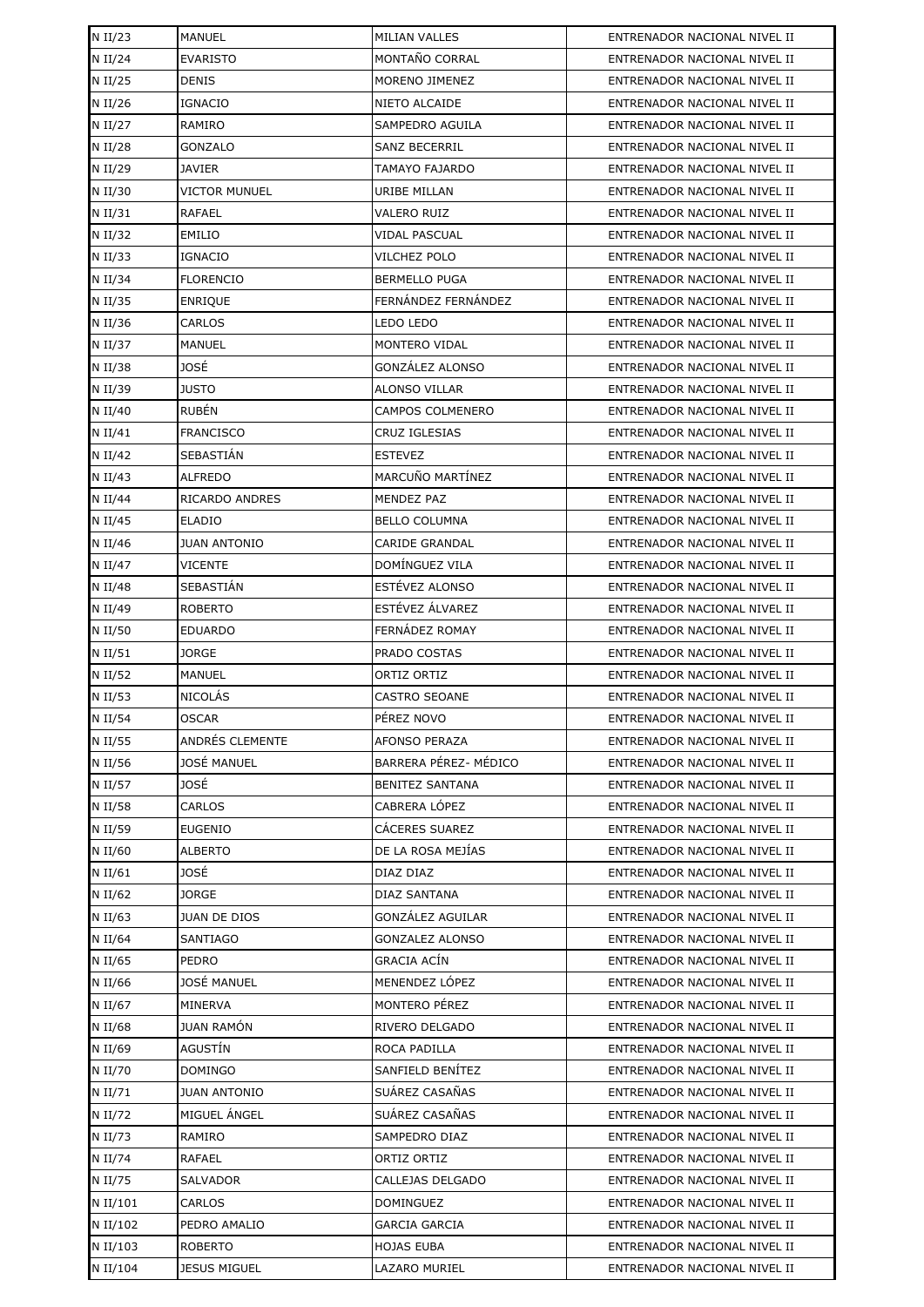| N II/105 | <b>URTZI</b>         | LERTXUNDI DEL CAMPO       | ENTRENADOR NACIONAL NIVEL II |
|----------|----------------------|---------------------------|------------------------------|
| N II/106 | <b>AMPARO</b>        | LOPEZ ESCOBAR             | ENTRENADOR NACIONAL NIVEL II |
| N II/107 | <b>JUAN</b>          | MORAIS RODRIGUEZ          | ENTRENADOR NACIONAL NIVEL II |
| N II/108 | <b>WALDO</b>         | MORENO LARA               | ENTRENADOR NACIONAL NIVEL II |
| N II/109 | <b>JAVIER</b>        | PRIETO TORRES             | ENTRENADOR NACIONAL NIVEL II |
| N II/110 | LUIS                 | ROMERO PORTA              | ENTRENADOR NACIONAL NIVEL II |
| N II/111 | MAIDER               | UNDA GONZALEZ DE AUDICANA | ENTRENADOR NACIONAL NIVEL II |
| N II/112 | <b>IVAN</b>          | <b>CASTRO SEOANE</b>      | ENTRENADOR NACIONAL NIVEL II |
| N II/113 | <b>PABLO</b>         | PINTOS FIGUEROA           | ENTRENADOR NACIONAL NIVEL II |
| N II/114 | PEDRO JACINTO        | <b>GARCIA PEREZ</b>       | ENTRENADOR NACIONAL NIVEL II |
| N II/115 | <b>RAUL</b>          | <b>IGLESIAS CAMARA</b>    | ENTRENADOR NACIONAL NIVEL II |
| N II/116 | <b>EDMUNDO</b>       | LOBATO PEREZ              | ENTRENADOR NACIONAL NIVEL II |
| N II/117 | <b>KOLDO</b>         | MARDONES ORTIZ DE ZARATE  | ENTRENADOR NACIONAL NIVEL II |
| N II/118 | <b>JOAQUIN</b>       | MARTINEZ ABELLAN          | ENTRENADOR NACIONAL NIVEL II |
| N II/119 | <b>ROBERTO</b>       | MARTÍNEZ IBAÑEZ           | ENTRENADOR NACIONAL NIVEL II |
| N II/120 | <b>FRANCISCO</b>     | <b>RUIZ RODRIGUEZ</b>     | ENTRENADOR NACIONAL NIVEL II |
| N II/121 | <b>JUAN CARLOS</b>   | <b>VARGAS TORRES</b>      | ENTRENADOR NACIONAL NIVEL II |
| N II/122 | <b>JOSE RAMON</b>    | LOPEZ IGLESIAS            | ENTRENADOR NACIONAL NIVEL II |
| N II/123 | MARIA DEL MAR        | PERALTA OSUNA             | ENTRENADOR NACIONAL NIVEL II |
| N II/124 | <b>JUAN CARLOS</b>   | RAMOS SANCHEZ             | ENTRENADOR NACIONAL NIVEL II |
| N II/125 | MATEU                | <b>FERRER SOCIAS</b>      | ENTRENADOR NACIONAL NIVEL II |
| N II/126 | <b>ISMAEL</b>        | NAVARRO SANCHEZ           | ENTRENADOR NACIONAL NIVEL II |
| N II/127 | MOISES               | <b>SANCHEZ PARRA</b>      | ENTRENADOR NACIONAL NIVEL II |
| N II/128 | Mª DEL MAR           | <b>SERRANO BARCELO</b>    | ENTRENADOR NACIONAL NIVEL II |
| N II/129 | <b>JUAN PEDRO</b>    | <b>TOMAS RODENAS</b>      | ENTRENADOR NACIONAL NIVEL II |
| N II/130 | <b>JESUS</b>         | RODRIGUEZ BELLIDO         | ENTRENADOR NACIONAL NIVEL II |
| N II/131 | DAVID                | ECHAVARREN RECLADE        | ENTRENADOR NACIONAL NIVEL II |
| N II/132 | <b>ANTONIA</b>       | <b>TORRES ELICHE</b>      | ENTRENADOR NACIONAL NIVEL II |
| N II/133 | IVAN                 | SANCHEZ REDONDO           | ENTRENADOR NACIONAL NIVEL II |
| N II/134 | <b>JOSE</b>          | <b>CARRASCO MORON</b>     | ENTRENADOR NACIONAL NIVEL II |
| N II/135 | <b>LORENA</b>        | <b>FUERTES DOMINGO</b>    | ENTRENADOR NACIONAL NIVEL II |
| N II/136 | Mª DEL CARMEN        | DE LA LUZ SIERRA          | ENTRENADOR NACIONAL NIVEL II |
| N II/137 | <b>HECTOR</b>        | <b>GARCIA ROBLES</b>      | ENTRENADOR NACIONAL NIVEL II |
| N II/138 | DANIEL               | <b>GOMEZ BERNALDEZ</b>    | ENTRENADOR NACIONAL NIVEL II |
| N II/139 | DANIEL               | <b>MARIN NAVASCUES</b>    | ENTRENADOR NACIONAL NIVEL II |
| N II/140 | <b>JOSE SANTIAGO</b> | MORENO GUIJO              | ENTRENADOR NACIONAL NIVEL II |
| N II/141 | NURIA                | DE JESUS LOPEZ            | ENTRENADOR NACIONAL NIVEL II |
| N II/142 | RAUL                 | OSUNA MANSO               | ENTRENADOR NACIONAL NIVEL II |
| N II/143 | Mª DOLORES           | VILCHEZ                   | ENTRENADOR NACIONAL NIVEL II |
| N II/144 | UNAI                 | DIAZ                      | ENTRENADOR NACIONAL NIVEL II |
| N II/145 | <b>JOSE</b>          | RABADAN INIESTA           | ENTRENADOR NACIONAL NIVEL II |
| N II/146 | ALBERTO              | MARTINEZ NAVARRO          | ENTRENADOR NACIONAL NIVEL II |
| N II/147 | ALBERTO              | MARTINEZ ABELLAN          | ENTRENADOR NACIONAL NIVEL II |
| N II/148 | <b>JUAN CARLOS</b>   | LEAL GARCIA               | ENTRENADOR NACIONAL NIVEL II |
| N II/149 | DIEGO                | LOPEZ GUIRAO              | ENTRENADOR NACIONAL NIVEL II |
| N II/150 | PEDRO                | GARCIA GARCIA             | ENTRENADOR NACIONAL NIVEL II |
| N II/151 | <b>JOSE</b>          | HIGUERAS ALVAREZ          | ENTRENADOR NACIONAL NIVEL II |
| N II/152 | <b>LUCAS</b>         | <b>BRENES LLOMPART</b>    | ENTRENADOR NACIONAL NIVEL II |
| N II/153 | <b>JUAN PEDRO</b>    | TOMAS RODENAS             | ENTRENADOR NACIONAL NIVEL II |
| N II/154 | MOISES               | SANCHEZ PARRA             | ENTRENADOR NACIONAL NIVEL II |
| N II/155 | MATEU                | FERRER SOCIAS             | ENTRENADOR NACIONAL NIVEL II |
| N II/156 | <b>ISMAEL</b>        | NAVARRO SANCHEZ           | ENTRENADOR NACIONAL NIVEL II |
| N II/157 | <b>ESTHER</b>        | CONTIOSO PRADO            | ENTRENADOR NACIONAL NIVEL II |
| N II/158 | MARIA DEL MAR        | SERRANO BARCELO           | ENTRENADOR NACIONAL NIVEL II |
| N II/159 | <b>GERMAN</b>        | DEL VAL LORENTE           | ENTRENADOR NACIONAL NIVEL II |
| N II/160 | <b>SARA</b>          | SANCHEZ PARRA             | ENTRENADOR NACIONAL NIVEL II |
| N II/161 | <b>ANTONIO</b>       | MERINO ORTIZ              | ENTRENADOR NACIONAL NIVEL II |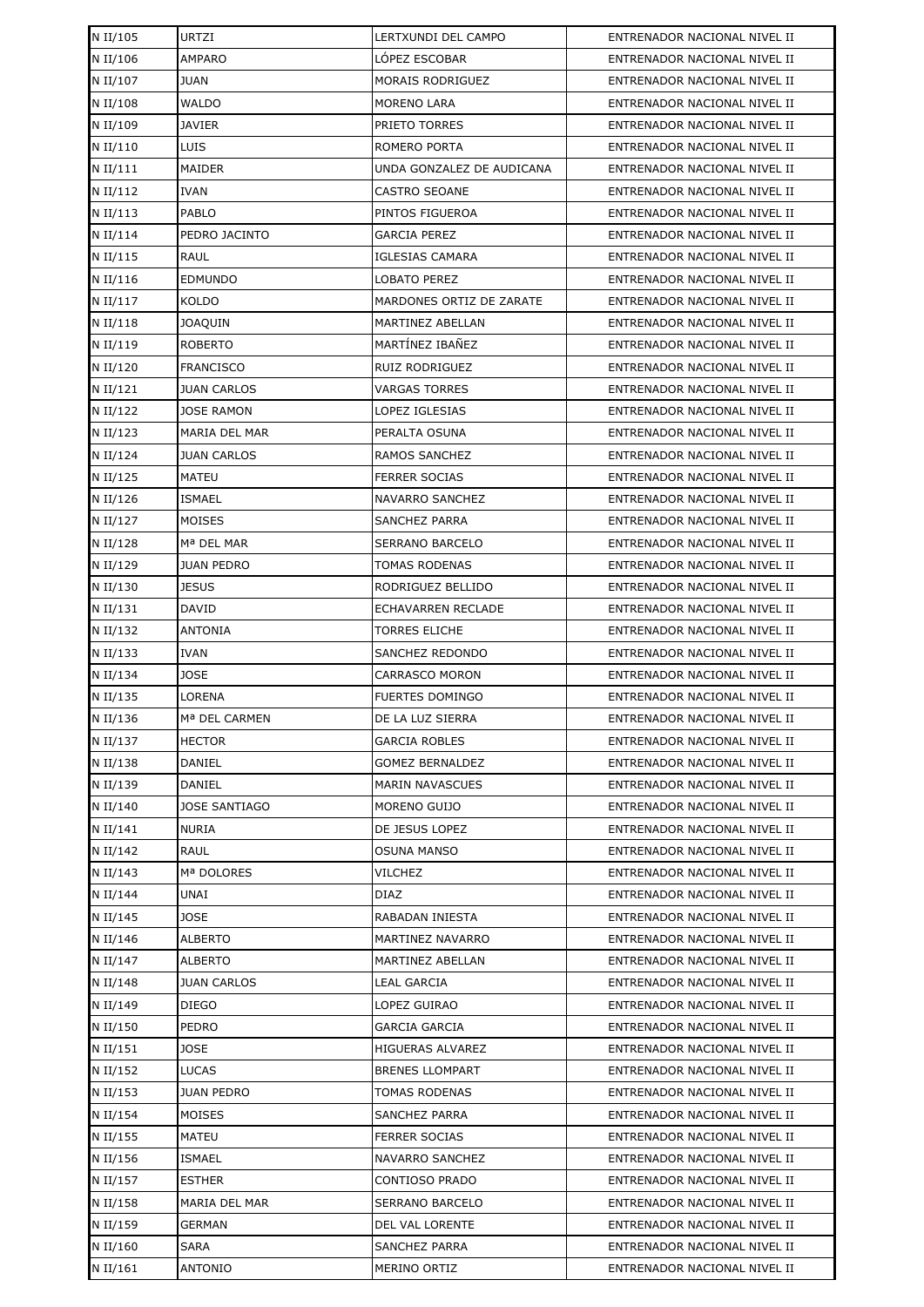| N II/162             | FCO JAVIER             | <b>SANCHEZ PARRA</b>                    | ENTRENADOR NACIONAL NIVEL II                                 |
|----------------------|------------------------|-----------------------------------------|--------------------------------------------------------------|
| N II/163             | <b>JUAN JOSE</b>       | RUIZ AGUILERA                           | ENTRENADOR NACIONAL NIVEL II                                 |
| N II/164             | <b>MARIA TERESA</b>    | <b>TOME BARCELO</b>                     | ENTRENADOR NACIONAL NIVEL II                                 |
| N II/165             | <b>JAVIER</b>          | YEDRO VALADES                           | ENTRENADOR NACIONAL NIVEL II                                 |
| N II/166             | <b>JOAN</b>            | <b>BERNAUS QUEVEDO</b>                  | ENTRENADOR NACIONAL NIVEL II                                 |
| N II/167             | JORGE A.               | MONTENEGRO HERNANDEZ                    | ENTRENADOR NACIONAL NIVEL II                                 |
| N II/168             | <b>JUAN CARLOS</b>     | PONS TERROBA                            | ENTRENADOR NACIONAL NIVEL II                                 |
| N II/169             | <b>VICTOR HUGO</b>     | <b>FLORES SUAREZ</b>                    | ENTRENADOR NACIONAL NIVEL II                                 |
| N II/170             | <b>FRANCISCO RAMON</b> | LIROLA SABATER                          | ENTRENADOR NACIONAL NIVEL II                                 |
| N II/171             | <b>VICTOR</b>          | FERRANDIZ                               | ENTRENADOR NACIONAL NIVEL II                                 |
| N II/172             | <b>VLADIMIR</b>        | GARCIA                                  | ENTRENADOR NACIONAL NIVEL II                                 |
| N II/173             | <b>ELISARDO</b>        | <b>BORJA GABARRI</b>                    | ENTRENADOR NACIONAL NIVEL II                                 |
| N II/174             | <b>OSCAR</b>           | PARRA FERNANDEZ                         | ENTRENADOR NACIONAL NIVEL II                                 |
| N II/175             | <b>ANDRES</b>          | BERNARDINO GIL                          | ENTRENADOR NACIONAL NIVEL II                                 |
| N II/176             | <b>JAVIER</b>          | DEL ÁLAMO ALBACETE                      | ENTRENADOR NACIONAL NIVEL II                                 |
| N II/177             | <b>JORGE</b>           | DEL ALAMO ALBACETE                      | ENTRENADOR NACIONAL NIVEL II                                 |
| N II/178             | <b>GUILLERMO</b>       | LOPEZ ROS                               | ENTRENADOR NACIONAL NIVEL II                                 |
| N II/179             | <b>JOSE</b>            | MEDINA                                  | ENTRENADOR NACIONAL NIVEL II                                 |
| N II/180             | <b>ANTONIO</b>         | VERA                                    | ENTRENADOR NACIONAL NIVEL II                                 |
| N II/181             | <b>SANDRA</b>          | <b>BAUTISTA</b>                         | ENTRENADOR NACIONAL NIVEL II                                 |
| N II/182             | ARITZ                  | <b>IZCO DEL VALLE</b>                   | ENTRENADOR NACIONAL NIVEL II                                 |
| N II/183             | <b>NEKANE</b>          | <b>CEPAS GARCIA</b>                     | ENTRENADOR NACIONAL NIVEL II                                 |
| N II/184             | <b>JOSE MANUEL</b>     | AMORES GONZALEZ                         | ENTRENADOR NACIONAL NIVEL II                                 |
| N II/185             | <b>JUHA</b>            | JAAKKOLA                                | ENTRENADOR NACIONAL NIVEL II                                 |
| N II/186             | <b>ANTONIO</b>         | RIPOLL SANCHEZ                          | ENTRENADOR NACIONAL NIVEL II                                 |
| N II/187             | <b>JUAN CARLOS</b>     | RODRIGUEZ SOLER                         | ENTRENADOR NACIONAL NIVEL II                                 |
| N II/188             | <b>ANTONIO</b>         | TOLEDO PALOMO                           | ENTRENADOR NACIONAL NIVEL II                                 |
| N II/189             | <b>MOVSES</b>          | KARAPETYAN                              | ENTRENADOR NACIONAL NIVEL II                                 |
| N II/190             | <b>OCTAVIAN</b>        | CHILINTAN                               | ENTRENADOR NACIONAL NIVEL II                                 |
| N II/191             | <b>ALEJANDRO</b>       | <b>LEAL GARCIA</b>                      | ENTRENADOR NACIONAL NIVEL II                                 |
| N II/192             | <b>ANTONIO</b>         | RODRIGUEZ RUIZ                          | ENTRENADOR NACIONAL NIVEL II                                 |
| N II/193             | <b>DAVID</b>           | <b>FUENTES PEREZ</b>                    | ENTRENADOR NACIONAL NIVEL II                                 |
| N II/194             | <b>JESUS</b>           | <b>IBAÑEZ</b>                           | ENTRENADOR NACIONAL NIVEL II                                 |
| N II/195             | <b>KEVIN</b>           | MARTINEZ RODRIGUEZ                      | ENTRENADOR NACIONAL NIVEL II                                 |
| N II/196             | RICHARD                | <b>GIL SORLI</b>                        | ENTRENADOR NACIONAL NIVEL II                                 |
| N II/197             | MANUEL ERNESTO         | DIAZ CABRERA                            | ENTRENADOR NACIONAL NIVEL II                                 |
| N II/198             | MEHMED                 | HYUSMENOV KODAKOV                       | ENTRENADOR NACIONAL NIVEL II                                 |
| N II/199             | PEIO                   | MARTÍN ESTALAYO                         | ENTRENADOR NACIONAL NIVEL II                                 |
| N II/200             | <b>JOSE</b>            | <b>MANUEL GIL CASAUS</b>                | ENTRENADOR NACIONAL NIVEL II                                 |
| N II/201             | <b>ALEXANDER</b>       | <b>GONZALEZ OLAVE</b>                   | ENTRENADOR NACIONAL NIVEL II                                 |
| N II/202             | <b>JUAN DAVID</b>      | LOPEZ RIVERA                            | ENTRENADOR NACIONAL NIVEL II                                 |
| N II/203             | PEDRO                  | MURILLO VILLAR                          | ENTRENADOR NACIONAL NIVEL II                                 |
| N II/204             | <b>FERNANDO</b>        | ORTEGA GALAN                            | ENTRENADOR NACIONAL NIVEL II                                 |
| N II/205             | ANDRES                 | ROLDAN FIGUEROA                         | ENTRENADOR NACIONAL NIVEL II                                 |
| N II/206             | MANUEL                 | <b>GARCIA MOLINOS</b>                   | ENTRENADOR NACIONAL NIVEL II                                 |
| N II/207             | ANTONIO                | LEDESMA SANTANA                         | ENTRENADOR NACIONAL NIVEL II                                 |
| N II/208             | LUIS RENE<br>ARITZA    | RODRIGUEZ ROBLES                        | ENTRENADOR NACIONAL NIVEL II                                 |
| N II/209             |                        | LARRINAGA URRUTIKOETXEA                 | ENTRENADOR NACIONAL NIVEL II                                 |
| N II/210<br>N II/211 | VLADIMIR<br>CRISTIAN   | GARCIA ARENAS<br><b>GRACIA CASTILLO</b> | ENTRENADOR NACIONAL NIVEL II<br>ENTRENADOR NACIONAL NIVEL II |
| N II/212             | <b>JAIRO</b>           | RODRIGUEZ DE ALBA PRIETO                | ENTRENADOR NACIONAL NIVEL II                                 |
| N II/213             | <b>MARCO ANTONIO</b>   | <b>FLORES FERNANDEZ</b>                 | ENTRENADOR NACIONAL NIVEL II                                 |
| N II/214             | HUGO ALEJANDRO         | <b>MORA MARTINEZ</b>                    | ENTRENADOR NACIONAL NIVEL II                                 |
| N II/215             | <b>IRENE</b>           | GARCIA GARRIDO                          | ENTRENADOR NACIONAL NIVEL II                                 |
| N II/216             | <b>AURORA</b>          | FAJARDO PRIETO                          | ENTRENADOR NACIONAL NIVEL II                                 |
| N II/217             | <b>TERESA</b>          | <b>MENDEZ MAYO</b>                      | ENTRENADOR NACIONAL NIVEL II                                 |
| N II/218             | ADRIAN                 | <b>FORTUN ARRANZ</b>                    | ENTRENADOR NACIONAL NIVEL II                                 |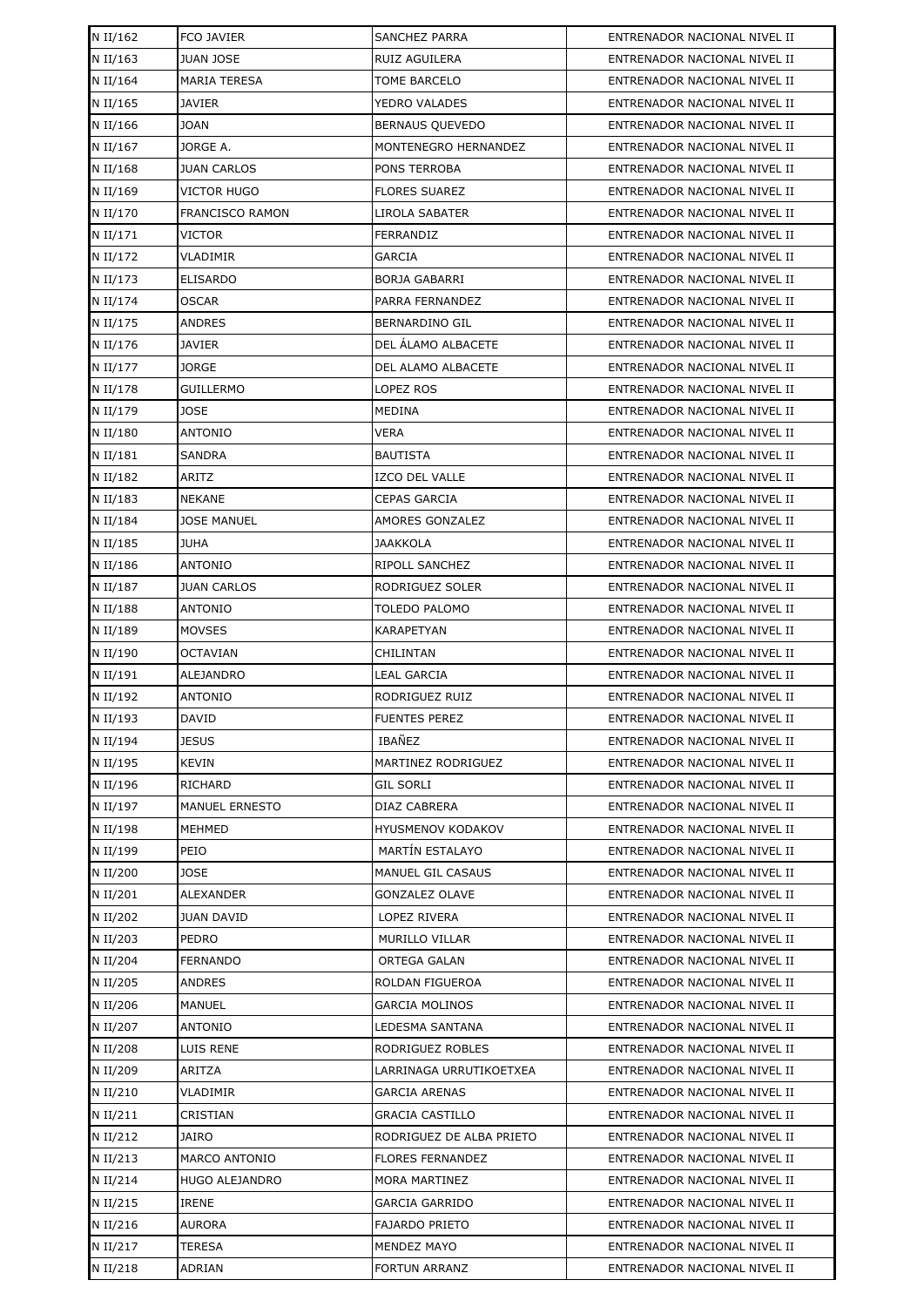| N II/219          | <b>BORIS ANDONOV</b>                  | <b>ANDONOV</b>                                  | ENTRENADOR NACIONAL NIVEL II                                                     |
|-------------------|---------------------------------------|-------------------------------------------------|----------------------------------------------------------------------------------|
| N II/220          | <b>GENTZANE</b>                       | ORTIZ EUBA                                      | ENTRENADOR NACIONAL NIVEL II                                                     |
| N II/221          | <b>LEON</b>                           | <b>GRANDA MARTINEZ</b>                          | ENTRENADOR NACIONAL NIVEL II                                                     |
| N II/222          | <b>FERNANDO</b>                       | LAZARO CONDE                                    | ENTRENADOR NACIONAL NIVEL II                                                     |
| N II/223          | <b>BEGOÑA</b>                         | GONZALEZ ESPAÑA                                 | ENTRENADOR NACIONAL NIVEL II                                                     |
| N II/224          | DANIEL                                | RAMOS BLASCO                                    | ENTRENADOR NACIONAL NIVEL II                                                     |
| N II/225          | <b>PABLO</b>                          | <b>MARTINEZ GARCIA</b>                          | ENTRENADOR NACIONAL NIVEL II                                                     |
| N II/226          | <b>JAVIER</b>                         | RAMOS BLASCO                                    | ENTRENADOR NACIONAL NIVEL II                                                     |
| N II/227          | <b>MIGUEL</b>                         | <b>TORRES JUAN</b>                              | ENTRENADOR NACIONAL NIVEL II                                                     |
| N II/228          | <b>RUBEN</b>                          | VARELA VAZQUEZ                                  | ENTRENADOR NACIONAL NIVEL II                                                     |
| N II/229          | <b>JORGE</b>                          | <b>MATO PORTO</b>                               | ENTRENADOR NACIONAL NIVEL II                                                     |
| N II/230          | MOISES                                | <b>IGLESIAS GONZALEZ</b>                        | ENTRENADOR NACIONAL NIVEL II                                                     |
| N II/231          | <b>SEVERINO</b>                       | GOMEZ NEIRA                                     | ENTRENADOR NACIONAL NIVEL II                                                     |
| N II/232          | ANGEL BENITO                          | LAGO GONZALEZ                                   | ENTRENADOR NACIONAL NIVEL II                                                     |
| N II/233          | <b>RAMON</b>                          | DOMINGUEZ FERNANDEZ                             | ENTRENADOR NACIONAL NIVEL II                                                     |
| N II/234          | <b>ADOLFO</b>                         | PRIETO LOPEZ                                    | ENTRENADOR NACIONAL NIVEL II                                                     |
| N II/235          | <b>JOSE</b>                           | <b>AYUDE LOPEZ</b>                              | ENTRENADOR NACIONAL NIVEL II                                                     |
| N II/236          | <b>RAMON</b>                          | <b>GARCIA SUEIRO</b>                            | ENTRENADOR NACIONAL NIVEL II                                                     |
| N II/237          | <b>JOSE</b>                           | CUBA VAZQUEZ                                    | ENTRENADOR NACIONAL NIVEL II                                                     |
| N II/238          | MIGUEL                                | MASCIOPINTO FRENDE                              | ENTRENADOR NACIONAL NIVEL II                                                     |
| N II/239          | PABLO                                 | PERALES CABREJAS                                | ENTRENADOR NACIONAL NIVEL II                                                     |
| N II/240          | ARIEL                                 | LENIS APARICIO                                  | ENTRENADOR NACIONAL NIVEL II                                                     |
| N II/241          | CECILIO                               | <b>GRACIA MONTES</b>                            | ENTRENADOR NACIONAL NIVEL II                                                     |
| N II/242          | ÁNGELES                               | ÁLVAREZ MERA                                    | ENTRENADOR NACIONAL NIVEL II                                                     |
| N II/243          | <b>NEREA</b>                          | VILA FERNÁNDEZ                                  | ENTRENADOR NACIONAL NIVEL II                                                     |
| N II/244          | AHMED                                 | <b>AHMEDOV PANEV</b>                            | ENTRENADOR NACIONAL NIVEL II                                                     |
| N II/245          | MAIALEN                               | GUELBENZU OZCOIDI                               | ENTRENADOR NACIONAL NIVEL II                                                     |
| N II/246          | <b>JESUS</b>                          | <b>ILZARBE LEGARIA</b>                          | ENTRENADOR NACIONAL NIVEL II                                                     |
| N II/247          | <b>DANIEL</b>                         | DIAZ ESCOBAR                                    | ENTRENADOR NACIONAL NIVEL II                                                     |
| N II/248          | ANA MARIA                             | GARCIA                                          | ENTRENADOR NACIONAL NIVEL II                                                     |
| N II/249          | <b>SANTIAGO</b>                       | <b>ALDECOA</b>                                  | ENTRENADOR NACIONAL NIVEL II                                                     |
| N II/250          | <b>JUNIER</b>                         | CASTILLO SILVERA                                | ENTRENADOR NACIONAL NIVEL II                                                     |
| N II/251          | AITOR                                 | GANUZA ZUAZU                                    | ENTRENADOR NACIONAL NIVEL II                                                     |
| N II/252          | <b>GORKA</b>                          | REKALDE IRACEBURU                               | ENTRENADOR NACIONAL NIVEL II                                                     |
| N II/253          | ITZIAR                                | REKALDE IRACEBURU                               | ENTRENADOR NACIONAL NIVEL II                                                     |
| N II/254          | ELENA                                 | ARBEA ZUAZU                                     | ENTRENADOR NACIONAL NIVEL II                                                     |
| N II/255          | AINTZANE                              | GORRIA GOÑI                                     | ENTRENADOR NACIONAL NIVEL II                                                     |
| N II/256          | <b>RUBEN</b>                          | MENDEZ LOIS                                     | ENTRENADOR NACIONAL NIVEL II                                                     |
| N II/257          | PABLO                                 | DIEZ PARDO                                      | ENTRENADOR NACIONAL NIVEL II                                                     |
| N II/258          | OIHANE                                | VALLEZ PEREZ                                    | ENTRENADOR NACIONAL NIVEL II                                                     |
| N II/259          | LYUBOMIR                              | <b>BORISLAVOV TRENEV</b>                        | ENTRENADOR NACIONAL NIVEL II                                                     |
| N II/260          | IÑAKI                                 | ARBEA ZUAZU                                     | ENTRENADOR NACIONAL NIVEL II                                                     |
| N II/261          | <b>JAOUAD</b>                         | KARBAL                                          | ENTRENADOR NACIONAL NIVEL II                                                     |
| NIII/2            | <b>JOSE ANTONIO</b>                   | PIS VALLE                                       | ENTRENADOR NACIONAL SUPERIOR NIVEL III                                           |
| NIII/3            | MANUEL                                | ALVAREZ ALVAREZ                                 | ENTRENADOR NACIONAL SUPERIOR NIVEL III                                           |
| NIII/4            | <b>GRACIANO</b>                       | CUESTA MARTINEZ                                 | ENTRENADOR NACIONAL SUPERIOR NIVEL III                                           |
| NIII/5            | JAIME                                 | FERNANDEZ LASTRA                                | ENTRENADOR NACIONAL SUPERIOR NIVEL III                                           |
| NIII/6            | ABEL                                  | GONZALEZ VICENS                                 | ENTRENADOR NACIONAL SUPERIOR NIVEL III                                           |
| NIII/7<br>NIII/8  | <b>JOSE LUIS</b><br><b>ESTANISLAO</b> | LEGIDO ARCE<br>AGUIRREBENGOA MARRODAN           | ENTRENADOR NACIONAL SUPERIOR NIVEL III<br>ENTRENADOR NACIONAL SUPERIOR NIVEL III |
|                   |                                       |                                                 |                                                                                  |
| NIII/9<br>NIII/10 | ANGEL<br>PASCUAL                      | <b>CUETOS CASANUEVA</b><br><b>MARTIN FERRER</b> | ENTRENADOR NACIONAL SUPERIOR NIVEL III<br>ENTRENADOR NACIONAL SUPERIOR NIVEL III |
| NIII/11           | <b>ALFREDO</b>                        | TOLEDO DIAZ                                     | ENTRENADOR NACIONAL SUPERIOR NIVEL III                                           |
| NIII/12           | CARLOS                                | CARBONELL CARDETE                               | ENTRENADOR NACIONAL SUPERIOR NIVEL III                                           |
| NIII/13           | <b>SALVADOR</b>                       | VENTO CASTELLA                                  | ENTRENADOR NACIONAL SUPERIOR NIVEL III                                           |
| NIII/14           | ALBERTO                               | NAVARRO GUZMAN                                  | ENTRENADOR NACIONAL SUPERIOR NIVEL III                                           |
| NIII/15           | <b>EDUARDO</b>                        | LECHE FERNANDEZ                                 | ENTRENADOR NACIONAL SUPERIOR NIVEL III                                           |
|                   |                                       |                                                 |                                                                                  |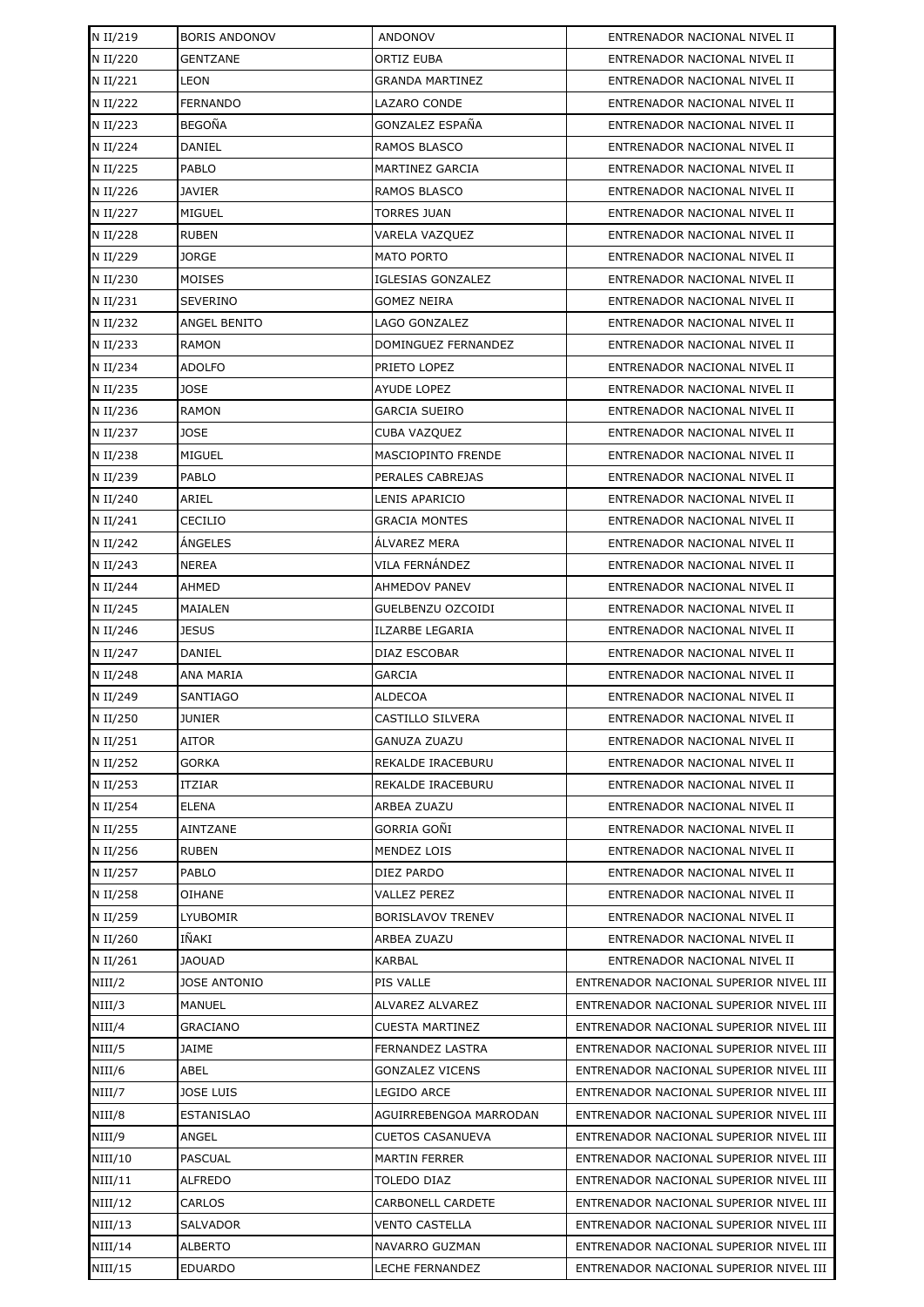| NIII/16        | <b>RAFAEL</b>         | BENDICHO GARCIA-PUMARINO | ENTRENADOR NACIONAL SUPERIOR NIVEL III |
|----------------|-----------------------|--------------------------|----------------------------------------|
| NIII/17        | <b>ENRIQUE ADOLFO</b> | NARVAI GERONA            | ENTRENADOR NACIONAL SUPERIOR NIVEL III |
| NIII/18        | ANGEL                 | LOPEZ ROJO               | ENTRENADOR NACIONAL SUPERIOR NIVEL III |
| NIII/19        | <b>EVARISTO</b>       | <b>GARCIA LANCHO</b>     | ENTRENADOR NACIONAL SUPERIOR NIVEL III |
| NIII/20        | <b>FEDERICO</b>       | MOTA AYALA               | ENTRENADOR NACIONAL SUPERIOR NIVEL III |
| NIII/21        | <b>JOSE</b>           | TARRES DE ANTONIO        | ENTRENADOR NACIONAL SUPERIOR NIVEL III |
| NIII/22        | <b>DEMETRIO</b>       | PRINCIPE SASTRE          | ENTRENADOR NACIONAL SUPERIOR NIVEL III |
| NIII/23        | <b>GERARDO</b>        | FIGUEIRAS LORENZO        | ENTRENADOR NACIONAL SUPERIOR NIVEL III |
| NIII/24        | <b>FELIPE</b>         | <b>MORENO BARAJAS</b>    | ENTRENADOR NACIONAL SUPERIOR NIVEL III |
| NIII/25        | <b>ENRIQUE</b>        | <b>BURGALS CASAN</b>     | ENTRENADOR NACIONAL SUPERIOR NIVEL III |
| NIII/26        | MANUEL                | ROCA MIRON               | ENTRENADOR NACIONAL SUPERIOR NIVEL III |
| NIII/27        | MIGUEL ANGEL          | PAVON CEBRIAN            | ENTRENADOR NACIONAL SUPERIOR NIVEL III |
| NIII/28        | JUAN                  | CECHINI ESTRADA          | ENTRENADOR NACIONAL SUPERIOR NIVEL III |
| NIII/29        | <b>JUAN</b>           | <b>BARBUZANO MARTIN</b>  | ENTRENADOR NACIONAL SUPERIOR NIVEL III |
| NIII/30        | <b>SANTIAGO</b>       | MORALES ALONSO           | ENTRENADOR NACIONAL SUPERIOR NIVEL III |
| NIII/31        | <b>ARMANDO</b>        | <b>BELLO HERNANDEZ</b>   | ENTRENADOR NACIONAL SUPERIOR NIVEL III |
| NIII/32        | CARLOS                | RAMOS MUÑOZ              | ENTRENADOR NACIONAL SUPERIOR NIVEL III |
| NIII/33        | PEDRO                 | ASENSIO BORREGON         | ENTRENADOR NACIONAL SUPERIOR NIVEL III |
| NIII/34        | <b>JAIME</b>          | <b>ERES TARRAZO</b>      | ENTRENADOR NACIONAL SUPERIOR NIVEL III |
| NIII/35        | GABRIEL               | SOTO MORON               | ENTRENADOR NACIONAL SUPERIOR NIVEL III |
| NIII/36        | <b>MANUEL</b>         | PALOMO MONTILLA          | ENTRENADOR NACIONAL SUPERIOR NIVEL III |
| NIII/37        | <b>JUAN</b>           | NIETO ALCAIDE            | ENTRENADOR NACIONAL SUPERIOR NIVEL III |
| NIII/38        | <b>FERNANDO</b>       | <b>MARTIN GARCIA</b>     | ENTRENADOR NACIONAL SUPERIOR NIVEL III |
| NIII/39        | <b>SANTIAGO</b>       | ROMERO MARTINEZ          | ENTRENADOR NACIONAL SUPERIOR NIVEL III |
| NIII/40        | LUIS                  | RESA CASTAÑEDA           | ENTRENADOR NACIONAL SUPERIOR NIVEL III |
| NIII/41        | <b>JOSE MARIA</b>     | YAÑEZ YANEZ              | ENTRENADOR NACIONAL SUPERIOR NIVEL III |
| NIII/42        | ANGEL                 | CABALLERO SANCHEZ        | ENTRENADOR NACIONAL SUPERIOR NIVEL III |
| NIII/43        | <b>VICENTE</b>        | PLÁ VAYÁ                 | ENTRENADOR NACIONAL SUPERIOR NIVEL III |
| NIII/44        | <b>ARTURO</b>         | <b>GONZALEZ SANCHEZ</b>  | ENTRENADOR NACIONAL SUPERIOR NIVEL III |
| NIII/45        | JULIAN                | <b>GOMEZ PIZARRO</b>     | ENTRENADOR NACIONAL SUPERIOR NIVEL III |
| NIII/46        | ANDRES                | <b>BERNARDINO SIERRA</b> | ENTRENADOR NACIONAL SUPERIOR NIVEL III |
| NIII/47        | <b>CESAREO</b>        | <b>GARCIA MUÑOZ</b>      | ENTRENADOR NACIONAL SUPERIOR NIVEL III |
| <b>NIII/48</b> | LORENZO               | <b>SANTANA VEGA</b>      | ENTRENADOR NACIONAL SUPERIOR NIVEL III |
| NIII/49        | <b>JESUS</b>          | PARDO BELLO              | ENTRENADOR NACIONAL SUPERIOR NIVEL III |
| NIII/50        | <b>AURELIO</b>        | <b>GOMEZ MUNOZ</b>       | ENTRENADOR NACIONAL SUPERIOR NIVEL III |
| NIII/51        | <b>JOSE LUIS</b>      | <b>CARIDE GRANDALL</b>   | ENTRENADOR NACIONAL SUPERIOR NIVEL III |
| NIII/52        | SAMUEL                | RODIGUEZ ALONSO          | ENTRENADOR NACIONAL SUPERIOR NIVEL III |
| NIII/53        | ANDRES                | SAAVEDRA SANTAMARIA      | ENTRENADOR NACIONAL SUPERIOR NIVEL III |
| NIII/54        | <b>JOSE</b>           | FERNANDEZ COMESAÑA       | ENTRENADOR NACIONAL SUPERIOR NIVEL III |
| NIII/55        | <b>ALFREDO</b>        | MARCUÑO MARTINEZ         | ENTRENADOR NACIONAL SUPERIOR NIVEL III |
| NIII/56        | <b>RUBEN</b>          | CAMPOS COLMENERO         | ENTRENADOR NACIONAL SUPERIOR NIVEL III |
| NIII/57        | ANGEL                 | <b>VILLAR GONZALEZ</b>   | ENTRENADOR NACIONAL SUPERIOR NIVEL III |
| <b>NIII/58</b> | RAFAEL                | LUNA ORTIZ               | ENTRENADOR NACIONAL SUPERIOR NIVEL III |
| <b>NIII/59</b> | MIGUEL                | ESCARBAJAL JIMENEZ       | ENTRENADOR NACIONAL SUPERIOR NIVEL III |
| NIII/60        | <b>JOSE LUIS</b>      | SAEZ GOMEZ               | ENTRENADOR NACIONAL SUPERIOR NIVEL III |
| NIII/61        | PEDRO LUIS            | OJEDA MARTINEZ           | ENTRENADOR NACIONAL SUPERIOR NIVEL III |
| NIII/62        | SIMEON                | LABRADOR MILLAN          | ENTRENADOR NACIONAL SUPERIOR NIVEL III |
| NIII/63        | <b>FERNANDO</b>       | SAN ISIDRO               | ENTRENADOR NACIONAL SUPERIOR NIVEL III |
| NIII/64        | <b>ENRIQUE</b>        | SAN ISIDRO               | ENTRENADOR NACIONAL SUPERIOR NIVEL III |
| NIII/65        | <b>JOSE MARIA</b>     | CASTRO ULLED             | ENTRENADOR NACIONAL SUPERIOR NIVEL III |
| NIII/66        | RAFAEL                | MUÑOZ PEREZ              | ENTRENADOR NACIONAL SUPERIOR NIVEL III |
| NIII/67        | JOSE                  | <b>OSUNA TARDIO</b>      | ENTRENADOR NACIONAL SUPERIOR NIVEL III |
| <b>NIII/68</b> | MANUEL                | SANCHEZ SANCHEZ          | ENTRENADOR NACIONAL SUPERIOR NIVEL III |
| NIII/69        | MANUEL                | ORTIZ ORTIZ              | ENTRENADOR NACIONAL SUPERIOR NIVEL III |
| NIII/70        | JOSE                  | VAQUERIZO CALLEJA        | ENTRENADOR NACIONAL SUPERIOR NIVEL III |
| NIII/71        | <b>EUSEBIO</b>        | CAPEL ROTGER             | ENTRENADOR NACIONAL SUPERIOR NIVEL III |
| NIII/72        | ANGEL                 | RAMOS MUÑOZ              | ENTRENADOR NACIONAL SUPERIOR NIVEL III |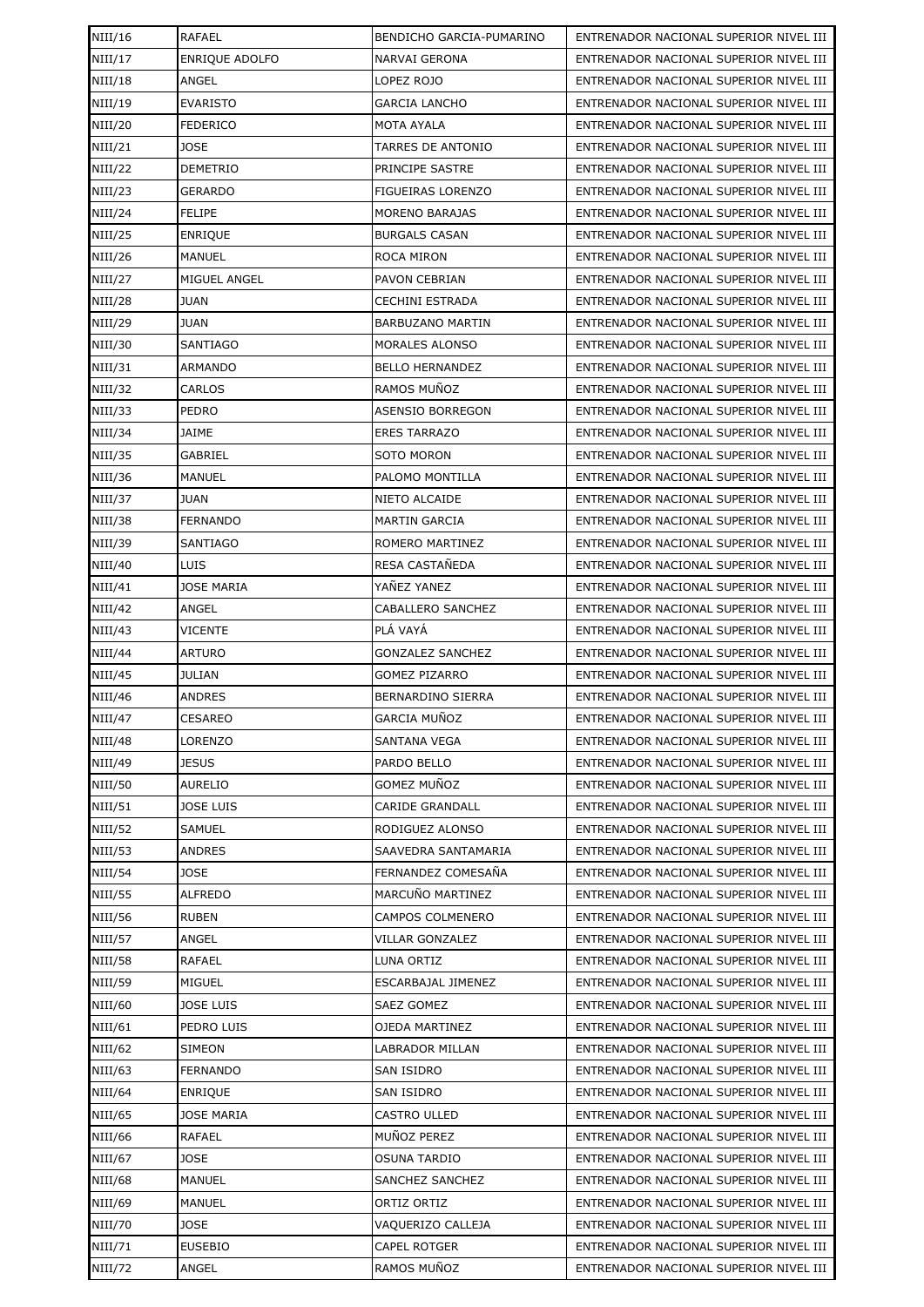| NIII/73        | <b>EDUARDO</b>          | MENDOZA AHIJADO           | ENTRENADOR NACIONAL SUPERIOR NIVEL III |
|----------------|-------------------------|---------------------------|----------------------------------------|
| NIII/74        | <b>JULIAN</b>           | NAVARRETE MARTINEZ        | ENTRENADOR NACIONAL SUPERIOR NIVEL III |
| <b>NIII/75</b> | <b>JOSE LUIS</b>        | <b>TORRES ALDON</b>       | ENTRENADOR NACIONAL SUPERIOR NIVEL III |
| NIII/76        | JOAN                    | <b>BOADA ADROVE</b>       | ENTRENADOR NACIONAL SUPERIOR NIVEL III |
| NIII/77        | <b>JUAN</b>             | <b>ILLESCAS SERRANO</b>   | ENTRENADOR NACIONAL SUPERIOR NIVEL III |
| <b>NIII/78</b> | <b>FRANCISCO</b>        | ARTACHO ARTACHO           | ENTRENADOR NACIONAL SUPERIOR NIVEL III |
| NIII/79        | <b>ANTONIO</b>          | MARISCAL ALBENZA          | ENTRENADOR NACIONAL SUPERIOR NIVEL III |
| NIII/80        | RAMIRO                  | <b>SAMPEDRO DIAZ</b>      | ENTRENADOR NACIONAL SUPERIOR NIVEL III |
| NIII/81        | RAFAEL                  | RAMOS CUBA                | ENTRENADOR NACIONAL SUPERIOR NIVEL III |
| NIII/82        | <b>ANTONIO</b>          | <b>BARBERAN PELEGRIN</b>  | ENTRENADOR NACIONAL SUPERIOR NIVEL III |
| NIII/83        | <b>JAVIER</b>           | <b>IGLESIAS VEGA</b>      | ENTRENADOR NACIONAL SUPERIOR NIVEL III |
| <b>NIII/84</b> | <b>RAMON</b>            | MARQUES SANCHEZ           | ENTRENADOR NACIONAL SUPERIOR NIVEL III |
| NIII/85        | <b>JOSE LUIS</b>        | DIAZ HERNANDEZ            | ENTRENADOR NACIONAL SUPERIOR NIVEL III |
| NIII/86        | CARLOS                  | <b>ARGUDO FUENTES</b>     | ENTRENADOR NACIONAL SUPERIOR NIVEL III |
| <b>NIII/88</b> | <b>JOSE LUIS</b>        | ANDUJAR RUIZ              | ENTRENADOR NACIONAL SUPERIOR NIVEL III |
| NIII/89        | ANDRES                  | <b>INIESTA PACHECO</b>    | ENTRENADOR NACIONAL SUPERIOR NIVEL III |
| NIII/90        | <b>VICENTE</b>          | <b>CACERES SUAREZ</b>     | ENTRENADOR NACIONAL SUPERIOR NIVEL III |
| NIII/91        | MANUEL                  | PENIN FERNANDEZ           | ENTRENADOR NACIONAL SUPERIOR NIVEL III |
| NIII/92        | <b>ANTONIO</b>          | <b>FORCADELL GIL</b>      | ENTRENADOR NACIONAL SUPERIOR NIVEL III |
| NIII/93        | <b>FERNANDO</b>         | <b>MARTIN SANCHEZ</b>     | ENTRENADOR NACIONAL SUPERIOR NIVEL III |
| NIII/94        | <b>EUSEBIO</b>          | <b>SERNA LOPEZ</b>        | ENTRENADOR NACIONAL SUPERIOR NIVEL III |
| NIII/95        | JOSE                    | MENENDEZ LOPEZ            | ENTRENADOR NACIONAL SUPERIOR NIVEL III |
| NIII/96        | MANUEL                  | <b>MILIAN VALLES</b>      | ENTRENADOR NACIONAL SUPERIOR NIVEL III |
| NIII/97        | <b>JUAN</b>             | RAIGON GARCIA             | ENTRENADOR NACIONAL SUPERIOR NIVEL III |
| <b>NIII/98</b> | JULIO                   | MUÑIZ SILVA               | ENTRENADOR NACIONAL SUPERIOR NIVEL III |
| NIII/99        | <b>JOSE MARIA</b>       | LOPEZ GULLON              | ENTRENADOR NACIONAL SUPERIOR NIVEL III |
| NIII/100       | <b>JOSE</b>             | RABADAN IGNOTO            | ENTRENADOR NACIONAL SUPERIOR NIVEL III |
| NIII/101       | <b>JUAN CARLOS</b>      | <b>MORTE ALFONSO</b>      | ENTRENADOR NACIONAL SUPERIOR NIVEL III |
| NIII/102       | <b>FRANCISCO</b>        | <b>MANJARRES CEREZO</b>   | ENTRENADOR NACIONAL SUPERIOR NIVEL III |
| NIII/103       | CARLOS                  | <b>FERNANDEZ ANTON</b>    | ENTRENADOR NACIONAL SUPERIOR NIVEL III |
| NIII/104       | <b>OSCAR</b>            | SANCHEZ-SILVA DE SANTIAGO | ENTRENADOR NACIONAL SUPERIOR NIVEL III |
| NIII/105       | MIGUEL ANGEL            | SIERRA PORTILLO           | ENTRENADOR NACIONAL SUPERIOR NIVEL III |
| NIII/106       | FRANCISCO JAVIER        | SUAREZ ROJAS              | ENTRENADOR NACIONAL SUPERIOR NIVEL III |
| NIII/107       | ROBERTO                 | ESTEVEZ ALVAREZ           | ENTRENADOR NACIONAL SUPERIOR NIVEL III |
| NIII/108       | LUIS BERNARDO           | MARTINEZ LOPEZ            | ENTRENADOR NACIONAL SUPERIOR NIVEL III |
| NIII/109       | <b>FRANCISCO</b>        | <b>BARCIA RODRIGUEZ</b>   | ENTRENADOR NACIONAL SUPERIOR NIVEL III |
| NIII/110       | <b>ROBERTO</b>          | CANO MERINO               | ENTRENADOR NACIONAL SUPERIOR NIVEL III |
| NIII/111       | <b>FRANCISCO JAVIER</b> | <b>IGLESIAS SERNA</b>     | ENTRENADOR NACIONAL SUPERIOR NIVEL III |
| NIII/112       | ANGEL                   | PROVINS EGEA              | ENTRENADOR NACIONAL SUPERIOR NIVEL III |
| NIII/114       | DAVID                   | SICART PALMES             | ENTRENADOR NACIONAL SUPERIOR NIVEL III |
| NIII/115       | LAUREANO                | <b>ATANES BENEGAS</b>     | ENTRENADOR NACIONAL SUPERIOR NIVEL III |
| NIII/116       | ALEXANDRE               | <b>KATCHELAEV</b>         | ENTRENADOR NACIONAL SUPERIOR NIVEL III |
| NIII/117       |                         | REINIERO PRADO            | ENTRENADOR NACIONAL SUPERIOR NIVEL III |
| NIII/118       | <b>LUIS</b>             | <b>CRESPO MOYA</b>        | ENTRENADOR NACIONAL SUPERIOR NIVEL III |
| NIII/119       | <b>JUAN CARLOS</b>      | RAMOS SANCHEZ             | ENTRENADOR NACIONAL SUPERIOR NIVEL III |
| NIII/120       | <b>VICENTE</b>          | LILLO GARCIA              | ENTRENADOR NACIONAL SUPERIOR NIVEL III |
| NIII/121       | FERNANDO JOSE           | ROBLES PEREZ              | ENTRENADOR NACIONAL SUPERIOR NIVEL III |
| NIII/122       | ANTONIO                 | JIMENEZ                   | ENTRENADOR NACIONAL SUPERIOR NIVEL III |
| NIII/123       | MARGARITA               | MONTES QUIJADA            | ENTRENADOR NACIONAL SUPERIOR NIVEL III |
| NIII/124       | <b>ALBERTO</b>          | RECUERO GARCIA            | ENTRENADOR NACIONAL SUPERIOR NIVEL III |
| NIII/125       | PEDRO                   | GRACIA ACIN               | ENTRENADOR NACIONAL SUPERIOR NIVEL III |
| NIII/126       | <b>VICTOR</b>           | DOMÍNGUEZ                 | ENTRENADOR NACIONAL SUPERIOR NIVEL III |
| NIII/127       | JOSÉ ANTONIO            | <b>GUTIERREZ MOYA</b>     | ENTRENADOR NACIONAL SUPERIOR NIVEL III |
| NIII/128       | RAFAEL                  | ORTIZ CHACON              | ENTRENADOR NACIONAL SUPERIOR NIVEL III |
| NIII/129       | <b>FELIX</b>            | RAMÍREZ GALLARDO          | ENTRENADOR NACIONAL SUPERIOR NIVEL III |
| NIII/130       | JON                     | <b>IDARRETA GALARRAGA</b> | ENTRENADOR NACIONAL SUPERIOR NIVEL III |
| NIII/131       | <b>ESTEBAN</b>          | ARRILLAGA COSTA           | ENTRENADOR NACIONAL SUPERIOR NIVEL III |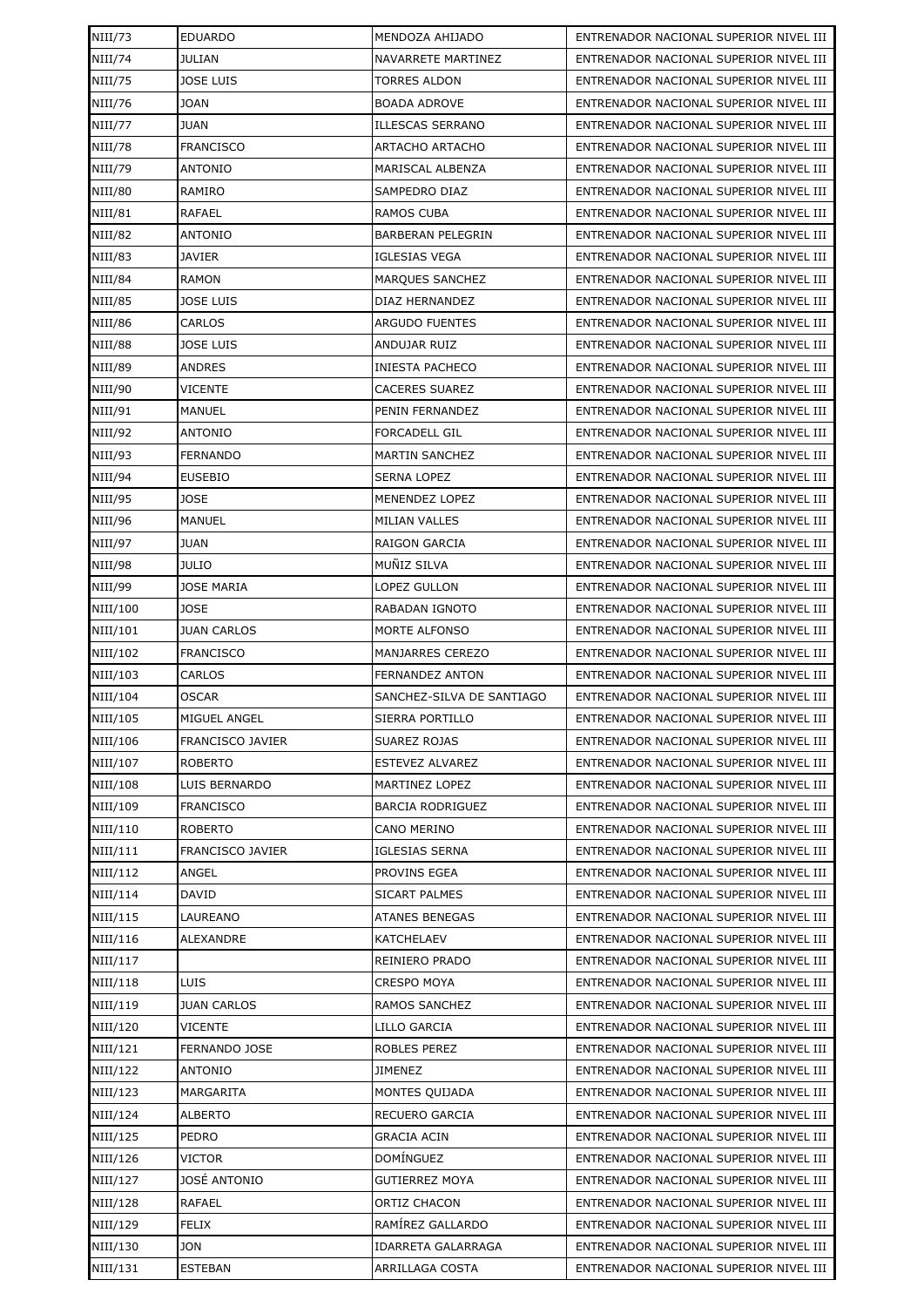| NIII/132 | PEDRO JUAN            | <b>GONZALEZ ROMAN</b>      | ENTRENADOR NACIONAL SUPERIOR NIVEL III |
|----------|-----------------------|----------------------------|----------------------------------------|
| NIII/133 | <b>RAFAEL</b>         | <b>VALERO RUIZ</b>         | ENTRENADOR NACIONAL SUPERIOR NIVEL III |
| NIII/134 | ERIC                  | <b>BOIX CASTILLO</b>       | ENTRENADOR NACIONAL SUPERIOR NIVEL III |
| NIII/135 | <b>SANTIAGO</b>       | PEÑARRUBIA PEREZ           | ENTRENADOR NACIONAL SUPERIOR NIVEL III |
| NIII/136 | <b>JUAN CARLOS</b>    | SANMARTIN GRIÑO            | ENTRENADOR NACIONAL SUPERIOR NIVEL III |
| NIII/137 | MANUEL                | AMOR PASCUAL               | ENTRENADOR NACIONAL SUPERIOR NIVEL III |
| NIII/138 | <b>JOAQUIN</b>        | MARTINEZ ABELLAN           | ENTRENADOR NACIONAL SUPERIOR NIVEL III |
| NIII/139 | <b>JOSE MARIA</b>     | HERRERA TRUJILLO           | ENTRENADOR NACIONAL SUPERIOR NIVEL III |
| NIII/140 | <b>JOSE ANTONIO</b>   | <b>ROBLES TASCON</b>       | ENTRENADOR NACIONAL SUPERIOR NIVEL III |
| NIII/141 | PEDRO AMALIO          | <b>GARCIA GARCIA</b>       | ENTRENADOR NACIONAL SUPERIOR NIVEL III |
| NIII/142 | <b>JOSE ANTONIO</b>   | <b>GUTIERREZ HEREDIA</b>   | ENTRENADOR NACIONAL SUPERIOR NIVEL III |
| NIII/143 | <b>JAVIER</b>         | PRIETO TORRES              | ENTRENADOR NACIONAL SUPERIOR NIVEL III |
| NIII/144 | <b>ROBERTO</b>        | HOJAS EUBA                 | ENTRENADOR NACIONAL SUPERIOR NIVEL III |
| NIII/145 | LUIS                  | ROMERO PORTA               | ENTRENADOR NACIONAL SUPERIOR NIVEL III |
| NIII/146 | MARIA DEL CARMEN      | DE LA LUZ SIERRA           | ENTRENADOR NACIONAL SUPERIOR NIVEL III |
| NIII/147 | ANTONIA               | <b>TORRES ELICHE</b>       | ENTRENADOR NACIONAL SUPERIOR NIVEL III |
| NIII/148 | <b>MARIA DEL MAR</b>  | <b>SERRANO BARCELO</b>     | ENTRENADOR NACIONAL SUPERIOR NIVEL III |
| NIII/149 | GERMAN                | <b>DEL VAL LORENTE</b>     | ENTRENADOR NACIONAL SUPERIOR NIVEL III |
| NIII/150 | <b>ESTHER</b>         | <b>CONTIOSO PRADO</b>      | ENTRENADOR NACIONAL SUPERIOR NIVEL III |
| NIII/151 | MOISES                | <b>SANCHEZ PARRA</b>       | ENTRENADOR NACIONAL SUPERIOR NIVEL III |
| NIII/152 | ISMAEL                | <b>NAVARRO SANCHEZ</b>     | ENTRENADOR NACIONAL SUPERIOR NIVEL III |
| NIII/153 | <b>ANTONIO</b>        | MERINO ORTIZ               | ENTRENADOR NACIONAL SUPERIOR NIVEL III |
| NIII/154 | <b>MARIA TERESA</b>   | TOME BARCELO               | ENTRENADOR NACIONAL SUPERIOR NIVEL III |
| NIII/155 | <b>SARA</b>           | <b>SANCHEZ PARRA</b>       | ENTRENADOR NACIONAL SUPERIOR NIVEL III |
| NIII/156 | FRANCISCO JAVIER      | <b>SANCHEZ PARRA</b>       | ENTRENADOR NACIONAL SUPERIOR NIVEL III |
| NIII/157 | Mª DOLORES            | Mª DOLORES VILCHEZ         | ENTRENADOR NACIONAL SUPERIOR NIVEL III |
| NIII/158 | <b>JESUS</b>          | LAZARO MURIEL              | ENTRENADOR NACIONAL SUPERIOR NIVEL III |
| NIII/159 | <b>JORGE</b>          | <b>GARCIA CACHÓN</b>       | ENTRENADOR NACIONAL SUPERIOR NIVEL III |
| NIII/160 | JOSE                  | RABADAN INIESTA            | ENTRENADOR NACIONAL SUPERIOR NIVEL III |
| NIII/161 | <b>ALBERTO</b>        | MARTINEZ ABELLAN           | ENTRENADOR NACIONAL SUPERIOR NIVEL III |
| NIII/162 | <b>ROBERTO</b>        | MARTINEZ IBAÑEZ            | ENTRENADOR NACIONAL SUPERIOR NIVEL III |
| NIII/163 | <b>ALBERTO</b>        | MARTINEZ NAVARRO           | ENTRENADOR NACIONAL SUPERIOR NIVEL III |
| NIII/164 | ARITZ                 | <b>IZCO DEL VALLE</b>      | ENTRENADOR NACIONAL SUPERIOR NIVEL III |
| NIII/165 | <b>NEKANE</b>         | <b>CEPAS GARCIA</b>        | ENTRENADOR NACIONAL SUPERIOR NIVEL III |
| NIII/166 | RAMIRO                | <b>SAMPEDRO AGUILA</b>     | ENTRENADOR NACIONAL SUPERIOR NIVEL III |
| NIII/167 | <b>GUILLERMO</b>      | LOPEZ ROS                  | ENTRENADOR NACIONAL SUPERIOR NIVEL III |
| NIII/168 | <b>JOSE SANTIAGO</b>  | MORENO GUIJO               | ENTRENADOR NACIONAL SUPERIOR NIVEL III |
| NIII/169 | <b>NICOLAS</b>        | CASTRO SEOANE              | ENTRENADOR NACIONAL SUPERIOR NIVEL III |
| NIII/170 | PABLO                 | PINTOS FIGUEROA            | ENTRENADOR NACIONAL SUPERIOR NIVEL III |
| NIII/171 | ANTONIO               | <b>TOLEDO PALOMO</b>       | ENTRENADOR NACIONAL SUPERIOR NIVEL III |
| NIII/172 | <b>TOMÁS</b>          | RAMOS FERNANDEZ            | ENTRENADOR NACIONAL SUPERIOR NIVEL III |
| NIII/173 | <b>MANUEL ERNESTO</b> | DIAZ CABRERA               | ENTRENADOR NACIONAL SUPERIOR NIVEL III |
| NIII/174 | UNAI                  | DIAZ MARTINEZ DE ESTARRONA | ENTRENADOR NACIONAL SUPERIOR NIVEL III |
| NIII/175 | MEHMED                | HYUSMENOV KODAKOV          | ENTRENADOR NACIONAL SUPERIOR NIVEL III |
| NIII/176 | <b>FERNANDO</b>       | ORTEGA GALAN               | ENTRENADOR NACIONAL SUPERIOR NIVEL III |
| NIII/177 | HUGO ALEJANDRO        | MORA MARTINEZ              | ENTRENADOR NACIONAL SUPERIOR NIVEL III |
| NIII/178 | <b>IRENE</b>          | <b>GARCIA GARRIDO</b>      | ENTRENADOR NACIONAL SUPERIOR NIVEL III |
| NIII/179 | PEDRO MANUEL          | <b>MARTIN ESTALAYO</b>     | ENTRENADOR NACIONAL SUPERIOR NIVEL III |
| NIII/180 | ANTONIO               | LEDESMA SANTANA            | ENTRENADOR NACIONAL SUPERIOR NIVEL III |
| NIII/181 | LUIS RENE             | RODRIGUEZ ROBLES           | ENTRENADOR NACIONAL SUPERIOR NIVEL III |
| NIII/182 | <b>BORIS</b>          | ANDONOV                    | ENTRENADOR NACIONAL SUPERIOR NIVEL III |
| NIII/183 | DAVID                 | <b>FUENTES PEREZ</b>       | ENTRENADOR NACIONAL SUPERIOR NIVEL III |
| NIII/184 | IVAN                  | <b>CASTRO SEOANE</b>       | ENTRENADOR NACIONAL SUPERIOR NIVEL III |
| NIII/185 | JOSÉ MANUEL           | JULIÁN BOLUMAR             | ENTRENADOR NACIONAL SUPERIOR NIVEL III |
| NIII/186 | <b>KORYUN</b>         | MARTINOSYAN                | ENTRENADOR NACIONAL SUPERIOR NIVEL III |
| NIII/187 | <b>AURORA</b>         | <b>FAJARDO PRIETO</b>      | ENTRENADOR NACIONAL SUPERIOR NIVEL III |
| NIII/188 | ANDRES                | ROLDAN FIGUEROA            | ENTRENADOR NACIONAL SUPERIOR NIVEL III |